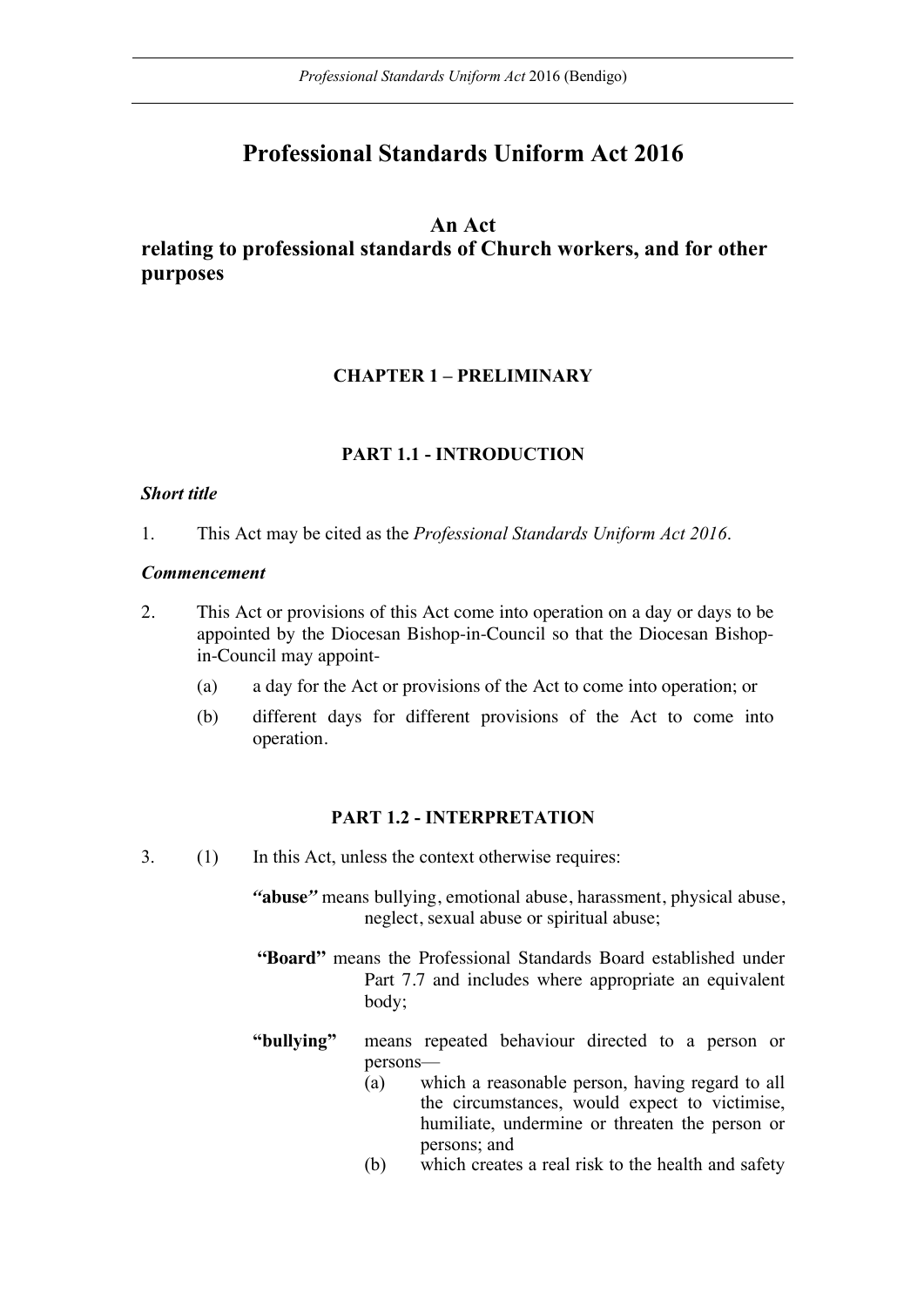of the person or persons but does not include excluded conduct;

- **"ceremonial"** includes ceremonial according to the use of this Church, and also the obligation to abide by such use;
- **"Chapter"** means the Chapter or other governing body of the Cathedral of the Diocese;
- "child" **means a person under the age of 18 years:**
- **"Church"** means the Anglican Church of Australia within the Diocese;
- **"Church authority"** has the meaning in section 173;
- **"Church body**" includes a parish, vicar, rector, parish council, the Dean or Chapter of the Cathedral, a school affiliated with the Church, Anglicare Victoria and any other body corporate, organization or association that exercises ministry within, or on behalf of, the Church;
- **"Church volunteer"** has the meaning in schedule 1;
- **"Church worker"** has the meaning in schedule 1;
- **"clearance for ministry"** has the meaning in section 49;
- **"clearance for service"** has the meaning in section 59;
- **"code of conduct"** means a code of conduct approved from time to time under Part 1.5;
- **"complainant"** means a person who makes an allegation of misconduct against a Church worker;
- **"complaint"** means a complaint against a Church worker under section 21:
- **"Constitution"** means the Constitution of the Anglican Church of Australia;
- **"Diocesan Bishop"** means the Archbishop/Bishop of the Diocese and includes a person appointed Vicar-General or Commissary pursuant to legislation of the Synod of the Diocese and any Administrator of the Diocese within the meaning of that legislation;
- **"Diocesan Bishop-in-Council"** means the Diocesan Bishop acting with the advice and consent of the Diocesan Council;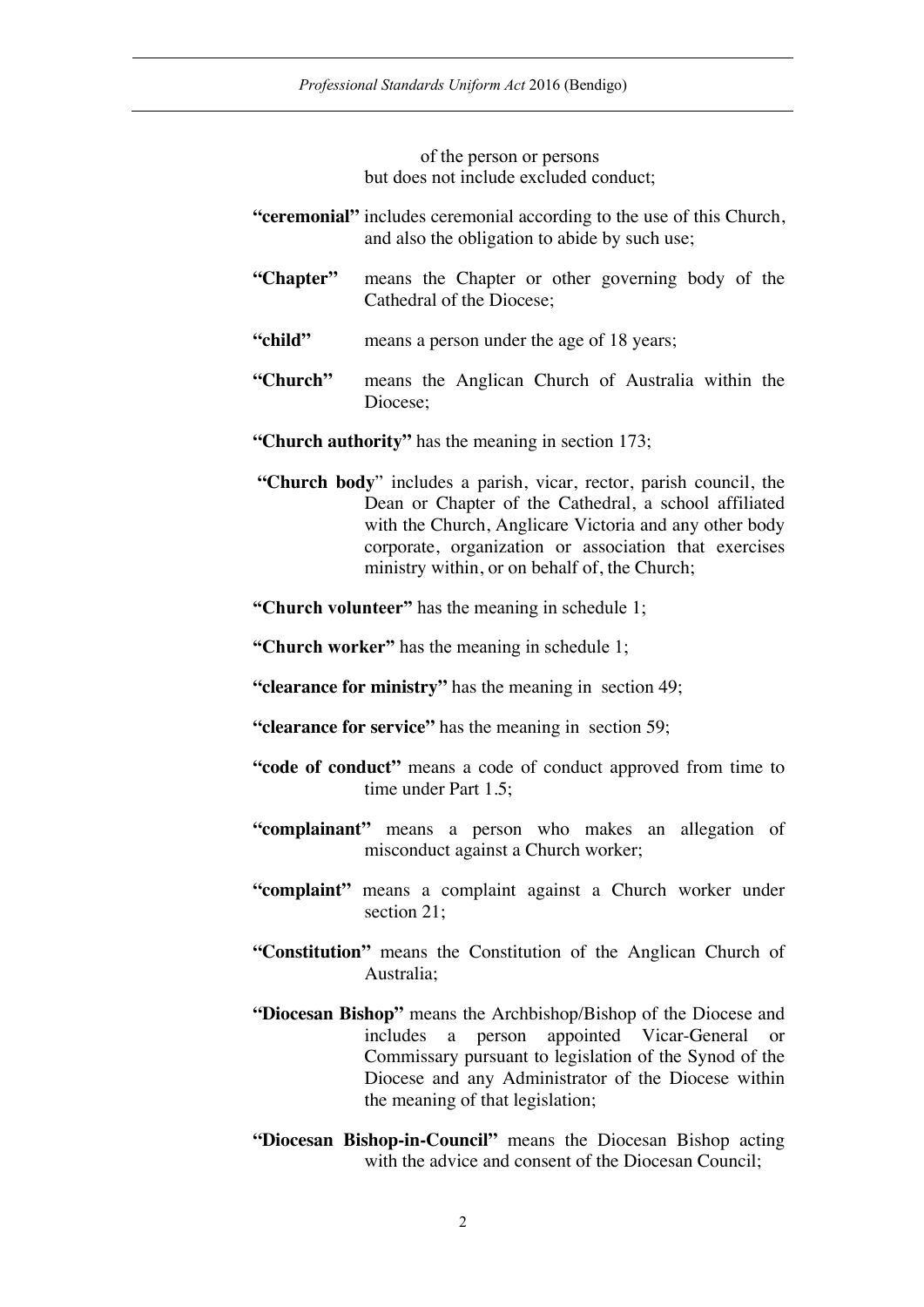- **"Diocesan Office"** means the administrative offices of the Diocese and the Diocesan Corporation, wherever situate;
- **"Diocesan Corporation"** means the Bendigo Anglican Diocesan Corporation Ltd;
- **"Diocesan Council"** means the Council of the Diocese constituted under an ordinance of the Synod of the Diocese.
- **"Diocesan Synod"** means the synod of the Diocese;
- **"Diocesan Tribunal"** means the Tribunal established by the Diocesan Synod and section 53 of the Constitution;
- **"Diocese"** means the Diocese of Bendigo;
- **"Director"** means the Director of Professional Standards appointed under Part 7.3 and includes an acting Director of Professional Standards and a Deputy Director of Professional Standards;

**"emotional abuse"** means—

- (a) subjecting a person to excessive and repeated personal criticism;
- (b) ridiculing a person, including the use of insulting or derogatory terms to refer to that person;
- (c) threatening or intimidating a person;
- (d) ignoring a person openly and pointedly;
- (e) behaving in a hostile manner or in any way that could reasonably result in another person feeling isolated or rejected; or
- (f) any other act or omission in relation to a person

which has caused, or is likely to cause physical or mental harm including self harm but does not include excluded conduct;

**"equivalent body"** means a body of another diocese exercising powers, duties or functions equivalent to those of the PSC, the Board, the Review Board or the applicable panel as the case may be, or where there is no such body, the bishop of the diocese;

**"excluded conduct"** has the meaning in section 4;

**"Executive Director"** means the Executive Director of the Office of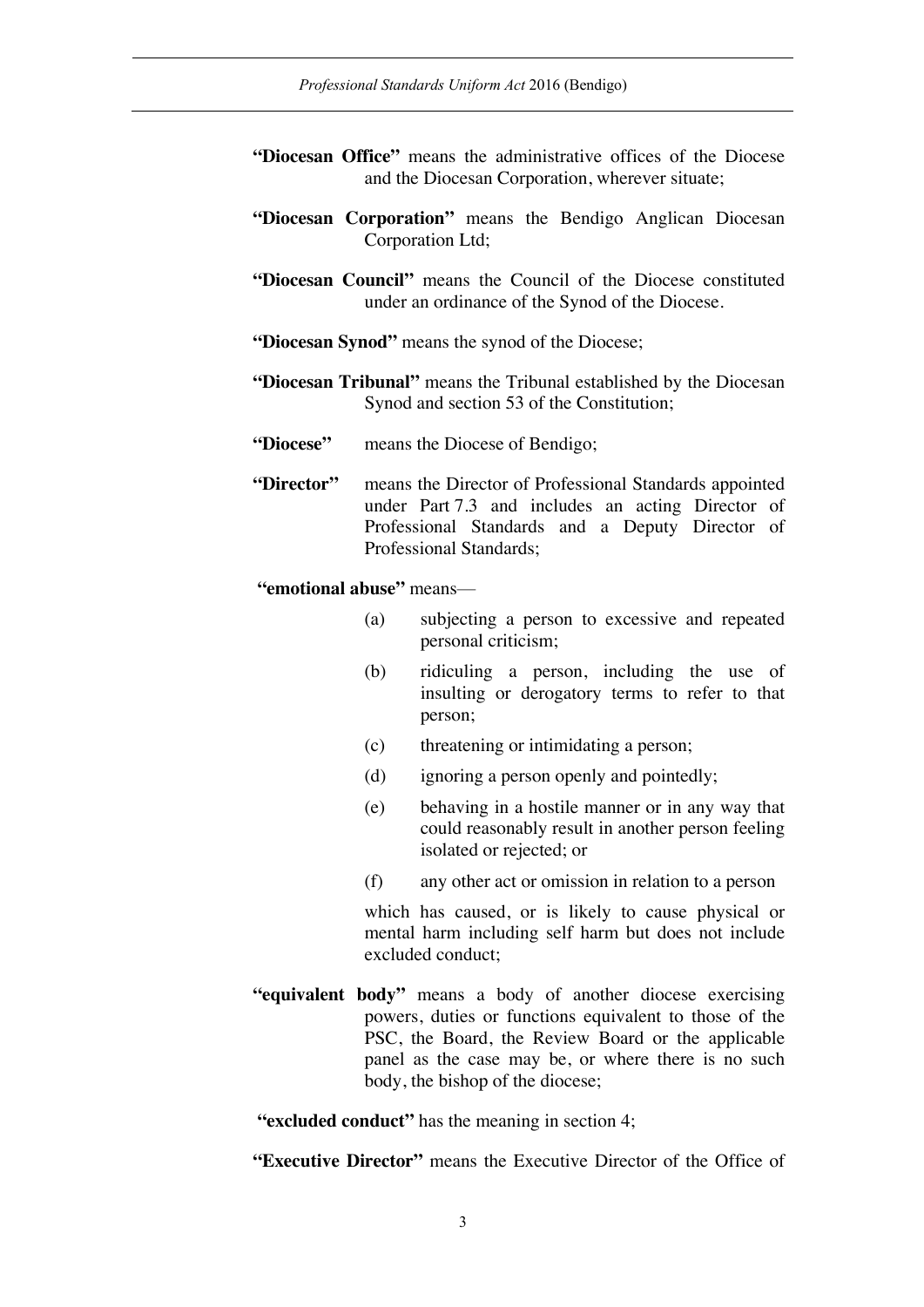Professional Standards appointed under Part 7.4 and includes an acting Executive Director and a Deputy Executive Director;

- "**faith**" includes the obligation to hold the faith;
- "**General Synod**" means the General Synod established under the Constitution<sup>.</sup>
- **"harassment"** means unwelcome conduct, whether intended or not, in relation to a person where the person reasonably feels in all circumstances offended, belittled or threatened which has caused, or is likely to cause physical or mental harm including self harm but does not include excluded conduct;
- **"investigator"** means a person appointed from the panel of investigators under this Act to investigate a complaint or matter;
- "**lay minister**" means a person engaged in lay ministry of a kind that is or may be authorised by the Diocesan Bishop under the *Authorised Lay Ministry (Adoption) Act* 1992;
- "**medical**" includes psychiatric, psychological and other areas of health practice;
- **"member of the Church"** means a baptised person who attends the public worship of the Church and who declares that he or she is a member of the Church and of no church which is not in communion with the Church;
- **"member of the Clergy"** means a person in Holy Orders;

"**misconduct**" has the meaning in section 5;

#### **"ministry"** means—

- (a) ordained ministry; or
- (b) lay ministry of a kind that is or may be authorised by the Diocesan Bishop under the *Authorised Lay Ministry (Adoption) Act* 1992 or an equivalent Act of the synod of another diocese, as the case may be

whether in a parish or congregation or in the Cathedral or in a school or other entity or otherwise;

**"national register"** means the national register established pursuant to the *National Register Canon* 2007 of the General Synod of the Anglican Church of Australia or any canon enacted by General Synod in substitution for that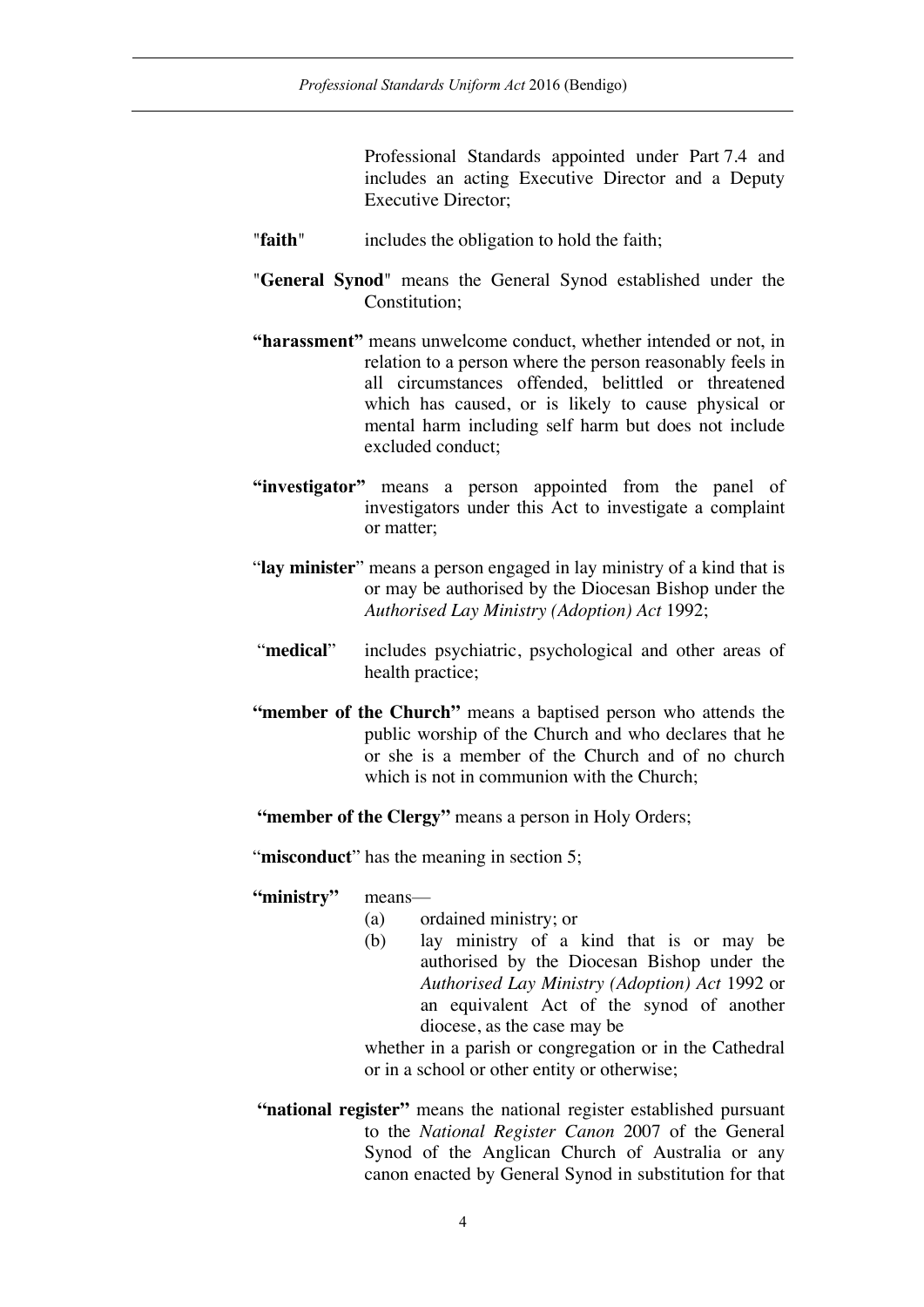canon;

- "**neglect**" means the failure of a parent or guardian to provide a child the basic necessities of life where the child has suffered, or is likely to suffer, significant harm to his or her wellbeing or development;
- "**Office of Professional Standards**" means the Office of Professional Standards established by the Scheme Corporation and referred to in Part 7.2 of this Act;
- "**ordinance**" includes an Act;
- "**participating diocese**" means a diocese the Synod of which has enacted like legislation to this Act and through the Diocesan Corporation appointed the Scheme Corporation to provide services through its Office of Professional Standards;
- "**participating entity**" means an entity which has approved terms of reference either generally or a particular class of persons in like terms of this Act and appointed the Scheme Corporation to provide services through its Office of Professional Standards;
- "**participating diocese and entity**" means a participating diocese and a participating entity;
- "**person in Holy Orders**" means a person ordained into Holy Orders as bishop, priest or deacon according to the rites and ceremonies of this Church or of a Church in communion with this Church;
- **"physical abuse"** means any intentional or reckless act, use of force or threat to use force causing injury to, or involving unwelcome physical contact with, another person but does not include lawful discipline by a parent or guardian.

**"prescribed"** in relation to—

- (a) a class of role office or position referred to in Part 4.2; or
- (b) a form

means as prescribed by the Diocesan Bishop-in-Council pursuant to section 183;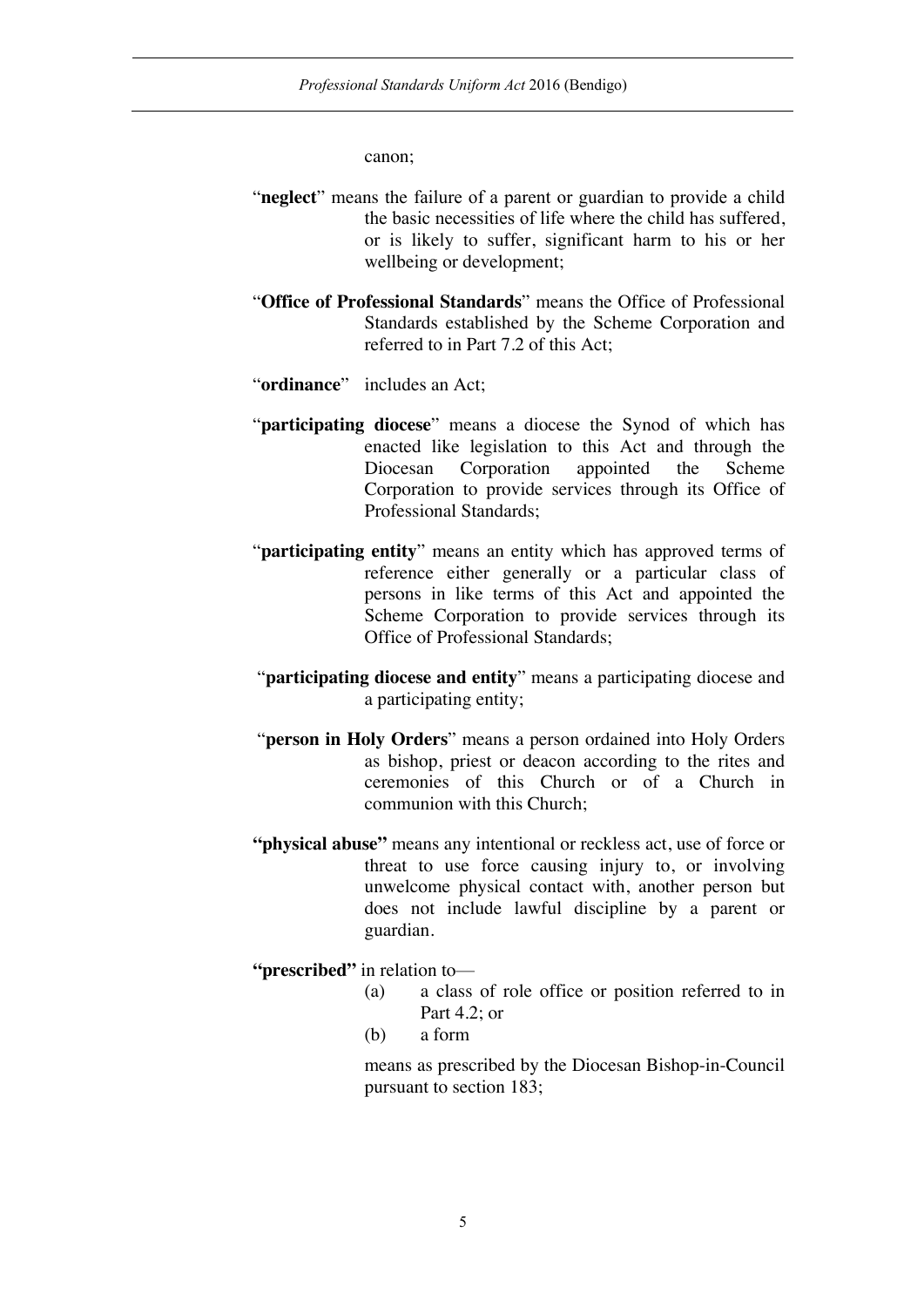**"prescribed Church worker"** has the meaning in schedule 1;

**"prescribed sexual offence"** means—

- (a) a sexual offence; or
- (b) such other offence referred to in s4(1A) of the *Judicial Proceedings Reports Act* 1958 (Vic)<sup>1</sup>;
- **"Professional Standards Committee"** or **"PSC"** means the Professional Standards Committee established under Part 7.1;
- **"Professional Standards Ombudsman"** means the Professional Standards Ombudsman appointed under Part 7.5 and includes an acting Professional Standards Ombudsman;
- **"prohibition order"** means an order prohibiting a Church worker either permanently or for a specified period from holding a specified role office or position in or being employed by a Church body or Church authority or from carrying out any specified functions in relation to any role office or position in the Diocese or in relation to employment by a Church body;
- **"protocol"** means any protocol approved from time to time by the Scheme Directors under Part 1.4;
- "**rector**" means—
	- (a) the person in Holy Orders instituted by or on behalf of the Diocesan Bishop to the cure of souls in a parish;
	- (b) a person in Holy Orders appointed temporarily by the Diocesan Bishop to perform the ecclesiastical duties of that office holder;
	- (c) if there is no such office holder and no person appointed under paragraph (b), or if such a person is absent from the parish on leave, the Archdeacon;

**"referring body"** means the PSC or an equivalent body which refers

<sup>&</sup>lt;sup>1</sup> Section 4(1A) provides - A person who publishes or causes to be published any matter that contains any particulars likely to lead to the identification of a person against whom a sexual offence, or an offence where the conduct constituting it consists wholly or partly of taking part, or attempting to take part, in an act of sexual penetration as defined in section 35 of the **Crimes Act 1958** , is alleged to have been committed is guilty of an offence, whether or not a proceeding in respect of the alleged offence is pending in a court.

For a diocese in Victoria, otherwise substitute the relevant legislation of the State in which the diocese is located.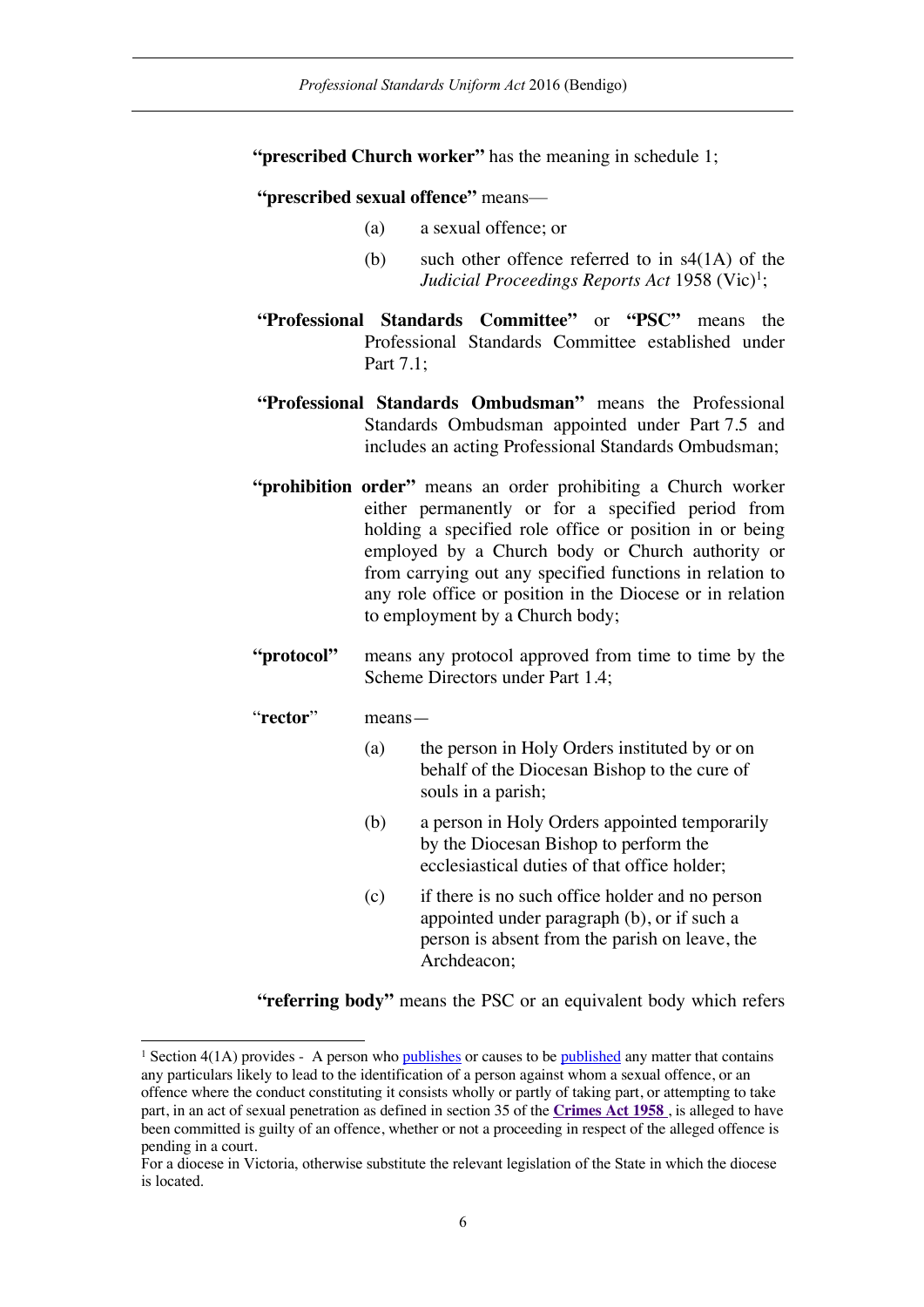a question or questions under section 69 or 70 to the Board;

- "respondent" means a Church worker against whom an allegation of misconduct is made and who is not deceased;
- **"Review Board"** means the Professional Standards Review Board established under Part 7.8;
- "**ritual**" includes rites according to the use of this Church, and also the obligation to abide by such use;

"**redress**" means—

- (a) care and assistance, interim and final, that may be provided under this Act or any protocol approved under it; and
- (b) any other action that may be taken under this Act in respect of a complaint;
- "**role office or position**" includes any function authorised under a licence or other authority granted by the Diocesan Bishop;
- "**Safety Agreement**" means an agreement between a person, a relevant Church authority or the nominees of that Church authority and the Executive Director of the Office of Professional Standards regulating the manner in which that person has entry and access to the premises and activities of the Church either generally or in a specified location or circumstances;

"**Scheme Corporation**" means a company limited by guarantee –

- (a) either incorporated or to be incorporated;
- (b) approved by the Diocesan Bishop-in-Council to operate as the Scheme Corporation under this Act; and
- (c) which has within 60 days of the Diocesan Bishop assenting to this Act, assented to this Act by executing and agreeing to be bound by the same;
- "**Scheme Directors**" means the board of directors of the Scheme Corporation;
- **"sexual abuse"** means sexual assault, sexual exploitation or sexual harassment and in relation to a child includes the use of a child by another person for his or her own sexual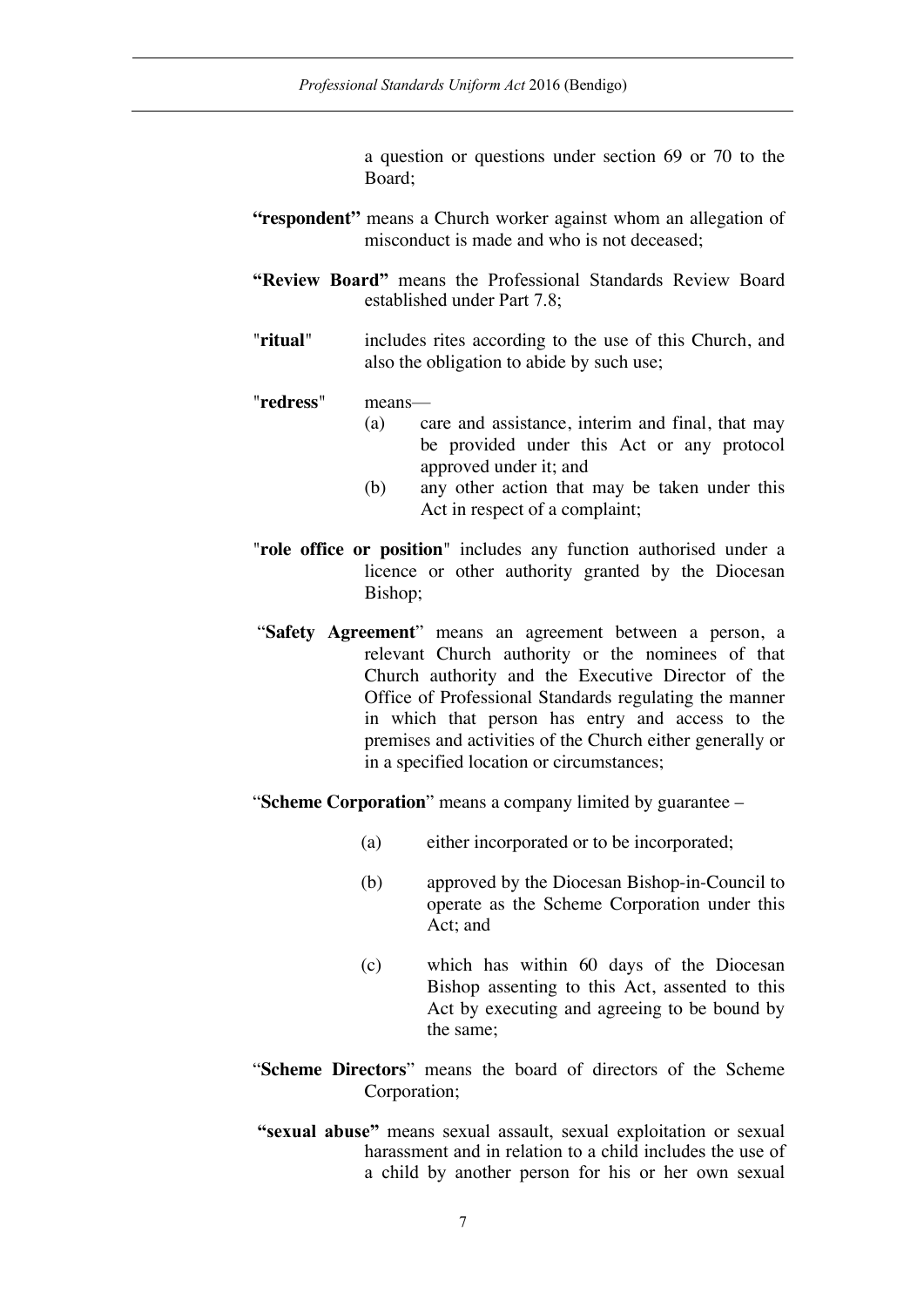stimulation or gratification or for that of others;

- **"sexual assault"** means any intentional or reckless act, use of force or threat to use force involving some form of sexual activity against an adult without their consent or against a child;
- **"sexual exploitation"** means any form of sexual contact or invitation to sexual contact with another person, with whom there is a pastoral or supervisory relationship, whether or not there is consent and regardless of who initiated the contact or invitation. It does not include such contact or invitation within a marriage;
- **"sexual harassment"** means unwelcome conduct of a sexual nature, whether intended or not, in relation to a person where the person reasonably feels in all circumstances offended, belittled or threatened;
- **"sexual offence"** means an offence as defined in s4(1) of the *Judicial Proceedings Reports Act* 1958 (Vic) <sup>2</sup> and in relation to a jurisdiction outside Victoria, has the meaning given it by the applicable legislation of that jurisdiction;
- "**spiritual abuse**" means the mistreatment of a person by actions or threats directed specifically to that person and justified by appeal to God, faith or religion, which mistreatment has caused, or is likely to cause physical or mental harm including self harm but does not include excluded conduct.
- "**vicar**" has the same meaning as rector.
- (2) For the purposes of this Act—
	- (a) a person employed by a Church body; or
	- (b) a person holding a role office or position or performing a function whether voluntarily or for payment with the actual or apparent authority of a Church authority or Church body—

is to be taken to be engaged by a Church authority.

- (3) In this Act, a reference to a general meeting of a parish is to be taken as including a reference to a statutory parish meeting.
- (4) In this Act, a reference to conduct shall be read as a reference to—
	- (a) doing or refusing to do any act;

 <sup>2</sup> 'Sexual offence' is defined to mean an offence under subdivision (8A), (8B), (8C), (8D) or (8E) of Division 1 of Part I of the Crimes Act 1958 (Vic) or under any corresponding previous enactment or an attempt to commit any such offence or an assault with intent to commit any such offence. For a diocese outside Victoria, substitute the relevant legislation of the State in which the diocese is located.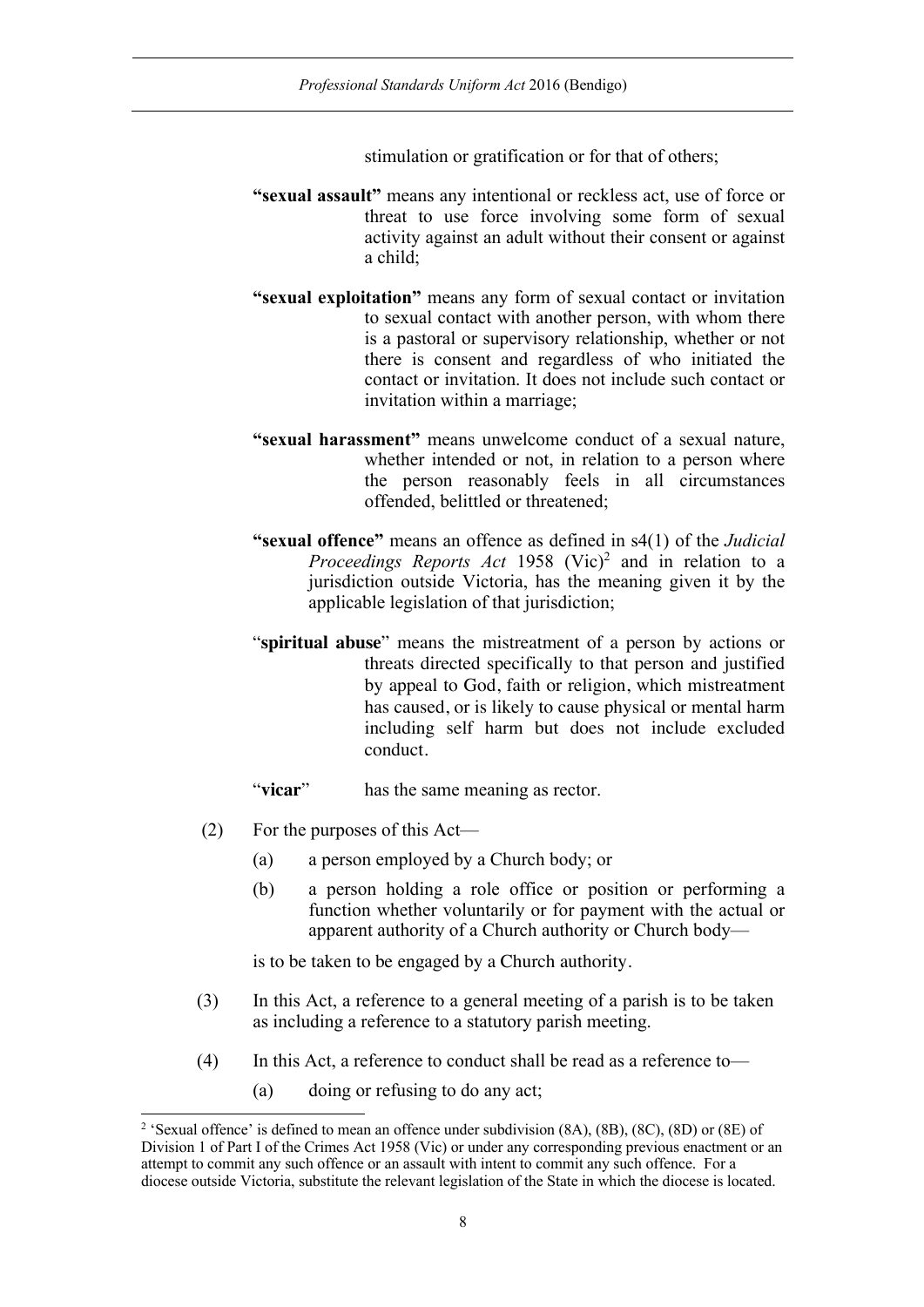- (b) refraining (otherwise than inadvertently) from doing an act; or
- (c) making it known that an act will not be done.
- (5) Where in this Act, the Board or the Review Board is required to give reasons for a decision, the instrument giving the reasons must also set out the findings on material questions of fact and refer to the evidence or other material on which those findings were based.<sup>3</sup>

## *What is excluded conduct?*

- 4. The expression "**excluded conduct**" in relation to a Church worker means—
	- (a) any act or omission or refusal of that person to appoint, correct, discipline, counsel, admonish, transfer, demote, suspend, retrench or dismiss a person; or
	- (b) any other act or omission or refusal of that person in the course of ministry or service; or
	- (c) any decision of that person relating to the same

if that person has acted or omitted or refused to act or decided—

- (d) in good faith;
- (e) reasonably; and
- (f) in the lawful discharge of the duties and functions of the role office or position held by that person.

Nothing in this definition shall be read as imposing any duty or function on the person.

## *What is misconduct?*

- 5. The expression "**misconduct**" in relation to a Church worker means—
	- (a) bullying;
	- (b) emotional abuse;
	- (c) harassment;
	- (d) physical abuse;
	- (e) neglect of a child;
	- (f) sexual abuse;
	- (g) spiritual abuse;
	- (h) wilful violation of the Constitution or of a canon of the General Synod or of an ordinance of provincial synod or of the Diocesan Synod or of a synod of another diocese;
	- $(i)$  any offence under the Offences Canon 1962 $\alpha$  as amended and in force

*1. Unchastity.*

 <sup>3</sup> Cf *QLD North Australia Pty Ltd v Takeovers Panel* [2015] FCAFC 68 at [97].

<sup>4</sup> Section 1 of the *Offences Canon* 1962 – 1998 provides-

*<sup>(1)</sup> A diocesan tribunal and a provincial tribunal in its original jurisdiction in addition to their respective powers under section 54(2) and section 55(3) of the Constitution may hear and determine charges made in respect of the following offences alleged to have been committed by a person who, at the time the charge is preferred, is licensed by the bishop of the diocese or is in holy orders resident in the diocese:*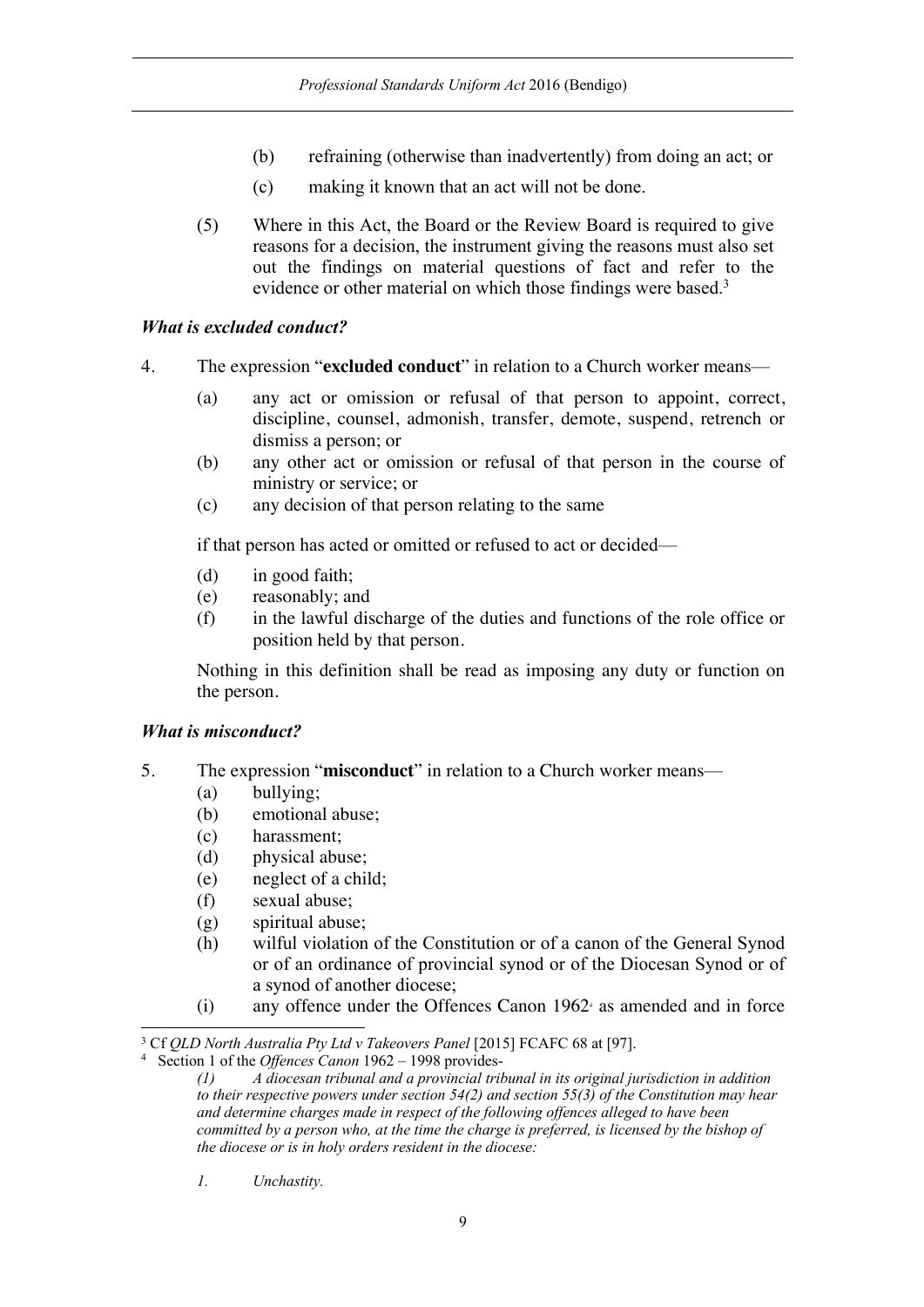from time to time and as adopted by the Diocesan Synod;

- (j) any offence under a law of the State or Territory or the Commonwealth or under an ordinance of another diocese;
- (k) any breach of the duty to report a matter referred to below in section 17 or 18 or of a like duty to report a matter under any previous ordinance or protocol of the Diocese;
- (l) wilful or reckless failure to comply with a requirement of section  $57$ ;
- (m) wilful or reckless failure to comply with a condition imposed by the Church authority under section 119;
- (n) wilful or reckless failure to comply with an undertaking given to the Board, the Review Board or the Church authority;
- (o) any other conduct (other than excluded conduct) that is unbecoming or inappropriate to the role office or position of the Church worker or their duties and functions

by the person whenever occurring (whether before or after the commencement of this Act) which, if established, would on its face call into question—

- (i) the fitness of the person to hold a role office or position, or to be or remain in Holy Orders;
- (ii) the fitness of the person, whether temporarily or permanently, to exercise ministry or perform any duty or function of the role office or position; or
- (iii) whether, in the exercise of ministry or in the performance of any duty or function, the person should be subject to any condition or restriction

but excludes for the purposes of this Act any breach of faith ritual or ceremonial.

## *Delegation of powers*

6. Where—

-

- (a) the discharge, exercise or performance by a person of a responsibility, power, authority, duty or function under this Act or any regulation under it is dependent upon the opinion, belief or state of mind of that person in relation to a matter; and
- (b) the responsibility, power, authority, duty or function is, in accordance with this Act or any regulation under it, delegated,
- *2. Drunkenness.*

*<sup>3.</sup> Habitual and wilful neglect of ministerial duty after written admonition in respect thereof by the bishop of the diocese.*

*<sup>4.</sup> Wilful failure to pay just debts.*

*<sup>5.</sup> Conduct, whenever occurring,* 

*<sup>(</sup>a) which would be disgraceful if committed by a member of the clergy, and*

*<sup>(</sup>b) which at the time the charge is preferred is productive, or if known publicly would be productive, of scandal or evil report.*

*<sup>6.</sup> Any other offence prescribed by an ordinance of the synod of the diocese.* <sup>5</sup> Clearance for ministry provisions.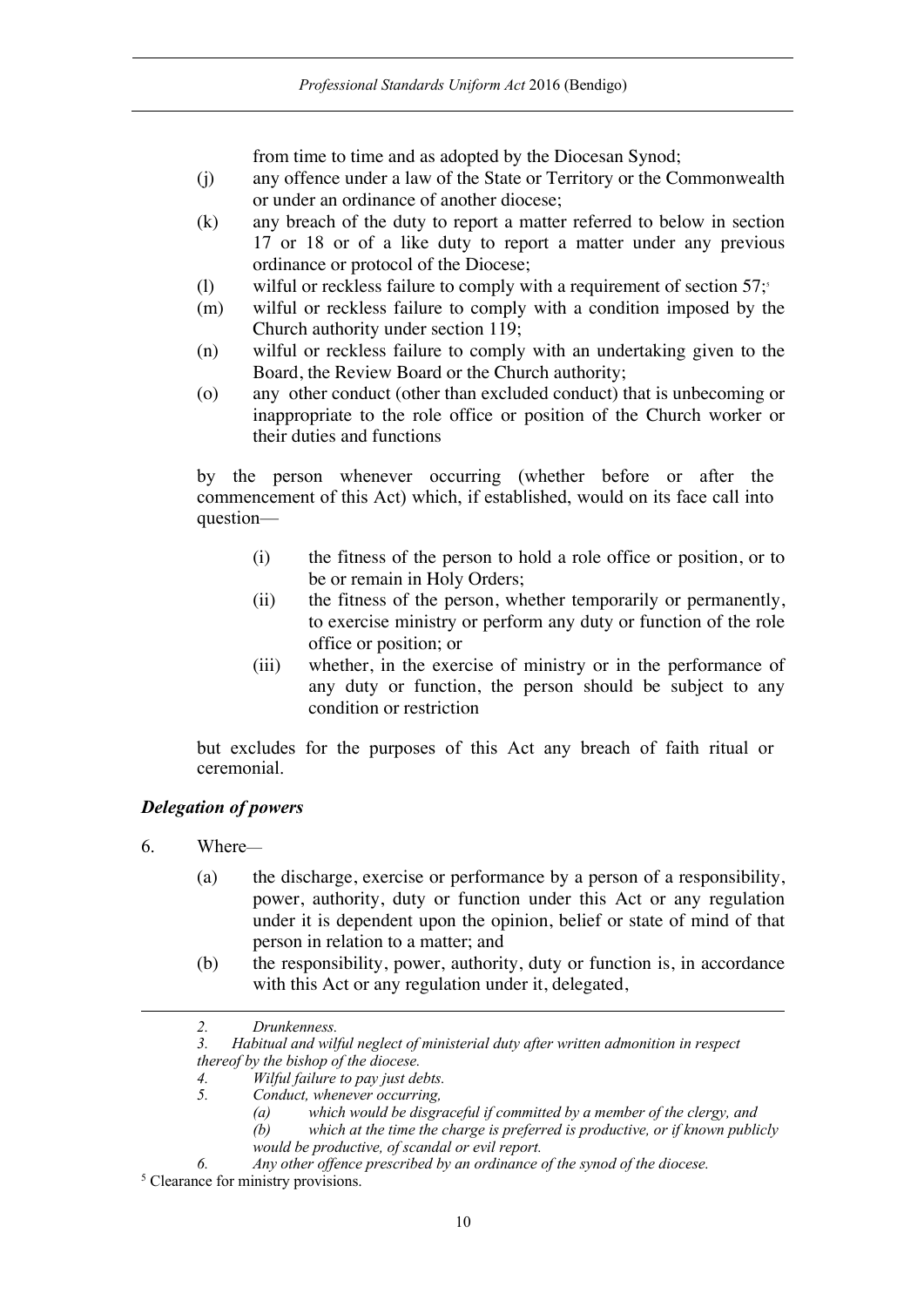the delegate may, unless the contrary intention appears, discharge, exercise or perform the responsibility, power, authority, duty or function upon the delegate's own opinion, belief or state of mind (as the case requires) in relation to that matter.<sup>6</sup>

## *Construction of power to delegate*

- 7. Where this Act confers on a person or body a power to delegate the discharge, exercise or performance of a responsibility, power, authority, duty or function under this Act or any subordinate instrument, then, unless the contrary intention appears—
	- (a) the delegation does not prevent the discharge, exercise or performance of the responsibility, power, authority, duty or function by the person or body;
	- (b) the delegation may be made subject to such conditions or limitations as the person or body may specify; and
	- (c) a responsibility, power, authority, duty or function so delegated, when discharged, exercised or performed by the delegate, shall, for the purposes of the Act or subordinate instrument, be taken to have been discharged, exercised or performed by the person or body.
- 8. If this Act or any regulation under it confers power to delegate to the holder of a role office or position, then, unless the contrary intention appears, a delegation may be made to any person for the time being acting in or performing the duties of that role office or position.

## **PART 1.3 – OVERRIDING PURPOSES OF THE ACT**

## *Overriding purposes*

- 9. The overriding purposes of this Act and of any protocol made under this Act are—
	- (a) to facilitate the just, quick and inexpensive resolution of the real issues in the complaint or matter; and
	- (b) to regulate fitness for ministry or service to uphold standards in the Church and for the protection of the community.

## *Overriding purposes given effect to*

10. The PSC, the Board and the Review Board must each seek to give effect to the overriding purpose when it exercises any power given to it by this Act or by

 <sup>6</sup> Cf *Interpretation of Legislation Act* 1984 (Vic), ss 42, 42A.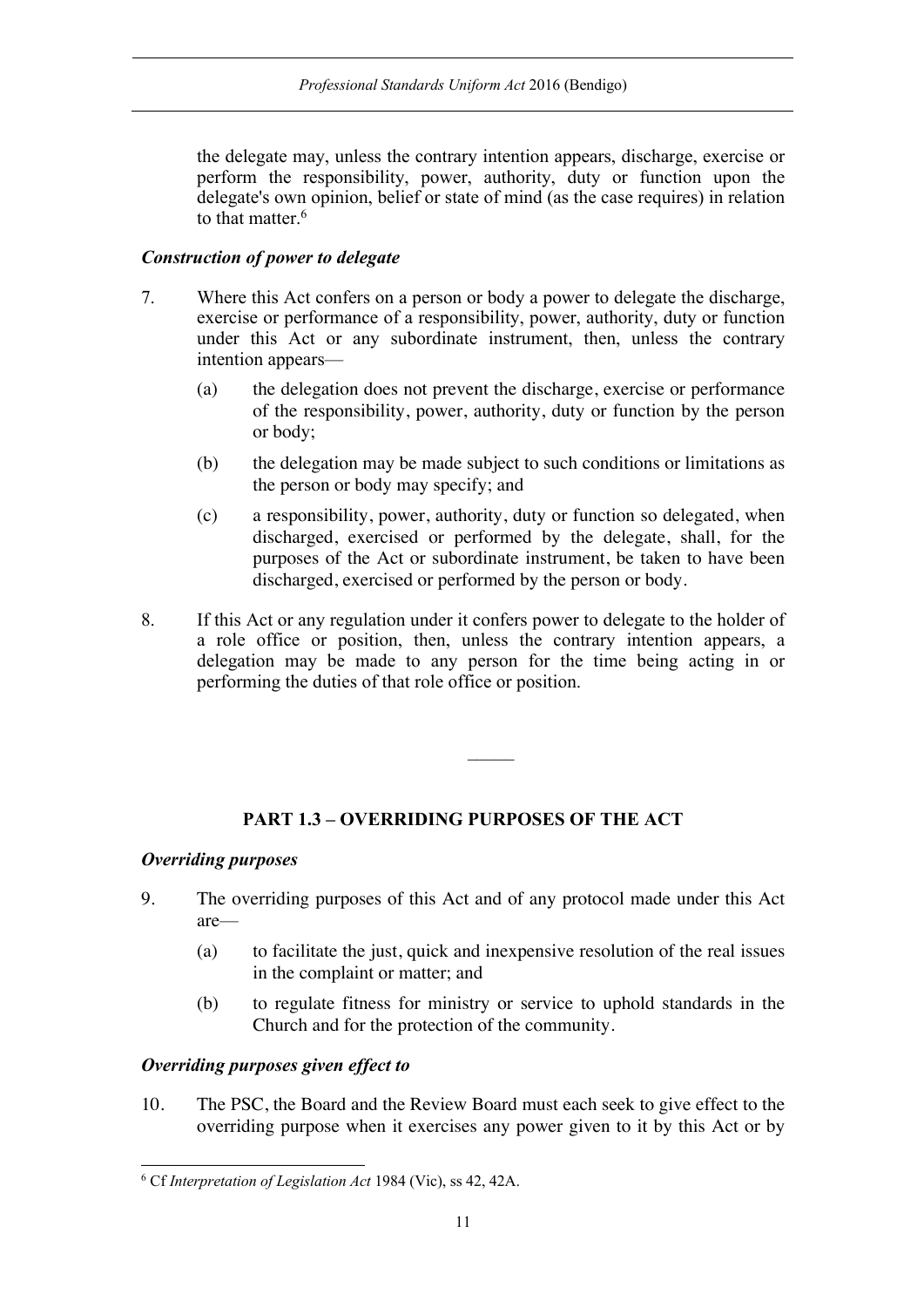any protocol and when it interprets any provision of this Act or of any such protocol.

 $\mathcal{L}$ 

#### **PART 1.4 –PROTOCOLS, ARRANGEMENTS AND PROMOTION**

#### *Making and content of protocols*

- 11. (1) The Scheme Directors must from time to time consider and approve a protocol or protocols for implementation in relation to the matters the subject of this Act.
	- (2) The protocol or protocols must include provisions or procedures for—
		- (a) receiving a complaint or information concerning misconduct;
		- (b) the appointment, role and function of professional support persons and carers for the complainant, any survivor, any related party or the respondent;
		- (c) informing a complainant and any survivor of alleged misconduct, and a respondent, of rights, remedies and relevant procedures available to them under the Act or otherwise;
		- (d) assisting or supporting, as appropriate, any person affected by alleged conduct the subject of a complaint and the respondent;
		- (e) the provision of redress to such classes of persons and on account of such misconduct as may be specified in the protocol;
		- (f) an explanation of the processes for investigating and dealing with a complaint;
		- (g) dealing fairly with each party to a complaint;
		- (h) alternative processes for complaint resolution including referral to mediation and conciliation in appropriate circumstances;
		- (i) regular information, reports, advice and recommendations to the Diocesan Bishop, the Board of the Diocesan Corporation and any other relevant Church authority; and
		- (j) working, where necessary, with law enforcement, prosecution or child protection and other authorities of the States and Territories and of the Commonwealth of Australia.

#### *Promoting knowledge and understanding*

12. Each of the Scheme Corporation and the Diocesan Corporation by such means as it may consider appropriate shall take such steps as may be necessary or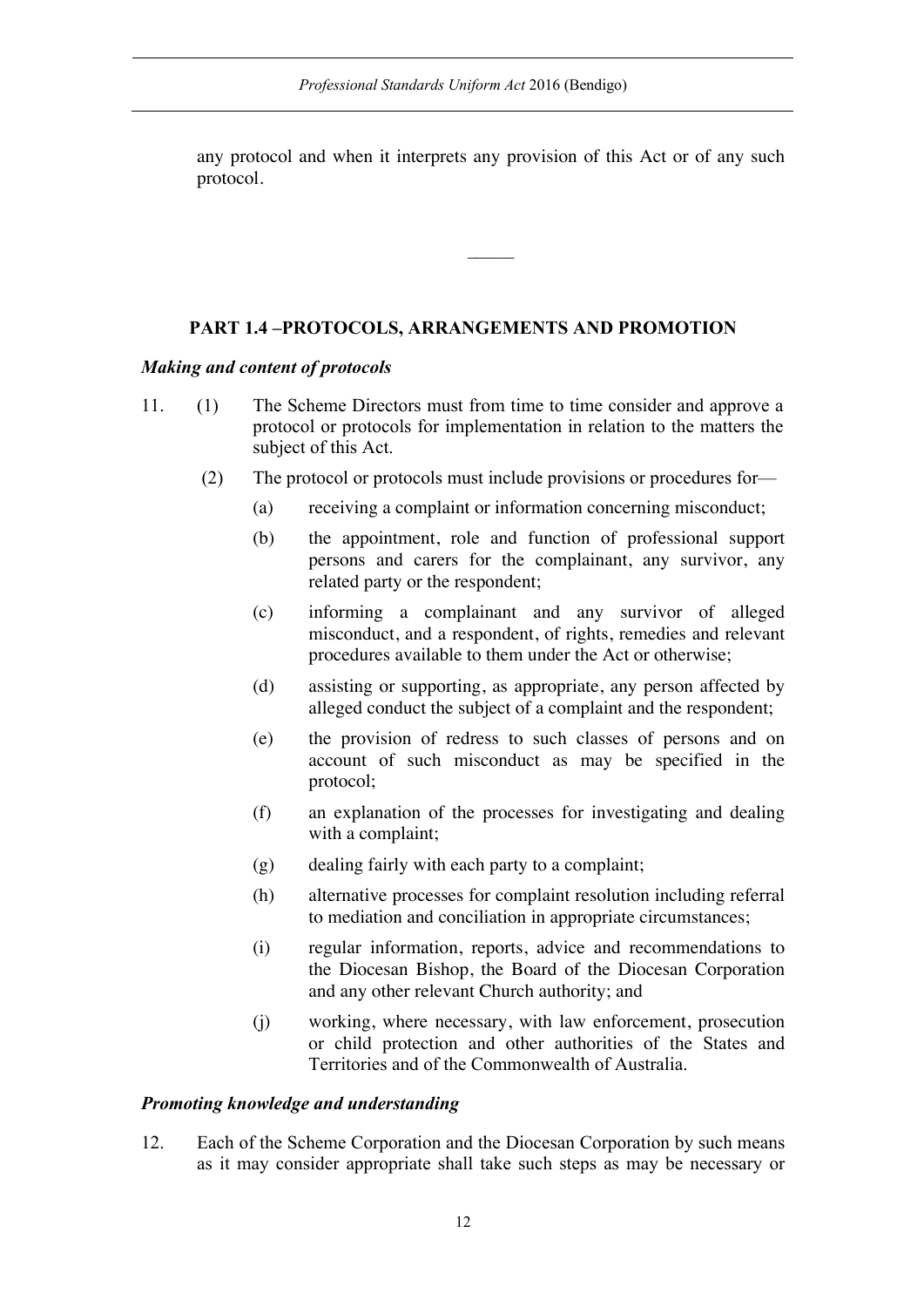desirable to promote throughout the community knowledge and understanding of this Act and the protocol or protocols and any relevant legislation of the States and Territories and of the Commonwealth of Australia.

#### *Power to enter into necessary agreements and arrangements*

13. The Diocesan Corporation may enter into such agreements or arrangements as it sees fit with the relevant authority of another diocese as to the financial terms on which the powers and functions of the equivalent bodies or persons of that diocese are to be exercised by the persons holding office in or as delegates of the PSC, or by the members or the secretary of the Board or the Review Board.

## **PART 1.5 – CODES OF CONDUCT**

## *Diocesan Bishop-in-Council may approve code of conduct*

- 14. (1) The Diocesan Bishop-in-Council may from time to time and after consultation with the Scheme Corporation by resolution approve a code or codes of conduct for observance by a Church worker.
	- (2) The code sets out standards of conduct expected of a Church worker and is relevant in determining whether the conduct of a person renders them unfit to hold a role office or position either subject to any condition or restriction or at all.

## *Promoting a code of conduct*

15. Each of the Scheme Corporation and the Diocesan Corporation by such means as may be considered appropriate must take such steps as may be necessary or desirable to promote the knowledge, understanding and observance in the Church of any code of conduct applicable in the Diocese and any relevant legislation of the States and Territories and of the Commonwealth of Australia.

 $\mathcal{L}$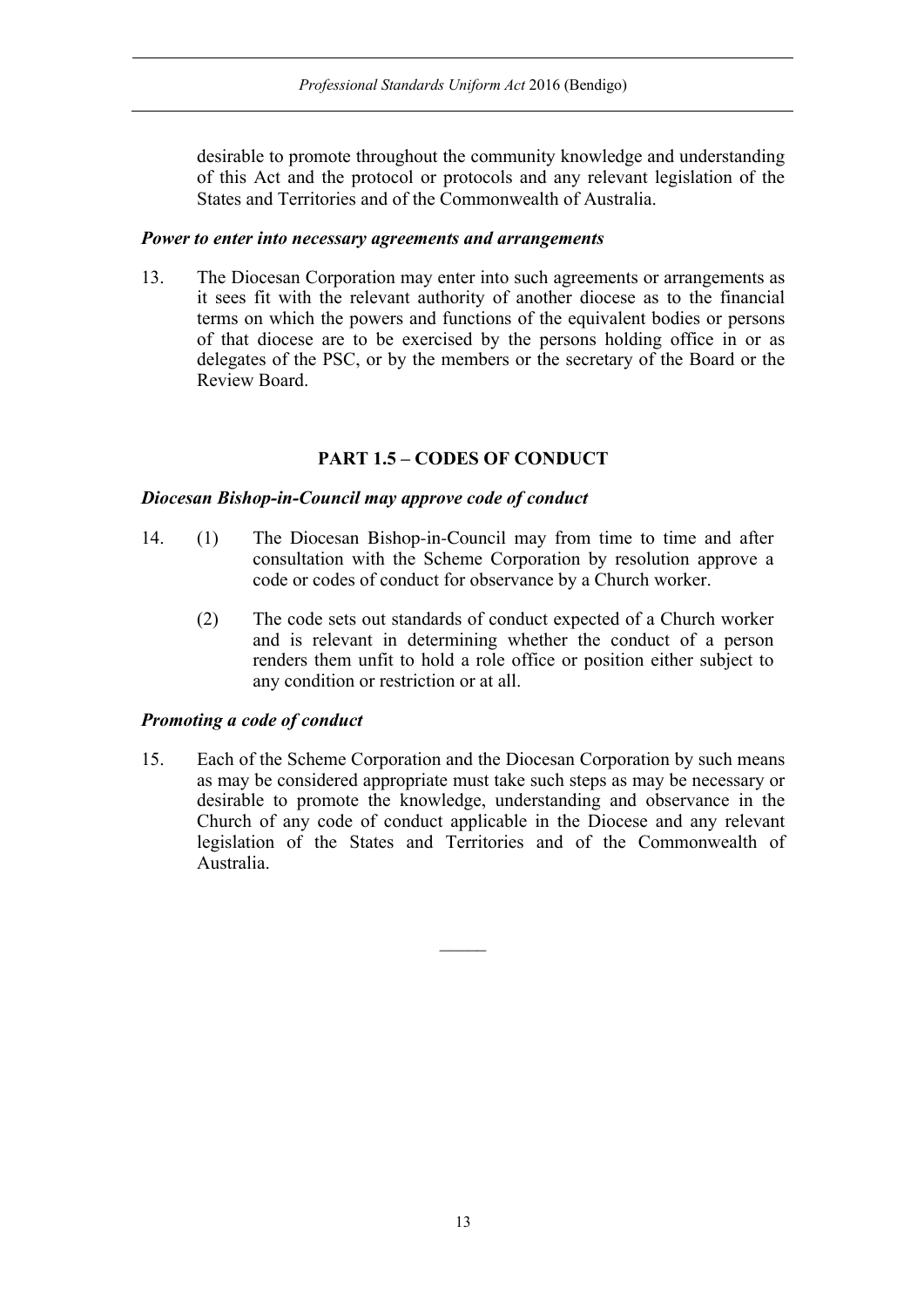## **CHAPTER 2 – DUTIES OF THE CHURCH WORKER**

## **PART 2.1 – KNOWING THE CODE OF CONDUCT**

#### *Code of conduct*

16. A Church worker must familiarise themselves with each code of conduct approved under this Act that relates to them.

## **PART 2.2 – DUTY OF PRESCRIBED CHURCH WORKER TO REPORT**

#### *Certain matters must be reported*

- 17. (1) If any prescribed Church worker believes on reasonable grounds that a person has suffered harm or is at risk of harm as a result of misconduct by another Church worker and has no reason to believe that the Director is aware of those facts, the first mentioned Church worker must as soon as possible report the matter to the Director.<sup>7</sup>
	- (2) This section does not affect the operation of the Canon Concerning Confessions 1989 of General Synod or any other canon or legislative instrument relating to confessions in force in the Diocese.
	- (3) A failure to comply with subsection (1) is a relevant factor in determining the fitness or otherwise of the Church worker for any role office or position.

## **PART 2.3 – DUTY OF CHURCH WORKER TO REPORT**

## *Certain matters must be reported*

- 18. (1) If a Church worker has been charged in any jurisdiction in Australia or elsewhere with a sexual offence or an offence relating to child pornography whether committed within or outside the Diocese, that person must forthwith notify in writing the Director, giving particulars of the charge.<sup>8</sup>
	- (2) A failure to comply with subsection (1) is a relevant factor in

 <sup>7</sup> In certain circumstances, it is an offence punishable by 3 years imprisonment for any person of or over the age of 18 years to fail to disclose to a member of the police force of Victoria information relating to the commission of a sexual offence against a child under the age of 16 years: s327 of the *Crimes Act* 1958 (Vic).

<sup>8</sup> Independently of this provision, a Church worker in Victoria who holds a working with children clearance is subject to a statutory obligation under s20 of the *Working with Children Act* 2005 (Vic) to notify the Secretary to the Department of Justice and the Church authority of any relevant change in circumstances as defined in that section.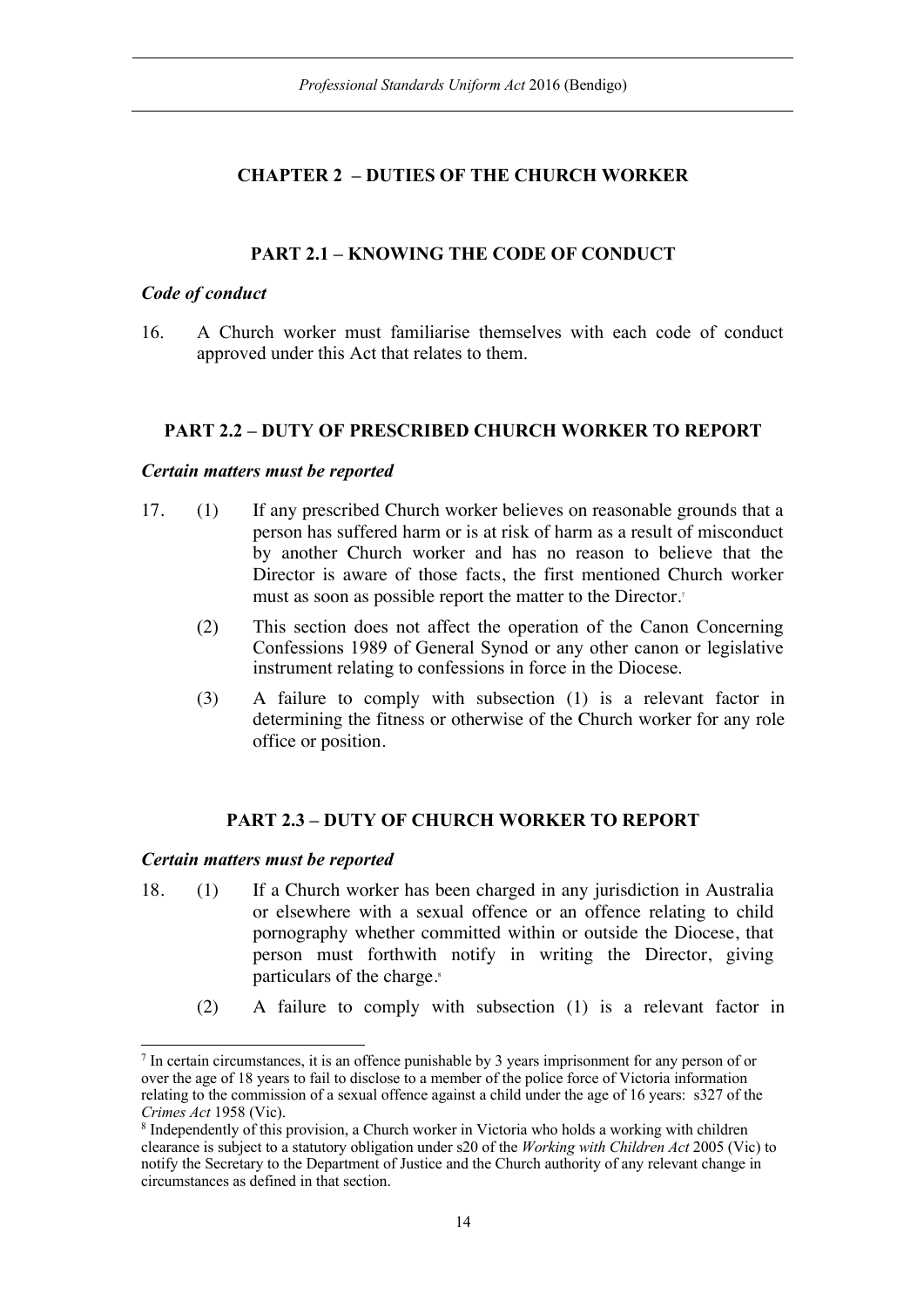determining the fitness or otherwise of the Church worker for any role office or position.

 $\mathcal{L}$ 

## **PART 2.4 –DUTIES IN RELATION TO COMPLAINTS**

## *Duty to comply with a direction*

19. (1) A Church worker respondent must, subject to this section—

- (a) comply with any requirement of an investigator under section 31;
- (b) truthfully answer any question put by an investigator in the exercise of powers conferred by this Act;
- (c) not mislead the Director or the PSC or an investigator or other delegate of any of them;
- (d) not unreasonably delay or obstruct the Director or the PSC, or an investigator or other delegate of any of them in the exercise of powers conferred by this Act; and
- (e) attend a mediation, conciliation, neutral evaluation or other dispute resolution meeting when directed by the PSC in relation to a complaint.
- (2) A Church worker may not refuse to comply with subsection (1) on the ground that the production of a record or the giving of information or the verifying of it may tend to expose the person to a penalty and –
	- (a) the privilege if any against exposure to a penalty is to that extent taken to have been waived<sup>9</sup>; and
	- (b) the record or the information given may be used in evidence in any proceeding against the person before the Board or the Review Board.
- (3) A Church worker may refuse to comply with subsection (1) on the ground that the production of a record or the giving of information or the verifying of it may tend to incriminate the person.
- (4) If a respondent declines to answer a question on the ground that the answer might tend to incriminate the person a written record shall be made of the question and of the ground of refusal.<sup>10</sup>
- (5) A failure to comply with any provision of subsection (1) is a relevant factor in determining the fitness or otherwise of the Church worker for

 <sup>9</sup> Cf *Legal Services Commissioner v Spaulding (Legal Practice)* [2015] VCAT 292 per Garde J.  $10$  The legislation does not purport to abrogate the common law privilege against self-incrimination.

See the discussion in *Essendon Football Club v CEO of ASADA* [2014] FCA 1019 at [279].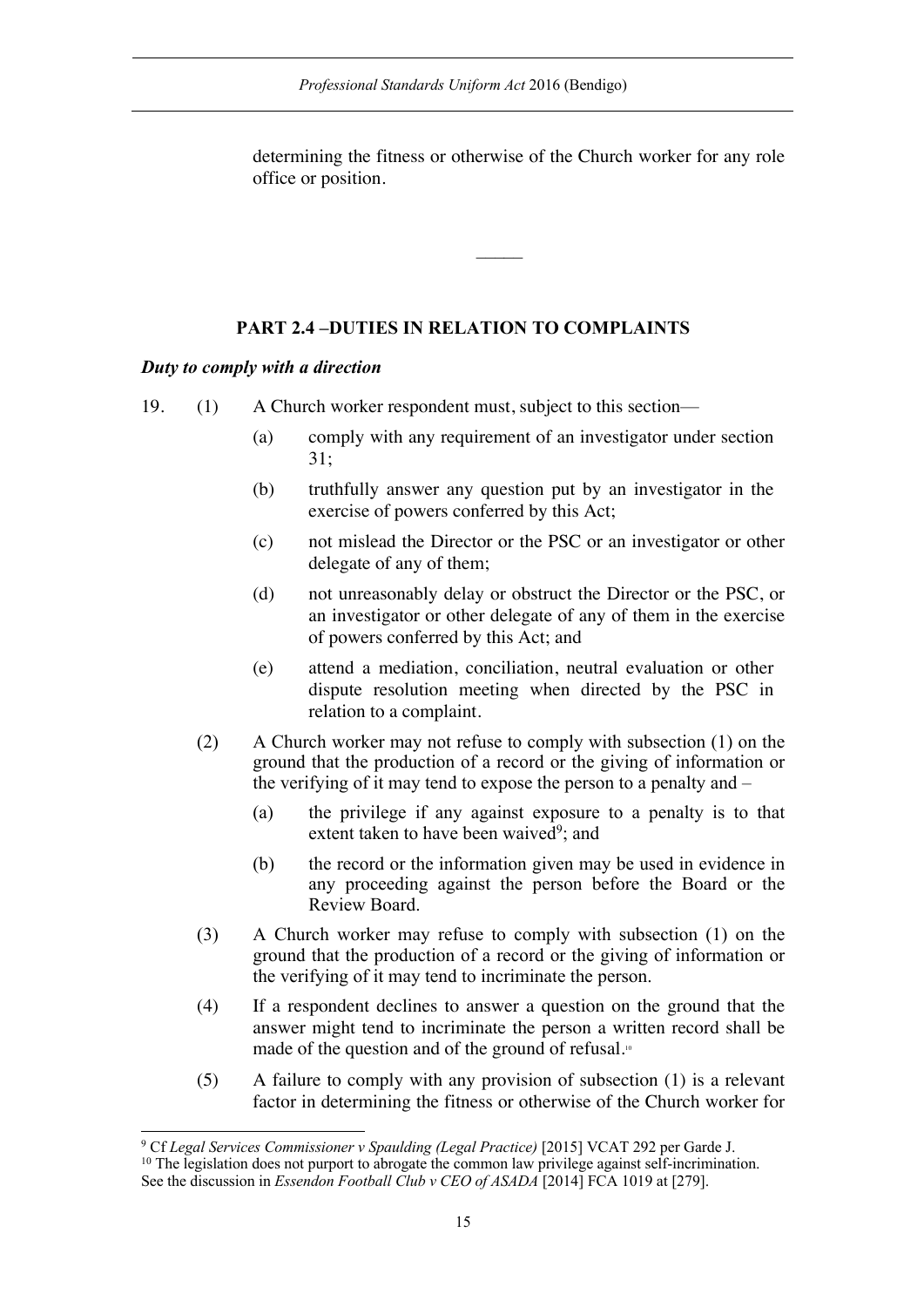any role office or position.

## **PART 2.5 - UNDERTAKINGS**

## *Duty to comply with an undertaking or direction*

- 20. (1) A Church worker respondent must—
	- (a) comply with any undertaking given to the PSC, the Board, the Review Board or the Church authority; and
	- (b) comply with a direction made by the Church authority to give effect to a recommendation of the PSC, the Board or the Review Board (as the case may be) or any permitted variation or modification of that recommendation.
	- (2) Failure of the respondent to a complaint to comply with an undertaking or direction is an offence.
	- (3) The PSC may institute proceedings forthwith in the Diocesan Tribunal in respect of an offence against this section against any person in respect of whom the Diocesan Tribunal has jurisdiction.
	- (4) A failure to comply with any provision of subsection (1) is a relevant factor in determining the fitness or otherwise of the Church worker for any role office or position.

 $\overline{\phantom{a}}$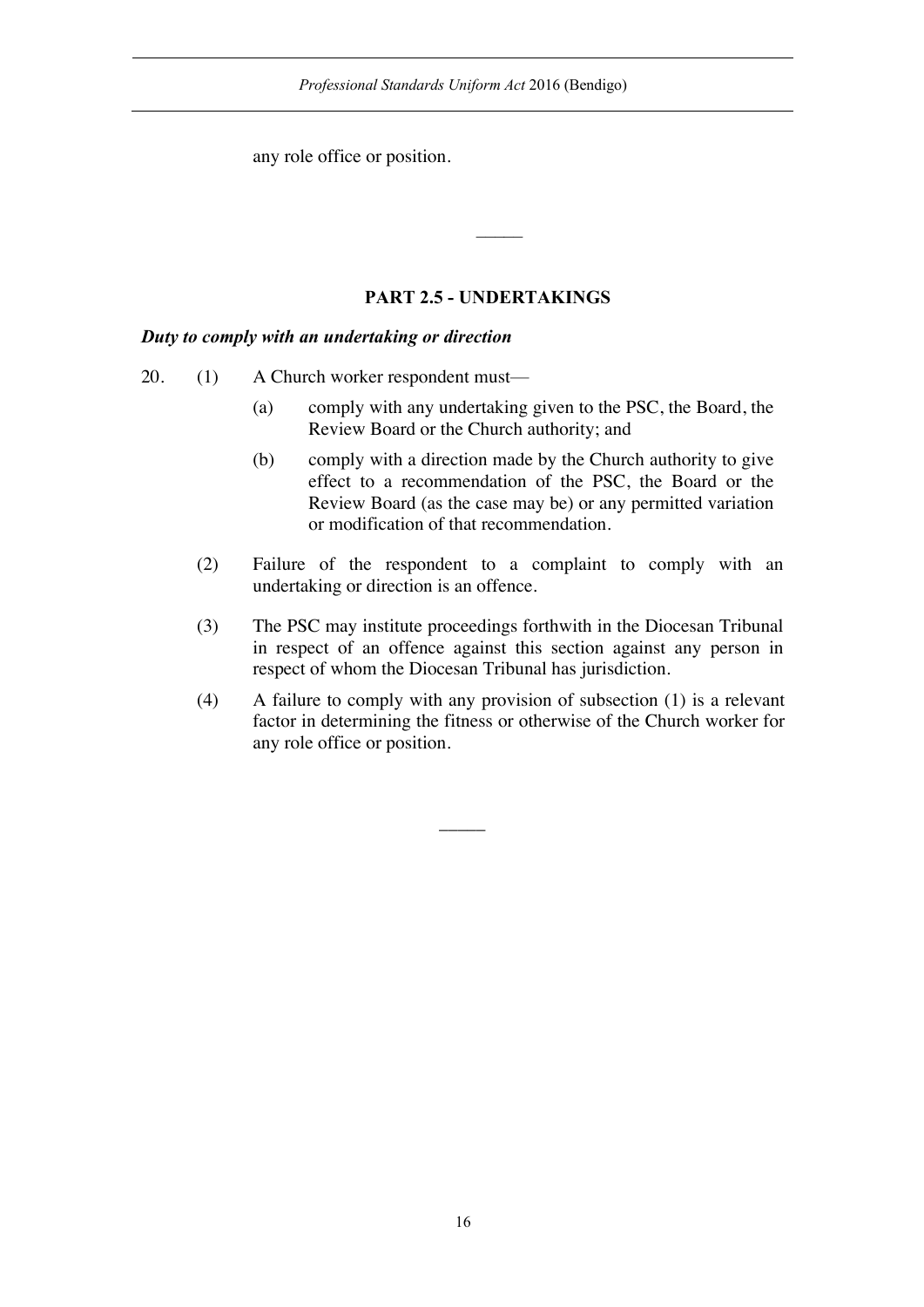## **CHAPTER 3**

## **COMPLAINT OF MISCONDUCT AGAINST A CHURCH WORKER**

## **PART 3.1 - INTRODUCTION**

#### *Complaint of misconduct*

- 21. (1) Any person including the Director may make a complaint of misconduct of a Church worker to the PSC.
	- (2) A complaint of misconduct against a person who is not a Church worker shall be deemed to be a complaint against a Church worker under subsection (1) of this section if—
		- (a) the complainant and the respondent to the complaint have agreed in writing to submit the complaint to the PSC to be dealt with under this Act as if it were a complaint under subsection (1) of this section and to be bound by any decision pursuant to section 119 of the Church authority nominated by them in the submission on a recommendation under this Act from the PSC, the Board or the Review Board; and
		- (b) the PSC has consented in writing to that submission.
	- Note: This part deals with complaints against Church workers which class includes both a sub-class of clergy, lay leaders and certain other specified roles (prescribed Church workers) and a sub-class of Church volunteers. The process for each subclass is broadly the same except for two particular matters. First 60 day time limits are imposed on the Board and Review Board (subject to extension) for determining complaints against volunteers. Second, volunteers are not given the right on suspension by recommendation of the Board to apply to the Review Board for a review.

A complaint may be made against a deceased Church worker.

#### *Consent to process*

- 22. (1) The Director must prior to any investigation seek from the complainant his or her written consent to—
	- (a) the giving by the Director of notice of the complaint and the identity of the complainant to the respondent;
	- (b) the investigation of the complaint by the PSC or its delegate;
	- (c) the PSC otherwise dealing with it under this Act;
	- (d) the hearing and determination of the complaint by the Board and on any review, the Review Board, either by hearing or otherwise in accordance under this Act; and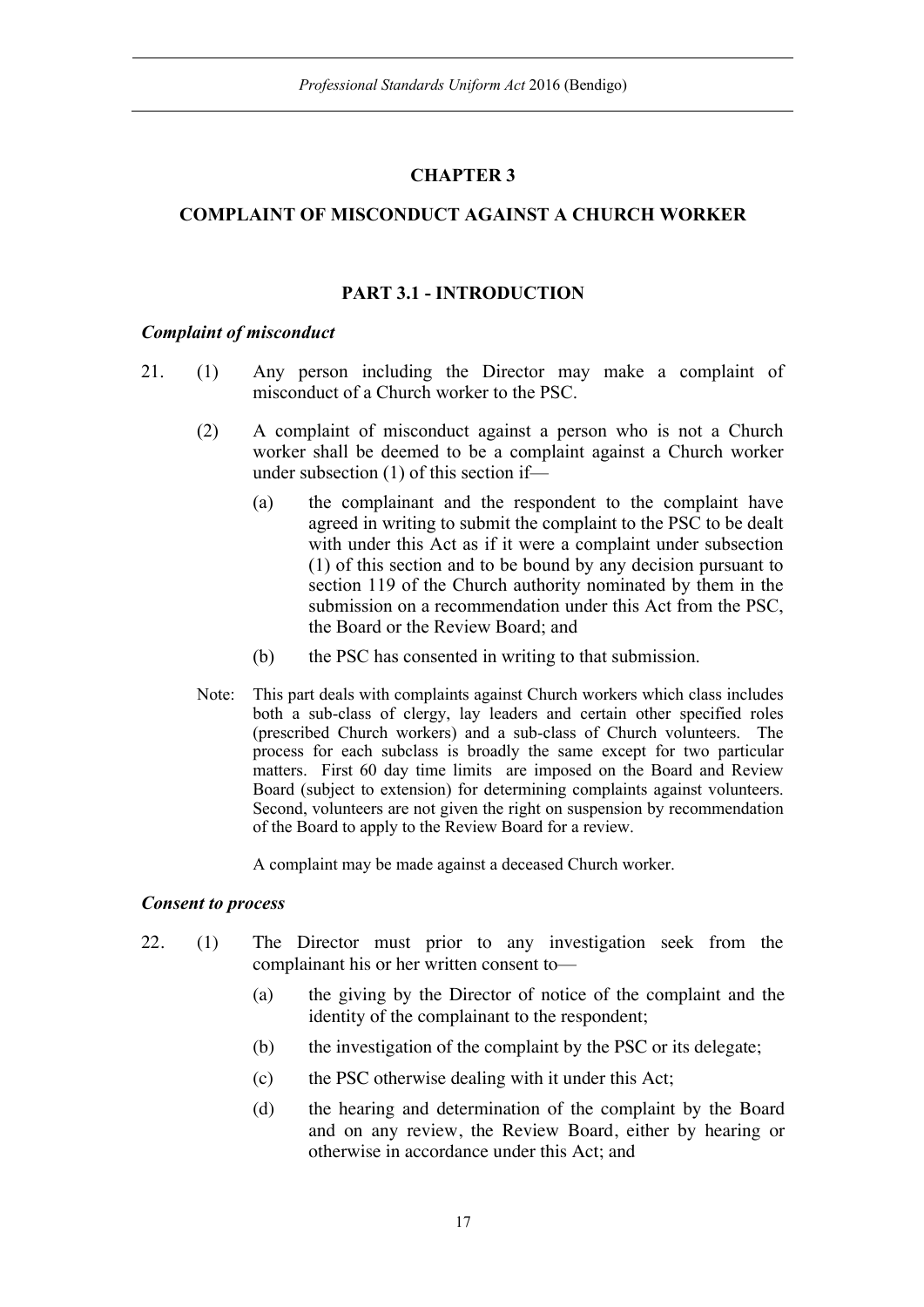- (e) the making of recommendations to the Church authority in accordance with this Act.
- (2) If the complainant (other than the Director) has not given the written consent referred to in the preceding subsection—
	- (a) the Director and the PSC must, subject to any obligation to disclose to a member of the police force<sup> $n$ </sup>, respect the confidentiality of the identity of the complainant;
	- (b) the PSC shall not be required to investigate the complaint and otherwise to refer it to the Board;
	- (c) the PSC may but is not obliged to dismiss the complaint or take no further action in relation to the complaint; but
	- (d) the PSC may with the consent of the complainant arrange with the complainant, the respondent and if appropriate, the Church authority mediation conciliation neutral evaluation or other alternative resolution of any dispute associated with the complaint, with a view to addressing any breakdown in relationships and achieving a reconciliation between the parties.

## *Form of complaints*

- 23. (1) A complaint may be in any form, in writing on paper or by email or facsimile or conveyed orally.
	- (2) A complaint must—
		- (a) identify the complainant; and
		- (b) include details of the misconduct complained about.
	- (3) The PSC may not act on an anonymous complaint.
	- (4) Nothing in the preceding subsection shall prevent or restrict the PSC in the exercise of its powers under section 29(1)(b).

## *Further requirements of complainant*

- 24. (1) The PSC may require a complainant to—
	- (a) give further details of the complaint; and
	- (b) verify any details of the complaint by statutory declaration or in another manner specified by the Director or the PSC.
	- (2) A requirement under subsection (1) must be in writing and allow the

<sup>&</sup>lt;sup>11</sup> In certain circumstances, it is an offence punishable by 3 years imprisonment for any person of or over the age of 18 years to fail to disclose to a member of the police force of Victoria information relating to the commission of a sexual offence against a child under the age of 16 years: s327 of the *Crimes Act* 1958 (Vic). A negligent failure by person in authority to protect a child from a sexual offence is also an offence: s49C.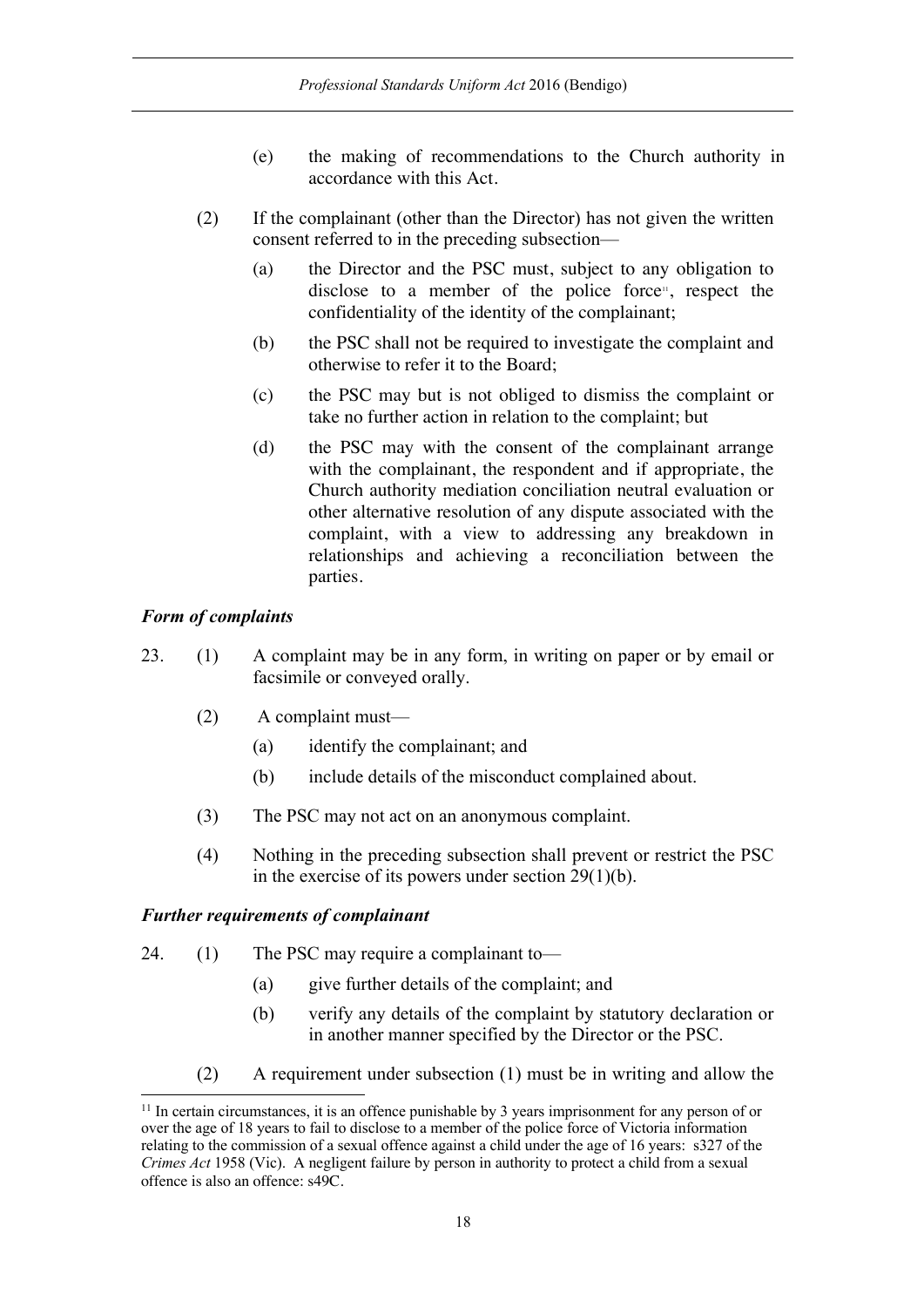complainant a reasonable time to comply.

## *How PSC may respond to a complaint*

- 25. (1) The PSC may, if it thinks it appropriate to do so, refer a complaint, or the investigation of a complaint, to an equivalent body or bodies.
	- (2) Without limiting the discretion of the PSC under subsection (1), it is appropriate to refer a complaint, or the investigation of a complaint, to an equivalent body or bodies if when the complaint is made—
		- (a) the Church worker, the subject of the complaint, resides in another diocese or holds a licence or permission to officiate or other authority from a Church authority in another diocese; and
		- (b) neither resides in the Diocese nor holds a licence or permission to officiate or other authority from a Church authority in the Diocese.
	- (3) When the PSC and an equivalent body or equivalent bodies have the power and duty to investigate information concerning the alleged misconduct of the same person to whom this Act applies and the respective bodies cannot agree on—
		- (a) which body shall carry out the investigation or any parts of such investigation; or
		- (b) whether a question or questions specified in section 69(a) should be referred to the Board or to an equivalent body which has jurisdiction—

the PSC must refer the disagreement for decision by two independent persons agreed upon by the PSC and the equivalent body or bodies.

- (4) The PSC must act in accordance with the unanimous decision of those independent persons referred to in subsection (3) or, if such persons cannot agree within a reasonable time of the disagreement being referred, in accordance with the decision of the Primate or his nominee.
- (5) In all matters affecting the operation of this Act the PSC and the Director must co-operate with and assist an equivalent body and a person acting in the corresponding capacity of the Director in another diocese.
- (6) In making a decision under subsection (3) the independent persons will not be bound by the views or instruction of the PSC but shall take into account the most convenient course for all concerned and the proper and expeditious conduct of the investigation or referral as the case may be.

## *Consolidation of complaint proceedings*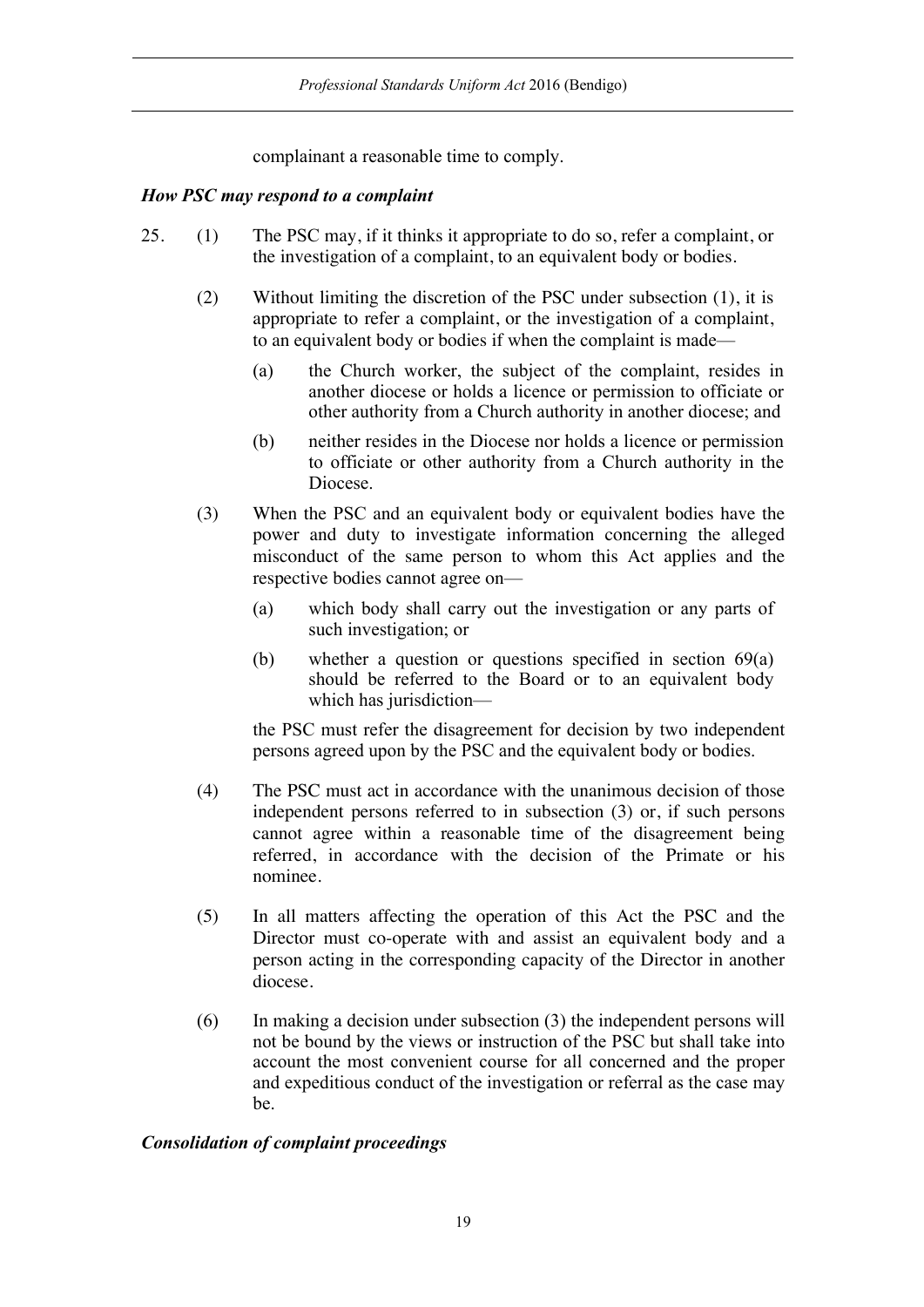- 26. (1) This section applies if a complaint against a Church volunteer raises the same or similar issues of fact or law as a complaint that has been made against a prescribed Church worker.
	- (2) The PSC may apply to the Board for a direction under this section in relation to proceedings against a Church volunteer and other proceedings against a prescribed Church worker under this Act on the ground that—
		- (a) a common question of law or fact arises in all those proceedings;
		- (b) the determinations and recommendations sought in all those proceedings are in respect of, or arise out of, the same transaction or series of transactions; or
		- (c) for some other reason specified in the application, it is desirable that a direction be made under this section.
	- (3) In this section, 2 or more proceedings that are the subject of an application under subsection (1) are called the **related proceedings**.
	- (4) The Board may make the following directions under this subsection in relation to the related proceedings—
		- (a) that the proceedings be consolidated on the terms specified in the direction;
		- (b) that the proceedings be heard or considered by the Board at the same time or in a sequence specified in the direction;
		- (c) that any of the proceedings be stayed pending the determination of any of the other proceedings.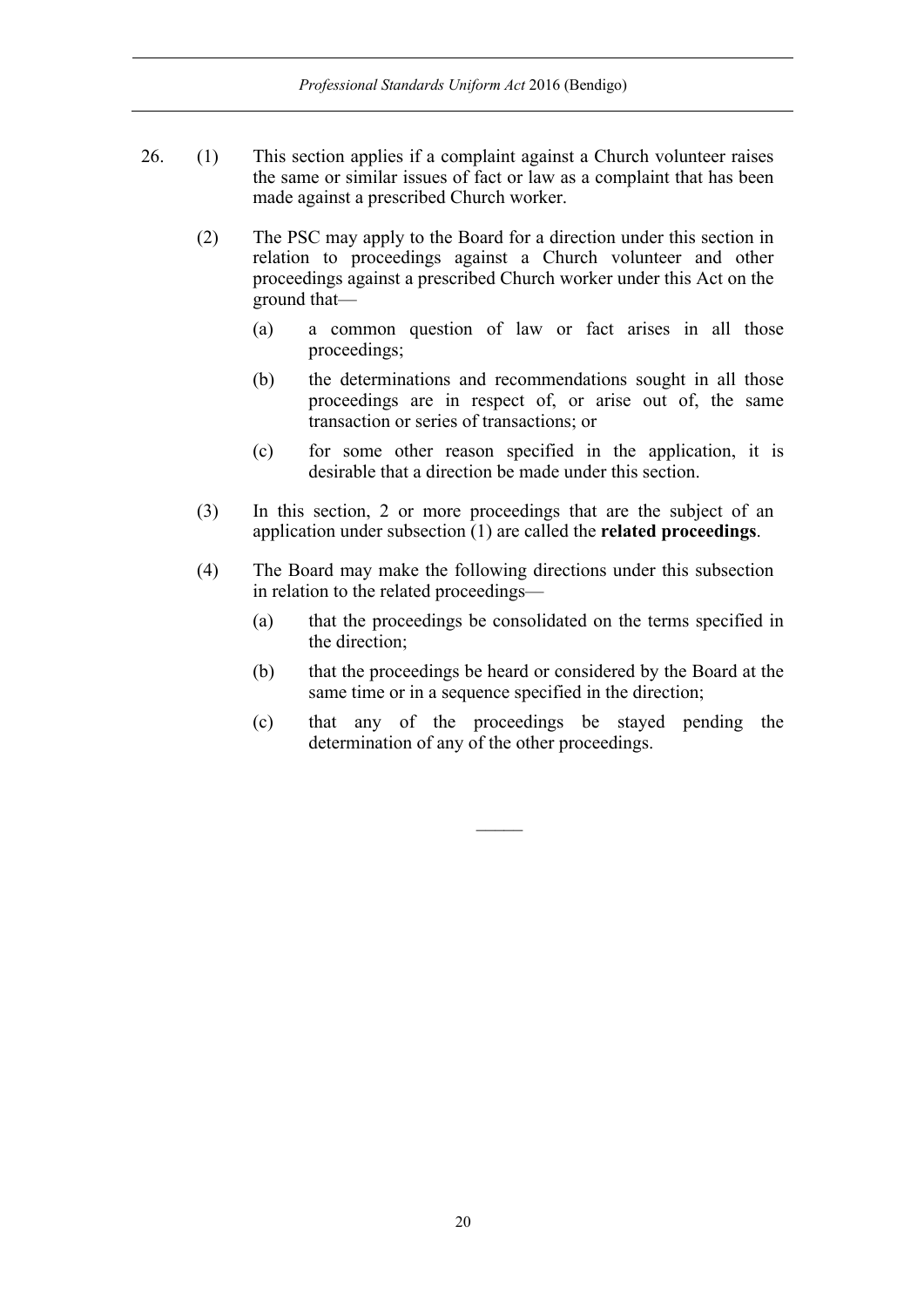## **PART 3.2 – SUMMARY DETERMINATION OF A COMPLAINT**

#### *PSC may dismiss or can proceed with certain complaints*

- 27. (1) The PSC may dismiss a complaint or take no further action in relation to a complaint if—
	- (a) the PSC is of opinion that—
		- (i) the complaint does not fall within the provisions of this Act;
		- (ii) the complaint is false, vexatious, misconceived, frivolous or lacking in substance; or
		- (iii) there is insufficient reliable evidence to warrant an investigation or further investigation;
	- (b) the behaviour the subject matter of the complaint can properly be dealt with by other means such as but not limited to mediation conciliation neutral evaluation or other alternative resolution of any dispute associated with the complaint;
	- (c) the subject matter of a complaint is under investigation by some other competent person or body or is the subject of legal proceedings;
	- (d) the person making the complaint has failed to provide further details to the Director or to verify the allegations by statutory declaration when requested by the Director to do so.
	- (2) In acting under subsection (1), the PSC may recommend to the Church authority any steps that might reduce or eliminate the risk of misconduct either generally by Church workers or in relation to the respondent by way of educational, training or mentoring programme.
	- (3) A recommendation pursuant to the preceding subsection is advisory only and not binding on the Church authority.

## *Complainant and respondent to be given notice of outcome of complaint and reasons*

28. If a complaint is dealt with by the PSC under the preceding section, the PSC must give the complainant and the respondent a written notice of the outcome including the reasons for the outcome.

 $\overline{\phantom{a}}$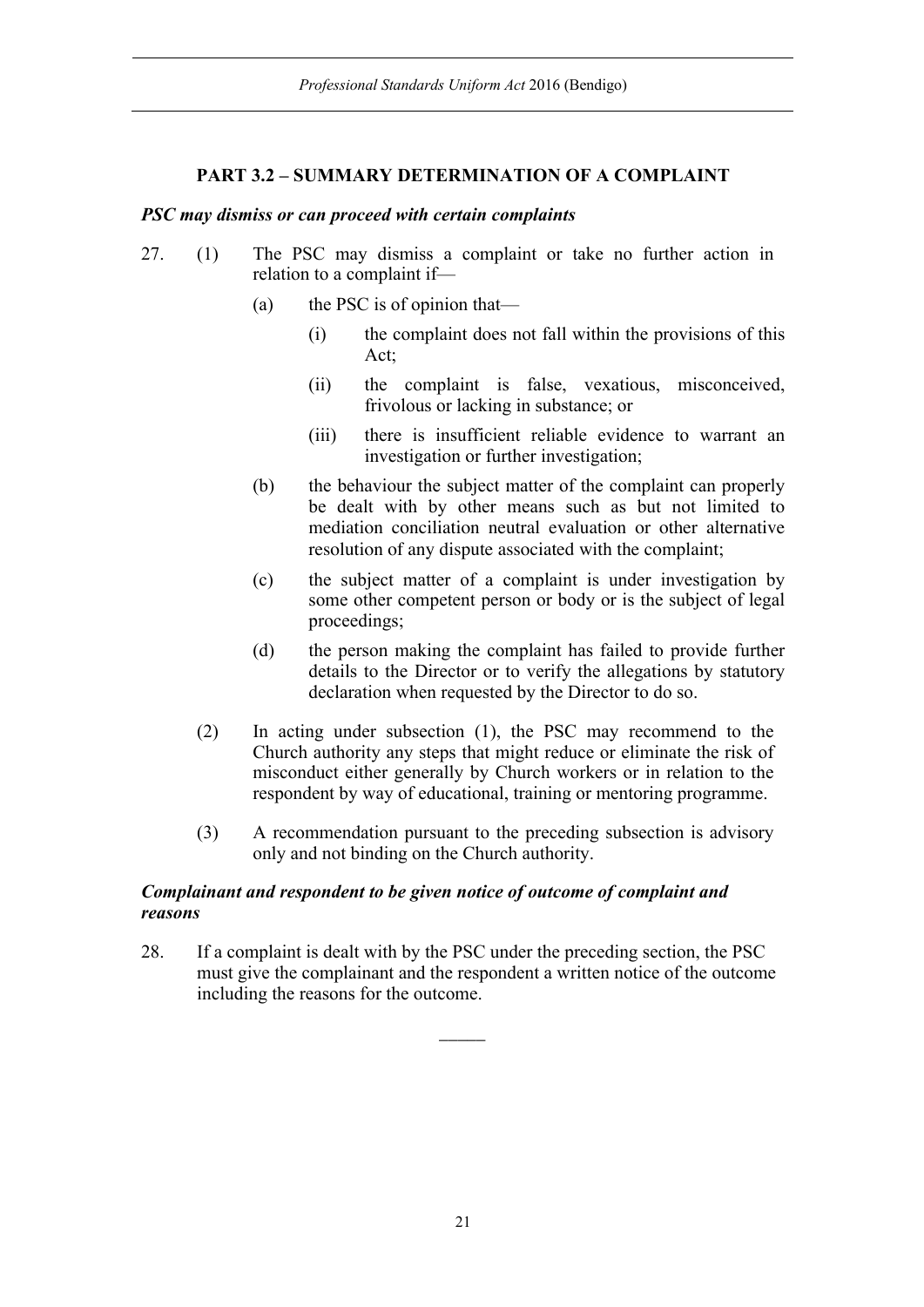## **PART 3.3 – INVESTIGATIONS**

## *When PSC is to investigate*

- 29. (1) Subject to section 22, the PSC
	- (a) must cause to be investigated each complaint or matter against a Church worker as expeditiously as possible;
	- (b) may cause to be investigated the conduct of a Church worker if the PSC has reason to believe that the conduct may amount to misconduct under this Act even though—
		- (i) no complaint has been made about the conduct;
		- (ii) a complaint about the conduct is anonymous or has been withdrawn; or
		- (iii) the complainant does not give the written consent referred to in section 22.
	- (2) The PSC may by instrument in writing appoint, upon such terms and conditions as the PSC may approve, a competent person to investigate a Church worker under this section.

## *PSC to obtain material*

30. For the purpose of an investigation the PSC or its delegate must obtain such statutory declarations or written statements, recorded conversations, reports, documents and other material as the PSC or its delegate considers necessary or advisable for presentation to the PSC.

## *Respondent to respond to PSC*

- 31. (1) Prior to any referral of a complaint or matter to the Board, for the purpose of carrying out an investigation of a complaint or matter, an investigator appointed by the PSC may by notice in writing to a respondent require the respondent or applicant for a clearance to do any one or more of the following<sup>12</sup>—
	- (a) to meet on reasonable notice with the investigator to answer questions in relation to a complaint or matter;
	- (b) to assist in or co-operate with the investigation of the complaint or matter in a specified manner;
	- (c) to provide written information to the investigator within 21 days or such further period as the Director may allow in relation to any matter relevant to the investigation;
	- (d) to verify the report by statutory declaration or another manner specified by the PSC; and

 <sup>12</sup> Cf *Legal Profession Uniform Law*, s371 made under the *Legal Profession Uniform Law Application Act* 2014 (Vic).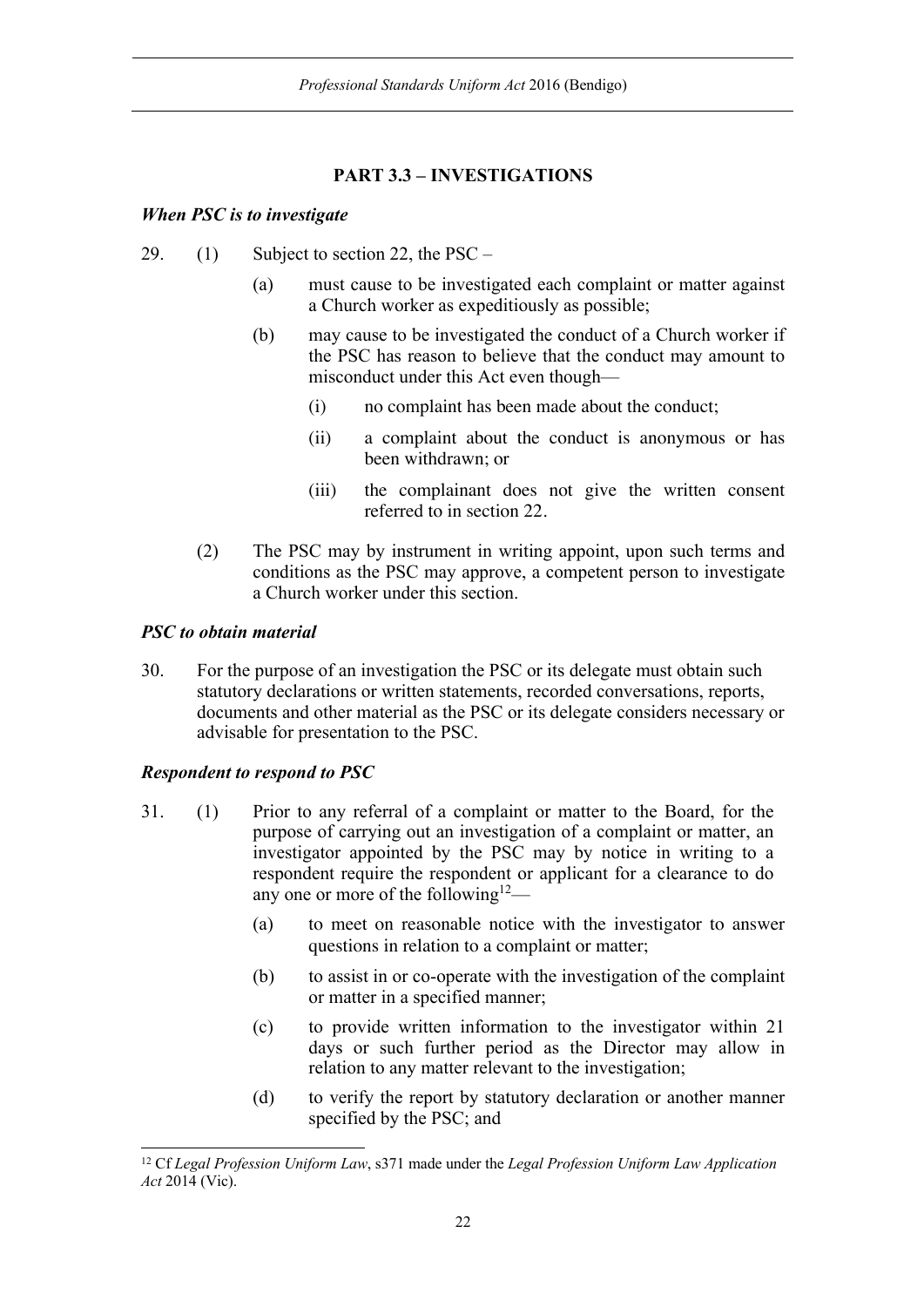- (e) to produce at or before a specified time and at a specified place, any specified document (or a copy of the document).<sup>13</sup>
- (2) Subject to any lawful objection, an investigator may inspect any document provided pursuant to a requirement under this Part and may make copies of the document or any part of the document.

 $\overline{\phantom{a}}$ 

<sup>&</sup>lt;sup>13</sup> See Part 2.4 above for the consequences of non-compliance.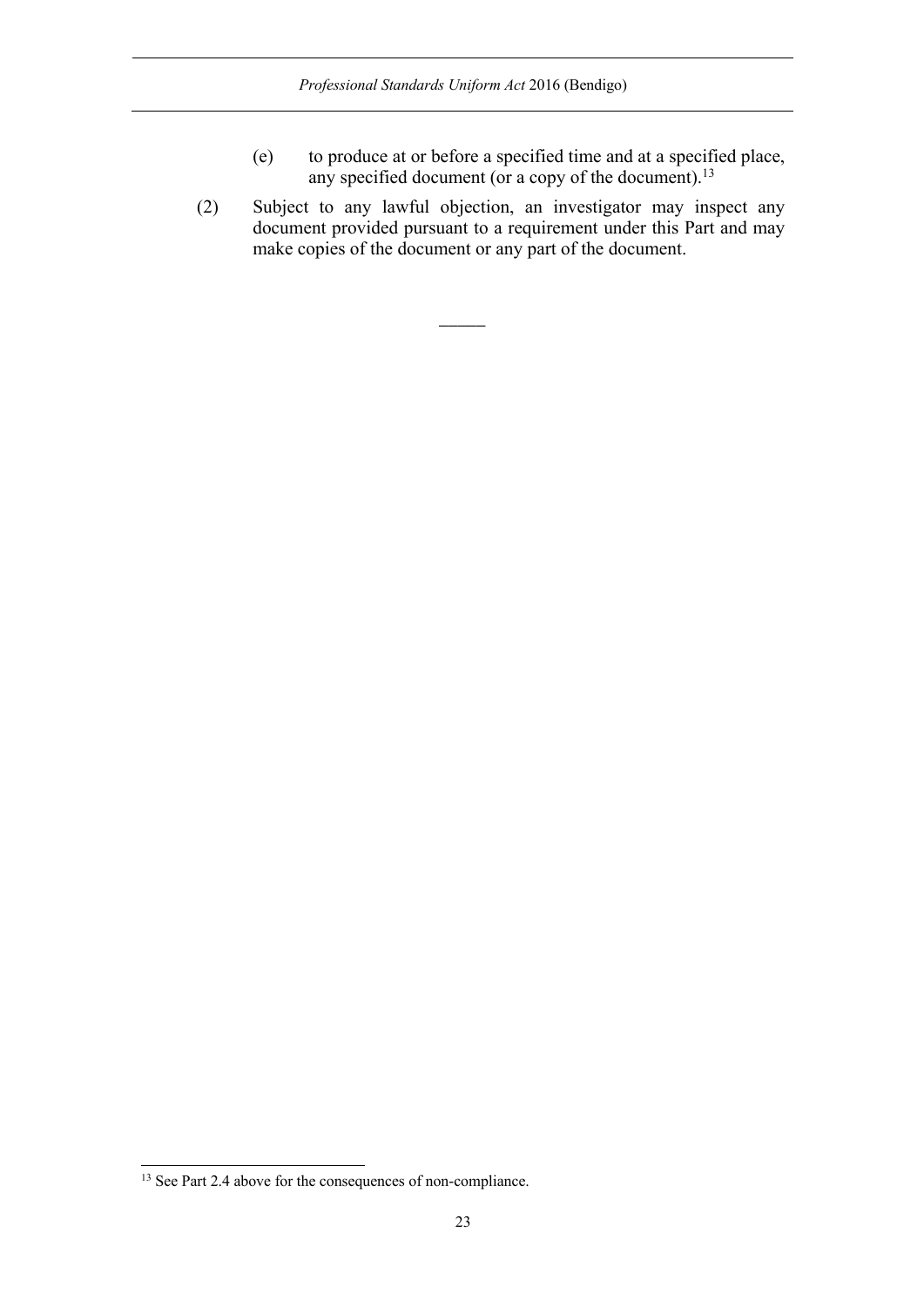## **PART 3.4 – OUTCOMES OF PSC**

## *How PSC may or must respond after receipt of complaint*

- 32. At any time after the PSC receives a complaint, the PSC may—
	- (a) direct the respondent to attend mediation conciliation neutral evaluation or other alternative resolution of any dispute associated with the complaint;14 and
	- (b) exercise its powers under section 27 of this Act to dismiss a complaint or to take no further action in relation to a complaint or to recommend any steps to be taken.
- 33. At any time after investigation of a complaint in accordance with Part 3.3, the PSC—
	- (a) must, if required under section 69 or 70 to do so, refer the complaint to the Board; and
	- (b) may institute, amend or withdraw proceedings by way of charge against the respondent to the complaint before the Diocesan Tribunal.

## *If a complaint or application for a clearance for ministry is settled or resolved*

- 34. (1) The fact that the subject matter of a complaint or application for a clearance for ministry may be settled or resolved in whole or in part between the parties affected thereby does not prevent the PSC from acting under sections 32 or 33 in respect of the subject matter of the complaint or matter.
	- (2) Any term of settlement or resolution referred to in subsection (1) which purports to prevent or to limit the institution of action under the preceding section shall be of no effect.

## *If agreement on facts or recommendation concerning a complaint*

- 35. (1) The PSC may agree with the respondent to a complaint for the submission to the Board or the Review Board of —
	- (a) a statement of the facts relevant to the complaint; or
	- (b) any recommendation proposed to be made by the Board or the Review Board to the Church authority; or
	- (c) both a statement and any recommendation.
	- (2) The Board or the Review Board may in its discretion proceed on the basis of the statement of agreed facts and determine any

<sup>&</sup>lt;sup>14</sup> This provision is intended to facilitate the early intervention of the PSC in a matter which is suitable for resolution by an alternative dispute resolution process involving the DPS, the complainant, the respondent and, in the appropriate case, the Diocesan Bishop. The protocol would expand on this aspect.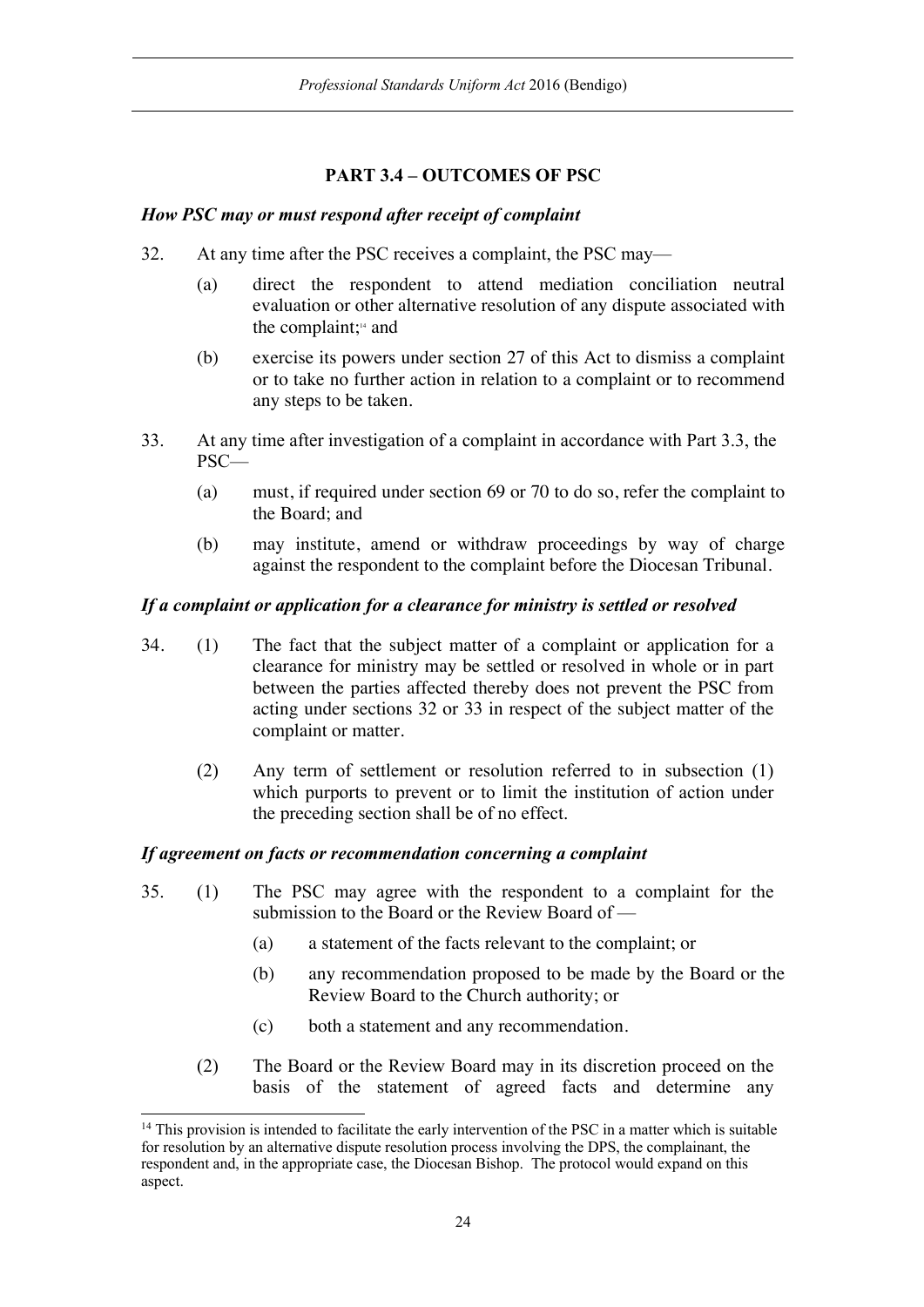recommendation to be made to the Church authority, having regard to but not bound by any proposed recommendation agreed between the PSC and the respondent to the complaint.<sup>15</sup>

#### *If agreement on facts or determination concerning an application for a clearance*

- 36. (1) The PSC may agree with an applicant for a clearance for ministry or clearance for service for the submission to the Board or the Review Board of —
	- (a) a statement of the facts relevant to the application for a clearance; or
	- (b) any proposed determination on that application; or
	- (c) both a statement and any proposed determination.

 $\overline{\phantom{a}}$ 

(2) The Board or the Review Board may in its discretion proceed on the basis of the statement of agreed facts and determine the application for a clearance, having regard to but not bound by any proposed determination agreed between the PSC and the applicant for a clearance.

<sup>&</sup>lt;sup>15</sup> The cases dealing with the imposition of a monetary penalty or disqualification for contravention of the *Corporations Act* or the *Trade Practices Act* hold that the Court should not depart from the penalty recommended by the prosecuting authority and the respondent unless in all the circumstances it is outside the permissible range: see *ASIC v Vizard* (2005) 54 ACSR 394 at [45] per Finkelstein J, *NW Frozen Goods Pty Ltd v ACCC* (1996) 71 FCR 285 at 291 (FC) and *ASIC v Vines* (2006) 58 ACSR 298 at [19] per Austin J. But see now *Director, Fair Work Building Industry Inspectorate v Construction, Forestry, Mining and Energy Union* (2015) 229 FCR 331; (2015) 320 ALR 631; (2015) 105 ACSR 403; [2015] FCAFC 59 (appeal pending March 2016).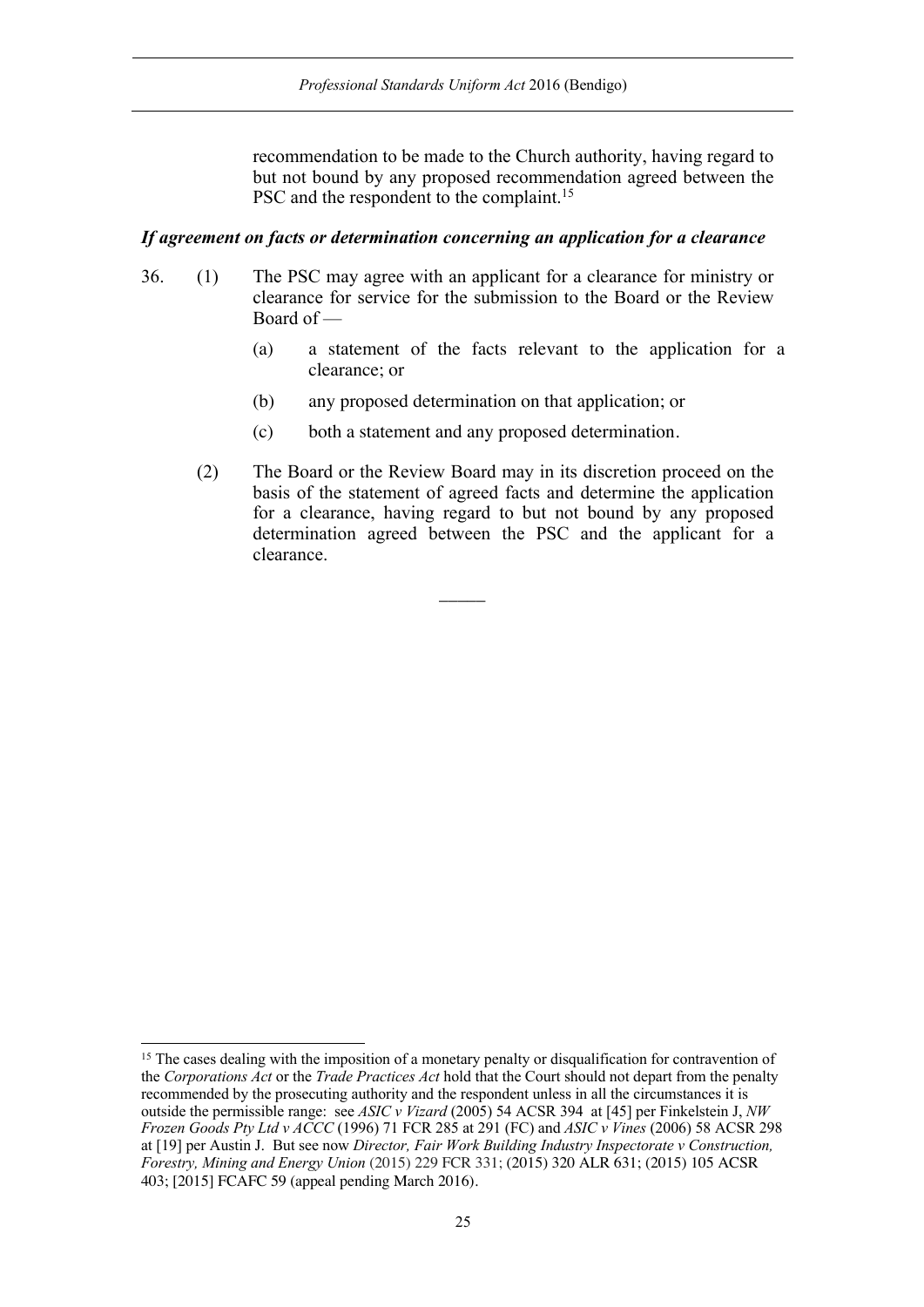## **PART 3.5 – SUSPENSION**

#### *Suspension or standing down or prohibition order or other action where unacceptable risk*

- 37. Where after receipt of a complaint about the conduct of a Church worker and at any time during the progress of a complaint under this Act, the PSC is satisfied that there is an unacceptable risk of harm to any person if the respondent remains in his or her present role office or position pending the outcome of the complaint, the PSC may refer the matter to the Board or, as the urgency of the matter requires, make a recommendation direct to the Diocesan Bishop or other Church authority that pending that outcome—
	- (a) the respondent be suspended or stood down from the duties or functions of any role office or position held by the respondent or certain of those duties;
	- (b) a prohibition order be made against the respondent;
	- (c) the respondent be required to enter into a Safety Agreement with the Church authority, failing which he or she be excluded from entry or access to premises or activities of the Church either generally or in a specified location or circumstances;<sup>16</sup> or
	- (d) such other action be taken as may be thought fit.

## *Respondent to be given notice*

- 38. Before—
	- (a) making a recommendation pursuant to the preceding section; or
	- (b) referring the matter to the Board—

the PSC must give the respondent notice that grounds exist for the PSC being satisfied under the preceding paragraph that there is an unacceptable risk of harm and in that notice —

- (c) specify the grounds;
- (d) give details of the proposed recommendation; and
- (e) request the respondent to show cause in writing within 7 days why the recommendation should not be made.

## *No reference on notice where immediate unacceptable risk*

39. The provisions of the preceding section and section 41 shall not apply if the PSC is satisfied that there is an immediate unacceptable risk of harm to any person if the respondent remains in his or her present role office or position.

## *Referral to the Board*

40. Where the PSC is satisfied that there is an immediate unacceptable risk of

 <sup>16</sup> See the definition of 'Safety Agreement' in section 3.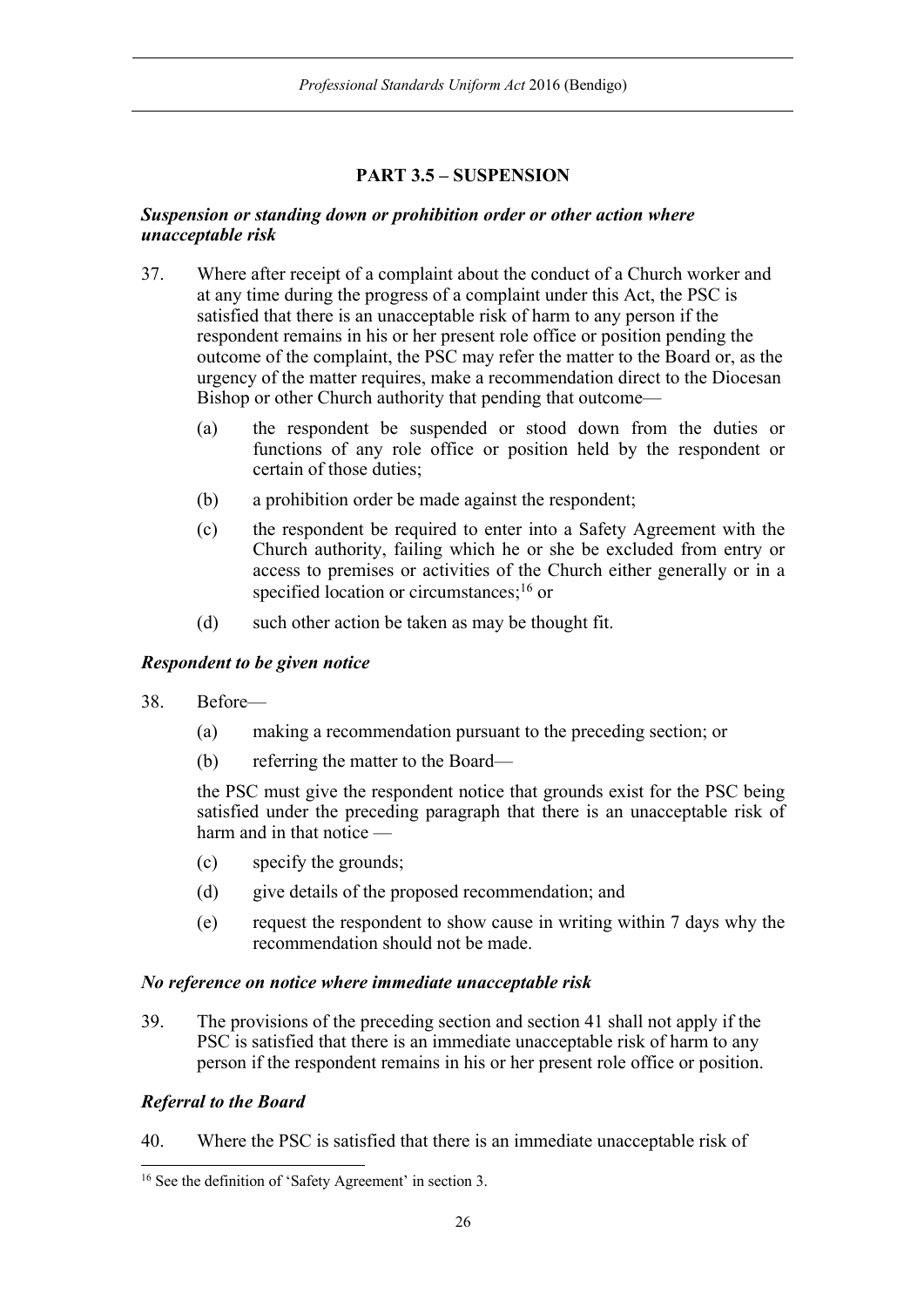harm to any person if the respondent remains in his or her present role office or position and makes a recommendation direct to the Diocesan Bishop or other Church authority pursuant to section 37—

- (a) the PSC must forthwith refer the matter to the Board; and
- (b) the Director must as soon as practicable give the respondent written notice that—
	- (i) the recommendation has been made without notice and the grounds relied on;
	- (ii) the PSC will report the recommendation to the Board and that the Board will consider whether the recommendation should stand; and
	- (iii) the respondent may advance further submissions to the Board within a period specified by the Director if he or she wishes to do so.

## *PSC or Board to consider respondent's response*

41. The PSC or the Board (as the case may be) shall consider any response from the respondent received within the specified time or any further period allowed, before making a decision on the recommendation to be made.

#### *Powers of Board if satisfied as to unacceptable risk*

- 42. If the Board is satisfied that there is an unacceptable risk of harm to any person if the respondent remains in his or her present role office or position pending the outcome of the complaint, the Board may after considering any further response from the respondent within the period specified in section  $40(b)(iii)$ —
	- (a) determine accordingly and make a recommendation to the relevant Church authority that pending that outcome action be taken as referred to above in section 37; or

where the PSC has already made a recommendation under section 37—

- (b) affirm or vary that recommendation; or
- (c) set aside that recommendation and make another in substitution for it.

#### *Matters to be considered by PSC or Board before recommending*

- 43. Before making a recommendation under this Part, the PSC or the Board (as the case may be) shall take into account—
	- (a) the seriousness of the alleged misconduct;
	- (b) the nature of the material to support or negate the allegations;
	- (c) the extent to which any person is at risk of harm;
	- (d) after consultation with the relevant Church body or its representative, the effect on the respondent, a relevant Church body and on the Church in the diocese of acting and of not acting under this Part; and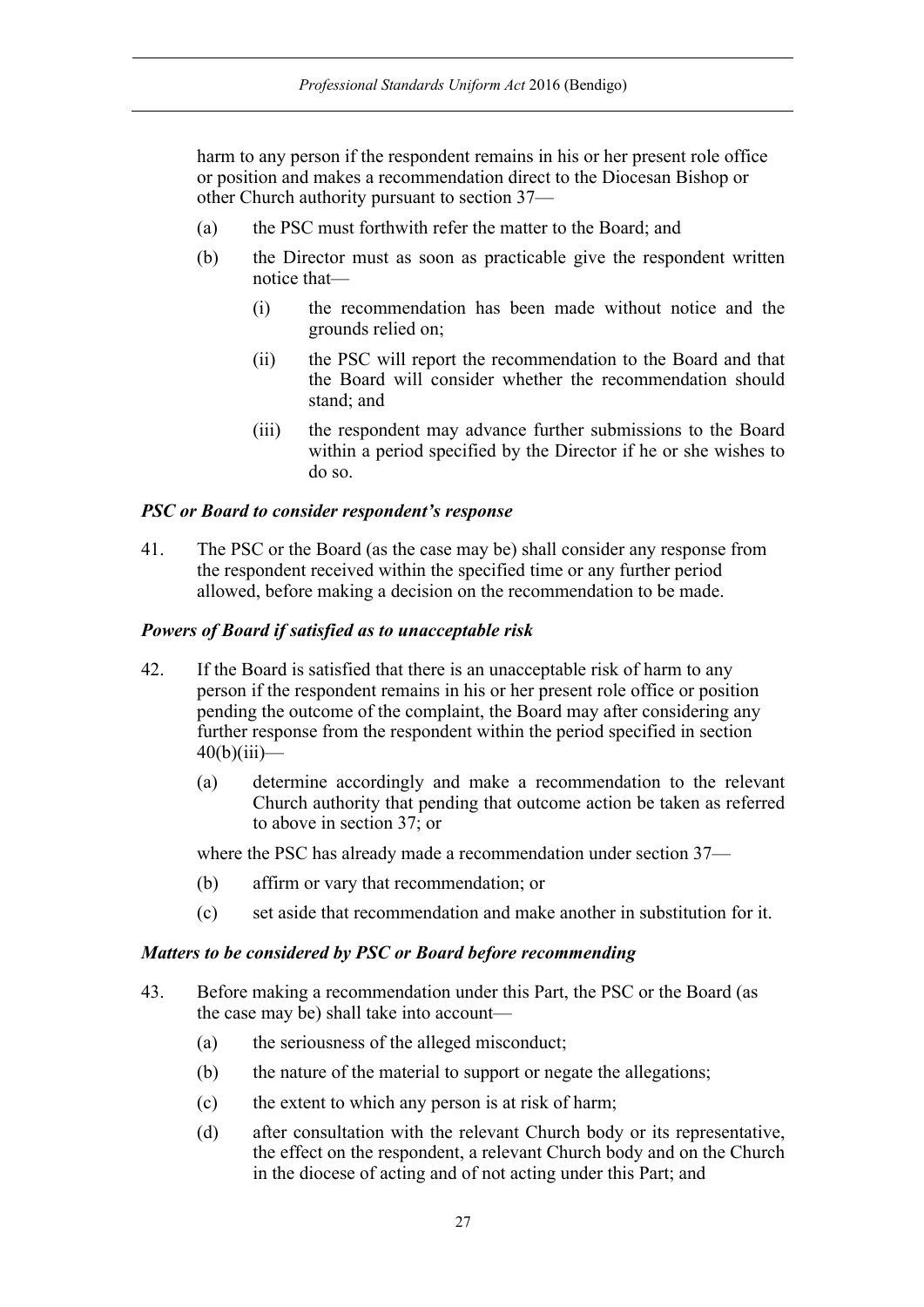(e) any other allegation of similar conduct previously made to the PSC or to an equivalent body

and may take into account any other relevant matter<sup>17</sup>.

## *Criminal charges – Notice of suspension*

- 44. (1) If a Church worker has been charged in any jurisdiction in Australia or elsewhere with a sexual offence or an offence relating to child pornography whether committed within or outside the Diocese, that person must forthwith stand down from the duties of the role office or position pending the determination of the charge.
	- (2) If the person fails to do so, any relevant Church authority must on receiving notice of the charge serve on the person a notice of suspension.
	- (3) Upon service of that notice, the person shall be deemed to have been suspended by the Church authority pending the outcome of the hearing of the charge.

## *Suspension by the Church authority*

- 45. The Church authority to whom a recommendation is made under this Part must unless a stay is directed under section 90, and is hereby empowered to give effect to—
	- (a) that recommendation of the PSC or the Board or if applicable the Review Board; or
	- (b) any variation or modification of that recommendation, consistent with the matters taken into account under section 43 and provided that the substance of that recommendation is preserved, as the Church authority sees fit.

## *Publication of decision*

- 46. (1) Subject to subsection (2), the relevant Church authority—
	- (a) must as soon as practicable release to the persons referred to in subsection 118(1) and to the public a written statement disclosing—
		- (i) their decision on any recommendation received in respect of a complaint;
		- (ii) the steps to be taken or that have been taken pursuant to the preceding section to give effect to it; and
		- (iii) the reasons for any variation or modification of a recommendation under the preceding section; and

 $17$  The Act puts in place a regime to regulate the fitness of a person. It is not a disciplinary regime per se and for this reason it is not appropriate to consider either general or specific deterrence as a factor in arriving at a recommendation.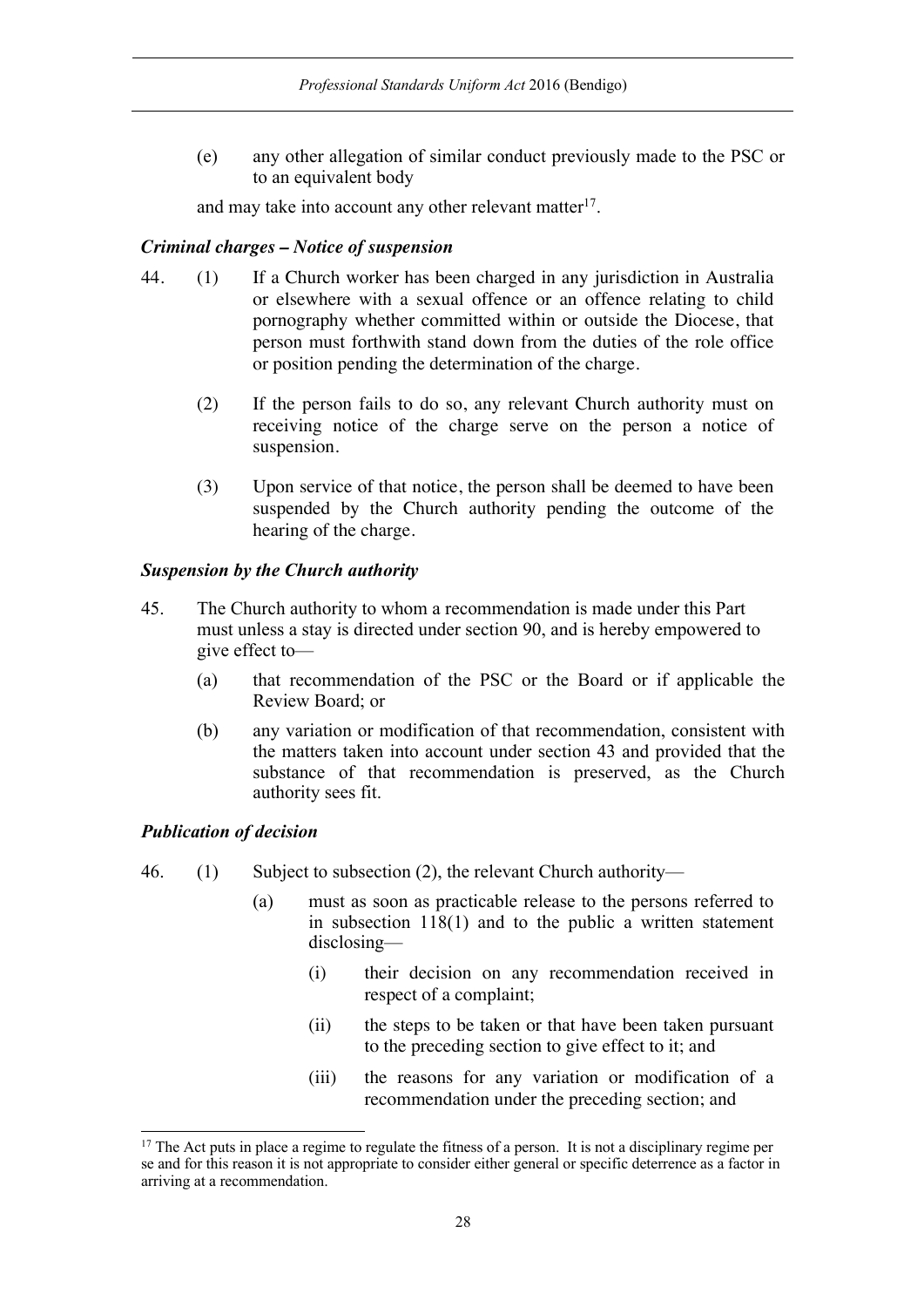- (b) must soon as practicable provide to the Diocesan Bishop where he or she is not the Church authority the written statement referred in the preceding paragraph.
- (2) The Church authority must ensure that any information released to the public is anonymised and redacted so as not to contain any particulars that identify or are likely to lead to the identification of—
	- (a) the complainant other than the Director;
	- (b) any witness other than the respondent or applicant for a clearance or a witness as to either character or a question on which expert evidence is given;
	- (c) any person against whom a prescribed sexual offence is alleged to have been committed; or
	- (d) the respondent (whether as a witness or otherwise), unless—
		- (i) the Board or the Review Board has already made public the name of the respondent in the exercise of its discretion; or otherwise
		- (ii) in the discretion of the Church authority, the disclosure of the identity of that person is necessary or desirable in the public interest; or
		- (iii) a stay has been directed under section 90.
- (3) Where in relation to any complaint, the Church authority is both—
	- (a) the Diocesan Bishop or other office holder or the Chapter (as the case may be); and
	- (b) the board of the Diocesan Corporation

for the purposes of this section, the relevant Church authority is the Diocesan Bishop or other office holder or the Chapter (as the case may be).

## *Termination of a standing down or suspension*

- 47. A standing down or suspension or prohibition order made by a Church authority following a recommendation under this Part or by the Review Board under Part 5.4 shall be terminated by the Church authority—
	- (a) if the PSC terminates the investigation without referring the matter to the Board; or
	- (b) upon the Church authority giving effect to a recommendation of the Board or the Review Board as the case may be or such a recommendation as varied or modified by a Church authority under section 119**.**

#### *Consequences of suspension, prohibition or voluntary standing down*

48. During a suspension or prohibition pursuant to the provisions of this Part or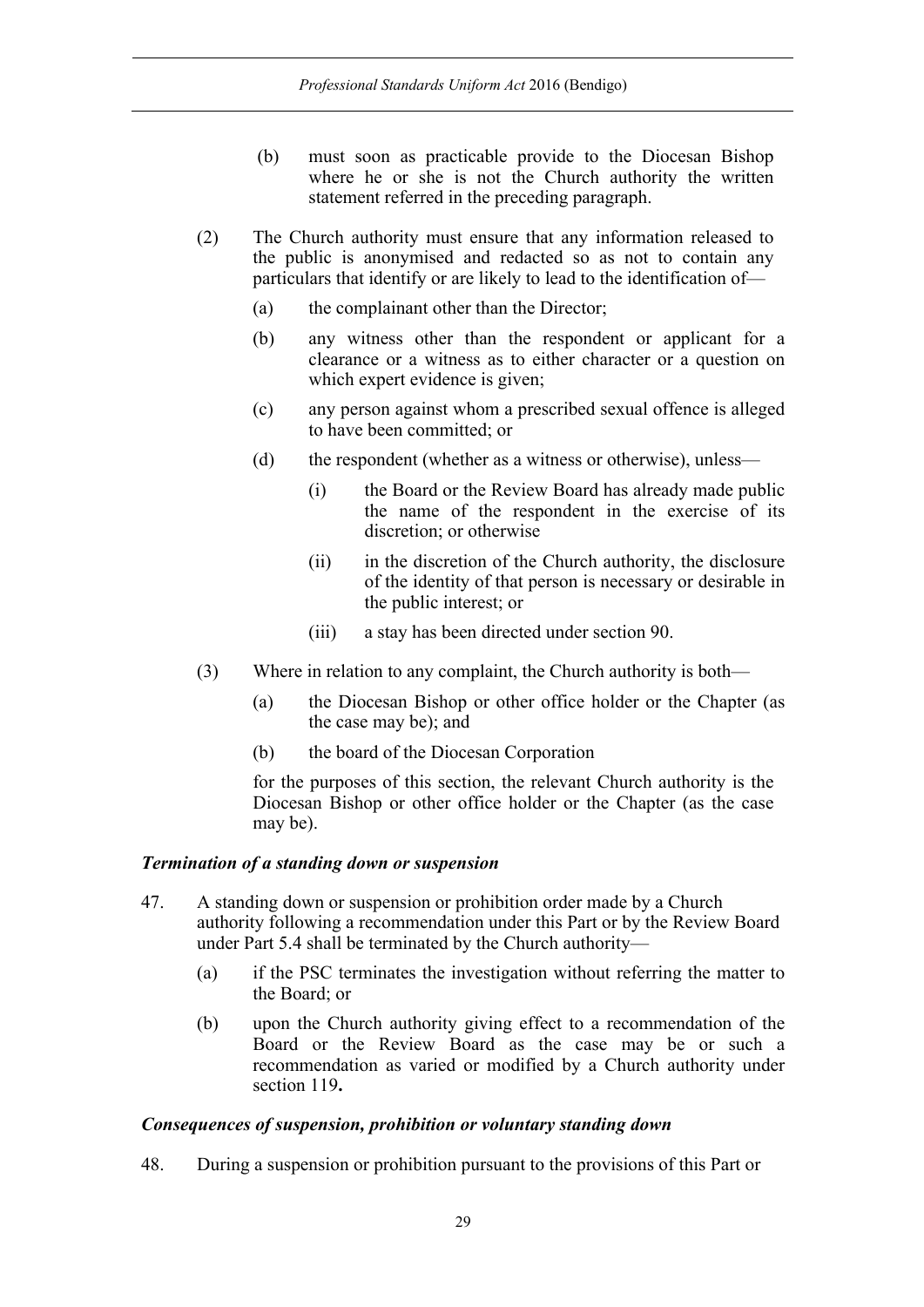during a period when a person voluntarily stands down from a position while conduct the subject of a complaint is dealt with under this Act—

- (a) the respondent must comply with the terms of any prohibition order;
- (b) the respondent is ineligible for appointment to any role office or position or function covered by any suspension or prohibition order;
- (c) the relevant Church authority may fill the vacancy caused by any suspension or prohibition order, or while the respondent is standing down; and
- (d) the respondent is entitled to whatever stipend, salary, allowances and other benefits that he or she would otherwise have received and which are to be met or reimbursed from funds of the Diocese, the Parish or other Church body as the case may be.

 $\mathcal{L}$ 

## **CHAPTER 4 – CLEARANCES**

## **PART 4.1 – CLEARANCE FOR MINISTRY**

## *Definition*

49. In this Act, **"clearance for ministry"** means the certificate issued by the Office of Professional Standards that the Church worker is fit to hold the proposed role office or position for ministry in the Church whether within or beyond the Diocese (as the case may be) and whether unconditionally or subject to any condition or restriction and includes any provisional clearance issued pursuant to a direction of the Board or Review Board under section 80.

## *Church worker to obtain clearance for ministry*

- 50. A Church worker who intends to engage in ministry either within or beyond the Diocese is eligible to apply for a clearance for ministry in the prescribed form to the Office of Professional Standards.18
- 51. The Director, the PSC and the Office of Professional Standards must deal with the application in accordance with this Act and any applicable protocol.

## *Condition of eligibility for clearance for ministry*

52. Subject to section 80, it shall be a condition of eligibility for a clearance for ministry within or beyond the Diocese that the Church worker is fit to hold the proposed role office or position in the Church whether unconditionally or subject to any condition or restriction.

 <sup>18 &#</sup>x27;ministry' is defined. See s3.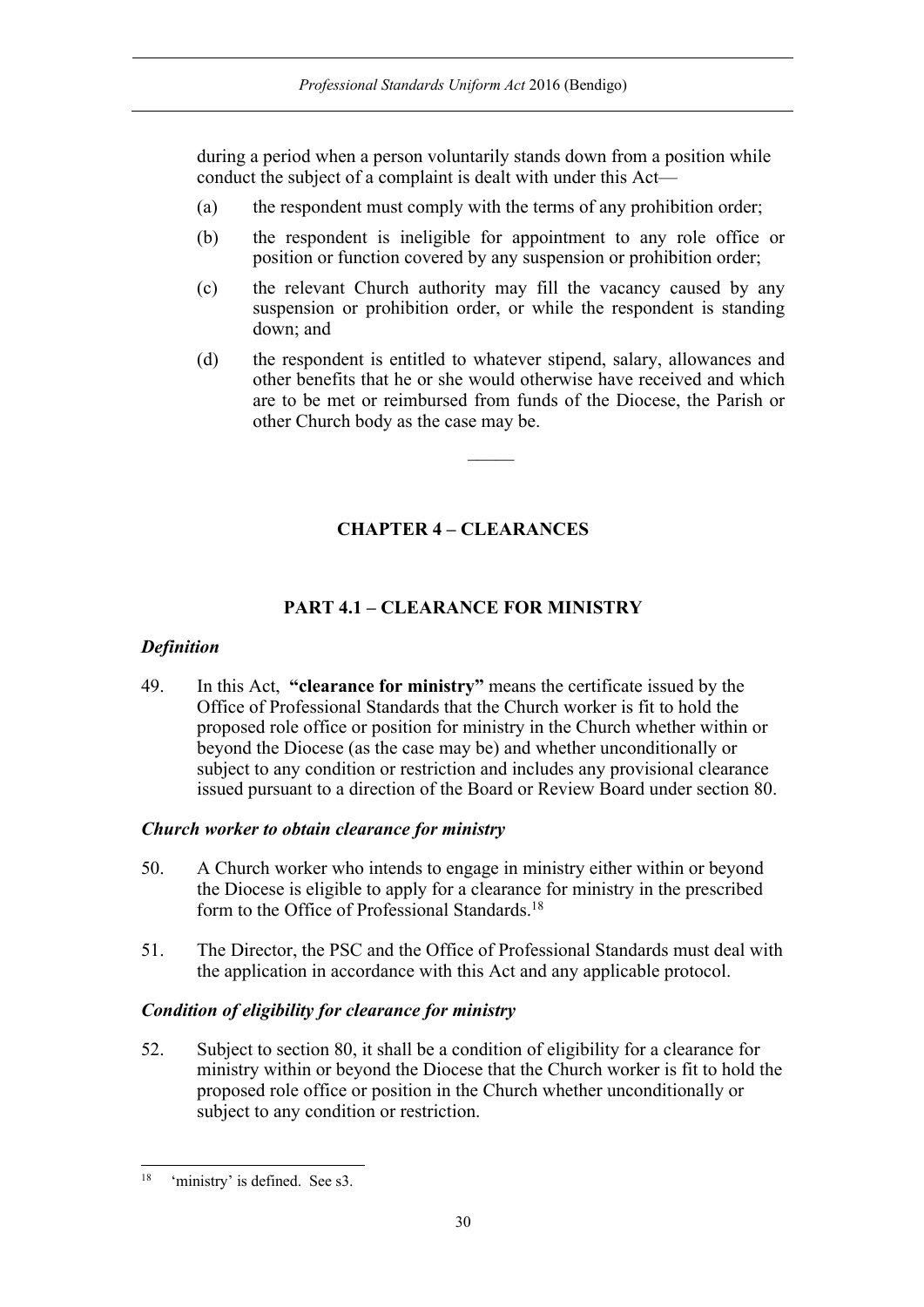## *Determination by the Director*

- 53. (1) If to the best of his or her knowledge information or belief, the Director is of the opinion—
	- (a) in the case of an applicant for a clearance for ministry within the Diocese, that the applicant is unconditionally fit for the proposed role office or position; or
	- (b) in the case of an applicant for a clearance for ministry outside the Diocese, that the applicant is unconditionally fit for ministry—

the Director shall determine accordingly and the Office of Professional Standards must issue to the applicant a clearance for ministry.

(2) Otherwise the Director must refer the application to the PSC.

## *Determination by the PSC*

- 54. (1) If on that referral, to the best of its knowledge information or belief, the PSC is of the opinion—
	- (a) in the case of an applicant for a clearance for ministry within the Diocese, that the applicant is unconditionally fit for the proposed role office or position; or
	- (b) in the case of an applicant for a clearance for ministry outside the Diocese, that the applicant is unconditionally fit for ministry—

the PSC shall determine accordingly and the Office of Professional Standards must issue to the applicant a clearance for ministry.

(2) Otherwise the PSC must deal with the application in accordance with this Act and subject to section 69.

#### *Certificate of the PSC as to fitness by ministry*

55. A certificate of the Office of Professional Standards as to the fitness for a particular role office or position for ministry of a Church worker shall be conclusive evidence of the fitness of the person for that ministry.

## *Duration of clearance for ministry*

- 56. (1) A clearance for ministry granted under this Act is in force from the date specified in it until the earlier of—
	- (a) the specified expiry date being not greater than 5 years; and
	- (b) the resignation or retirement of the person from the role office or position

unless it is sooner suspended or cancelled by the Office of Professional Standards pursuant to a direction of the Board or the Review Board.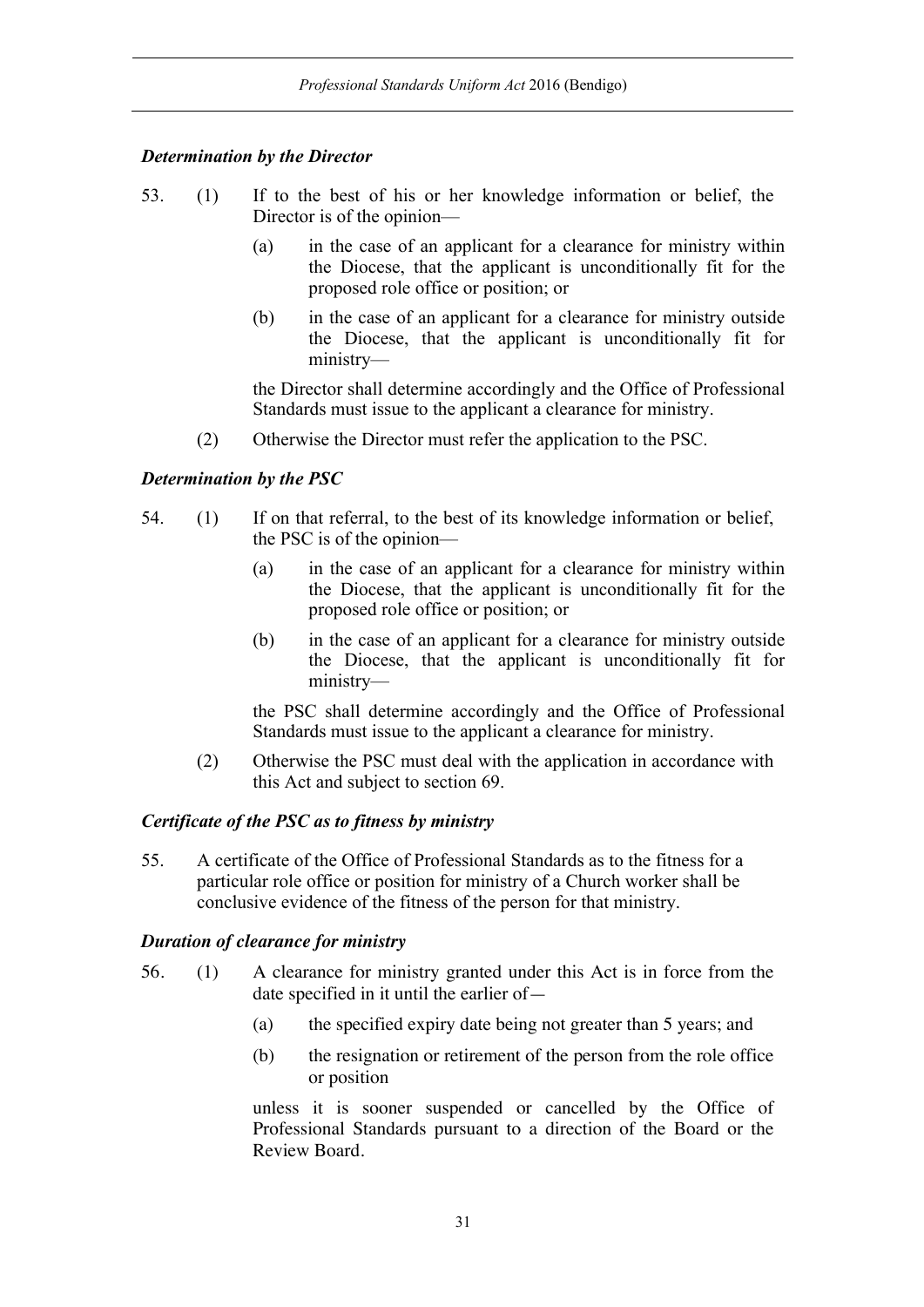- (2) If an application for the renewal of a clearance for ministry granted for a term of 5 years has been lodged within 6 months<sup>19</sup> prior to the expiration of that term but has not been finally determined before that expiration, the clearance for ministry remains in force, unless suspended or cancelled sooner, until the application has been finally determined<sup>20</sup>.
- (3) For the purposes of subsection (2), an application is finally determined—
	- (a) by the renewal of the clearance for ministry; or
	- (b) by the exhaustion of all rights of review in relation to a decision to refuse to renew the clearance for ministry.
- (4) The Office of Professional Standards must and is hereby empowered to give effect to any determination or direction of the Board or the Review Board in relation to a clearance for ministry.

#### *Prohibition on ministry without clearance for ministry*

- 57. (1) A Church worker appointed or elected to hold any role office or position for ministry in the Diocese—
	- (a) must not engage in that ministry without—
		- (i) a clearance for ministry for that role office or position<sup>21</sup>; and
		- (ii) the licence, permission to officiate or other written authority of the Diocesan Bishop; and
	- (b) must comply with any condition or restriction specified in the clearance for ministry or imposed by the Diocesan Bishop in the licence, permission to officiate or other written authority.
	- (2) A wilful or reckless failure to comply with a requirement of subsection (1) renders the Church worker liable to be dealt with for misconduct under this Act.
	- (3) The role office or position for ministry in the Diocese of a person whose clearance for ministry is cancelled by the Office of Professional Standards on the direction of the Board or on review, the Review Board becomes vacant upon that cancellation.

#### *Diocesan Bishop's discretion regarding ministry*

58. (1) Subject to the prior grant of a clearance for ministry to a person, the Diocesan Bishop may in his or her discretion grant or refuse the person the licence, permission to officiate or other relevant authority as the case may be of the Diocesan Bishop to engage in ministry,

 <sup>19</sup> Cf s19, *Working with Children Act* 2005.

<sup>20</sup> Cf s2.4.5 *Legal Profession Act* 2004

<sup>&</sup>lt;sup>21</sup> The intention is that each time a Church worker in ministry intends to transfer to or take up a new role office or position in the Diocese they must apply for and obtain a clearance for that ministry.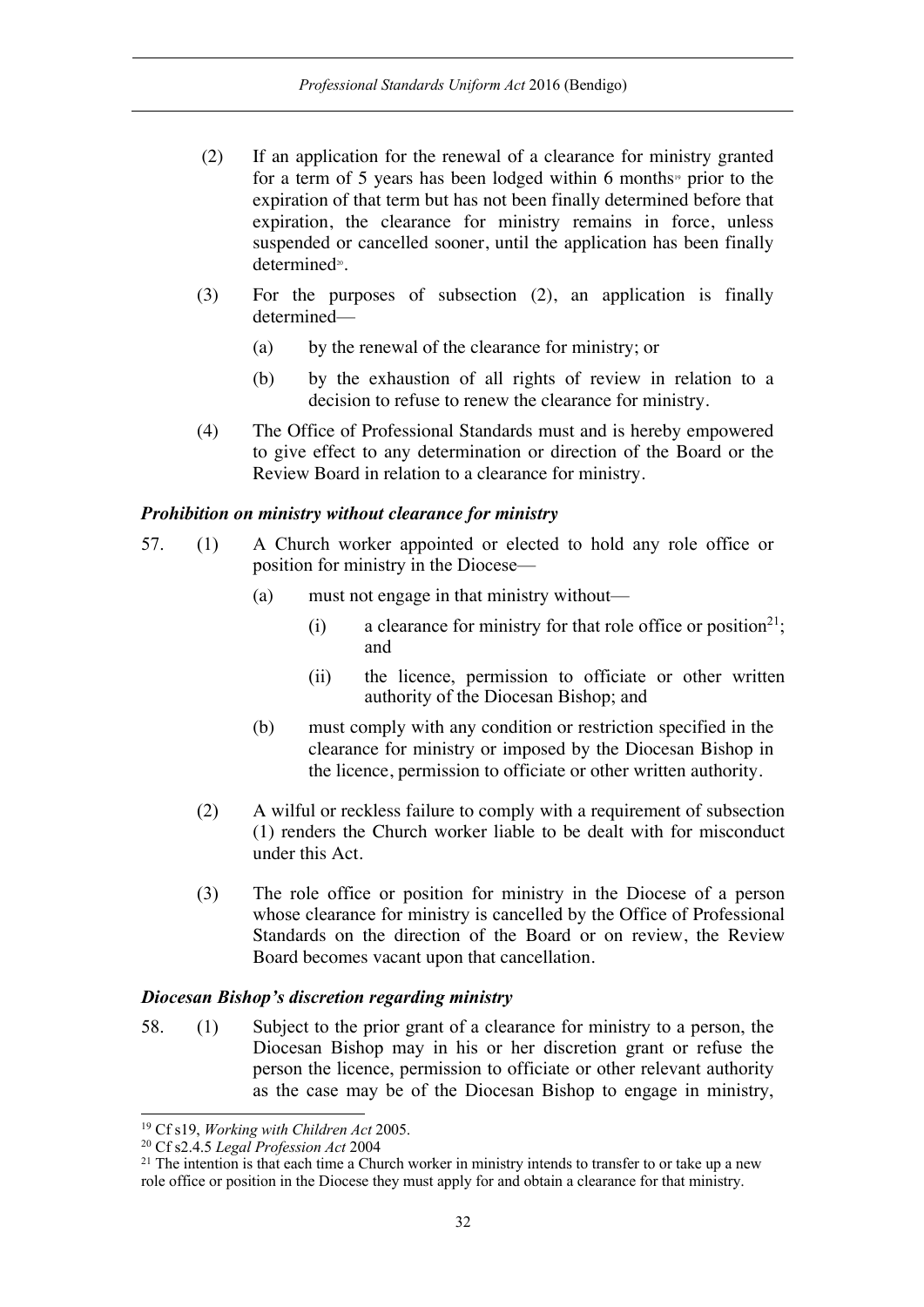whether unconditionally or subject to any condition or restriction endorsed on the same.

(2) A condition or restriction specified in the clearance for ministry shall be taken to form part of any licence, permission to officiate or other relevant authority and the Diocesan Bishop must incorporate the same in the licence, permission to officiate or other relevant authority.

## **PART 4.2 – CLEARANCE FOR SERVICE**

## *Definitions*

- 59. (1) In this Act, **"clearance for service"** means the certificate issued by the Office of Professional Standards that the Church worker is fit to hold the proposed role office or position for service in the Church other than for ministry whether unconditionally or subject to any condition or restriction.
	- (2) In this Part, a "**prescribed role office or position"** means any role office or position for service in the Church other than for ministry that—
		- (a) falls within a class from time to time prescribed by the Diocesan Bishop-in-Council; or
		- (b) involves in substance the duties inherent in the description of that class.

## *Who may or must apply for a clearance for service*

- 60. (1) A Church worker is eligible to apply for a clearance for service to the Office of Professional Standards.
	- (2) A Church worker appointed or elected to any prescribed role office or position must apply to the Office of Professional Standards for a clearance for service—
		- (a) no later than 30 days following their appointment or election, as the case may be; or
		- (b) if the role office or position is prescribed after the appointment of the Church worker, no later than 30 days following written notice to the person of that prescription.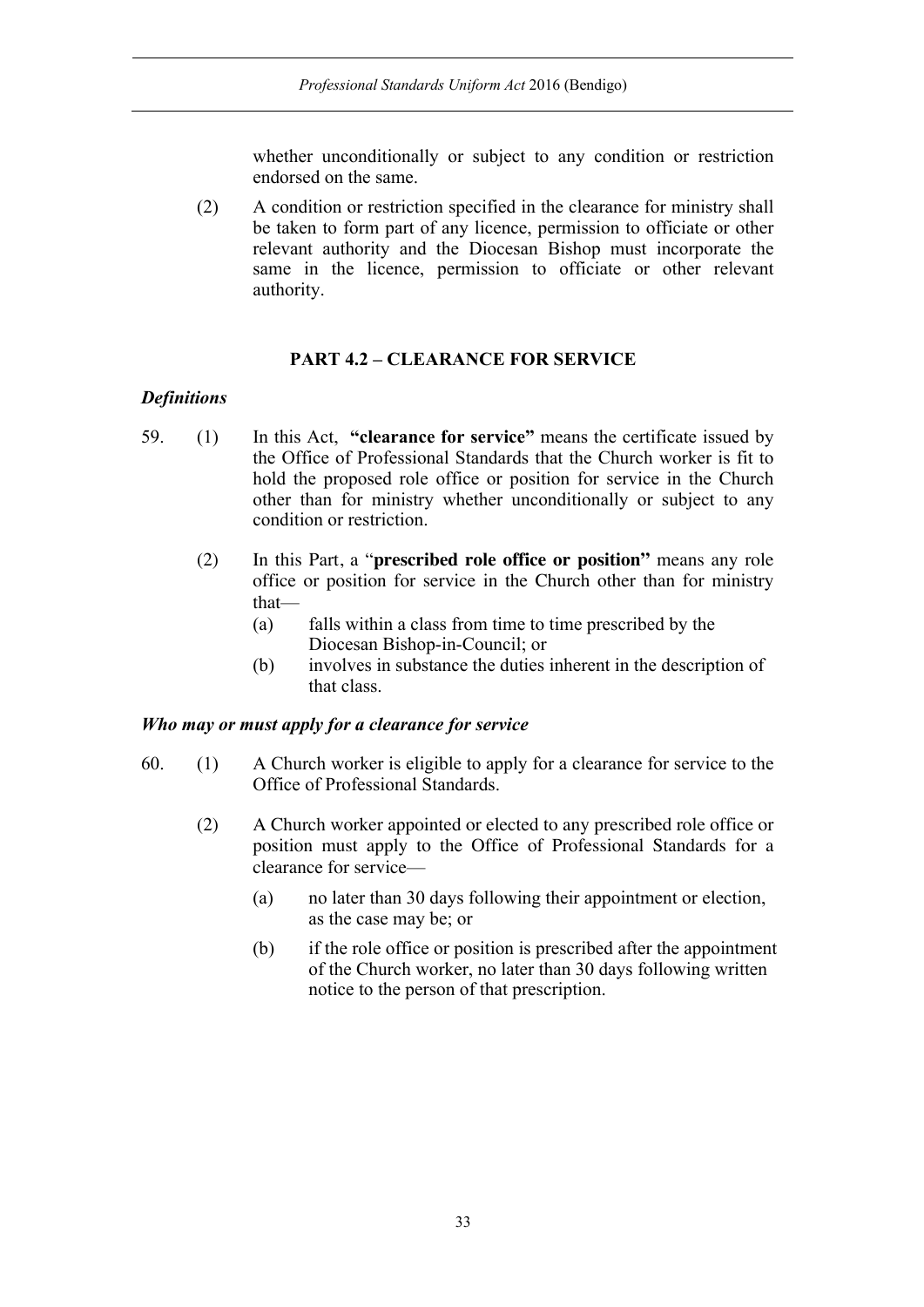- (3) Nothing in this section precludes a Church authority in his or her or its discretion from requiring in writing as a condition of any appointment that a person whose role office or position does not otherwise fall within a class referred to above in subsection (2) of the preceding section apply for and obtain a clearance for service<sup>22</sup>.
- (4) Any application for a clearance for service must be in or to the effect of the prescribed form.
- 61. The Director, the PSC and the Office of Professional Standards must deal with the application in accordance with this Act and any applicable protocol.

## *Condition of eligibility for clearance for service*

62. It shall be a condition of eligibility for a clearance for service within the Diocese that the Church worker is fit to hold the proposed role office or position in the Church whether unconditionally or subject to any condition or restriction.

## *Determination by the Director*

- 63. (1) If to the best of his or her knowledge information or belief, the Director is of the opinion that the applicant is unconditionally fit for the proposed role office or position, the Director shall determine accordingly and the Office of Professional Standards must issue to the applicant a clearance for service.
	- (2) Otherwise the Director must refer the application to the PSC.

## *Determination by the PSC*

- 64. (1) If on that referral, to the best of its knowledge information or belief, the PSC is of the opinion that the applicant is unconditionally fit for the proposed role office or position, the PSC shall determine accordingly and the Office of Professional Standards must issue to the applicant a clearance for ministry.
	- (2) Otherwise the PSC must deal with the application in accordance with this Act and subject to section 69.

## *Certificate of the PSC as to fitness by service*

65. A certificate of the Office of Professional Standards as to the fitness for service of a Church worker for a role office or position shall be conclusive evidence of the fitness of the person for that service.

<sup>&</sup>lt;sup>22</sup> This reserves some discretion to the Archbishop/Bishop, the Dean or the incumbent or priest in charge (as the case may be) to determine in the case of a particular role office or description not already prescribed that a person should apply for a clearance in the interests of protecting those with whom the person may engage or for other good reason.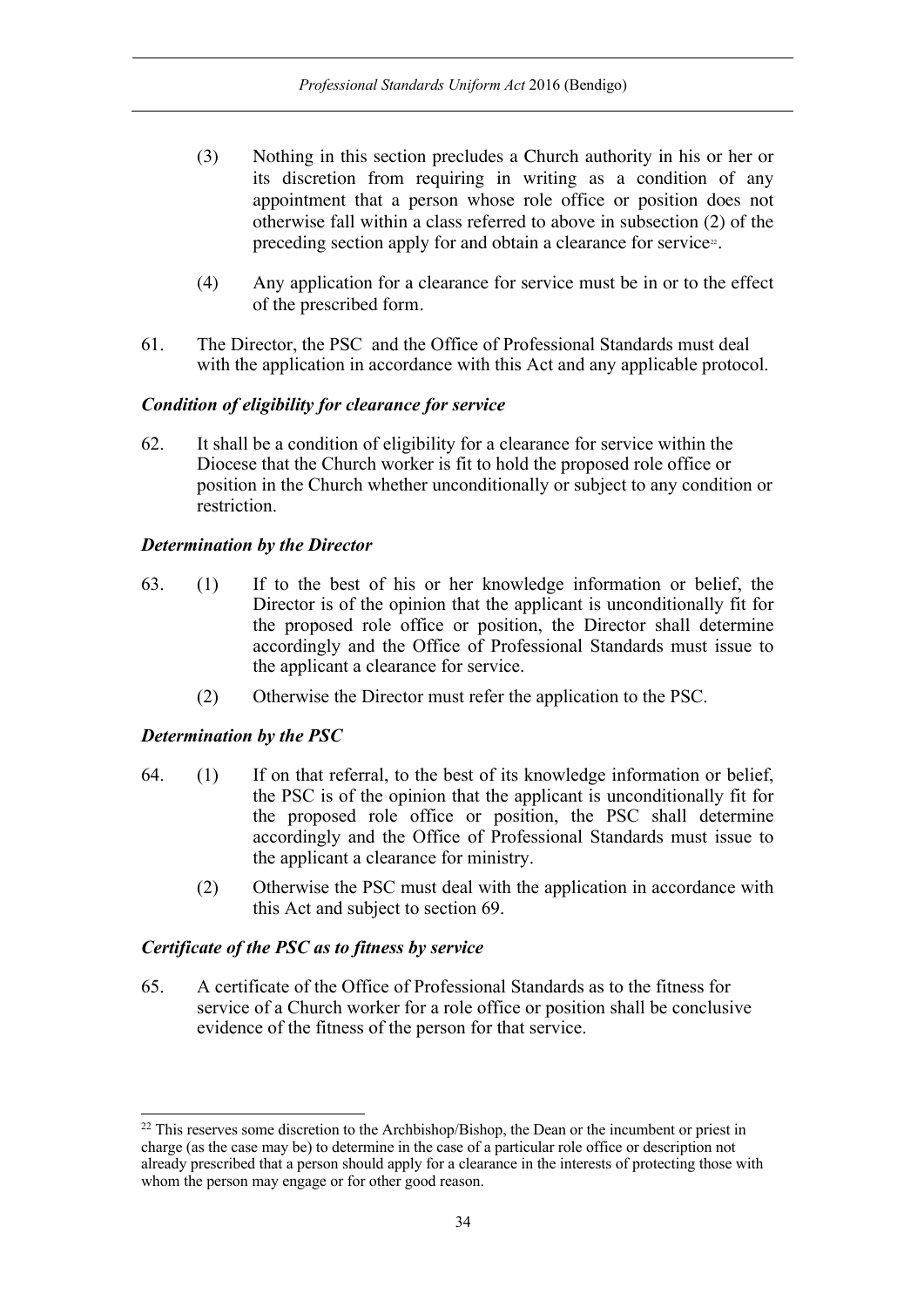## *Duration of clearance for service*

- 66. (1) A clearance for service granted under this Act is in force from the date specified in it until the earlier of—
	- (a) the specified expiry date being not greater than 5 years; and
	- (b) the resignation or retirement of the person from the role office or position,

unless it is sooner suspended or cancelled by the Office of Professional Standards pursuant to a direction of the Board or the Review Board.

- (2) If an application for the renewal of a clearance for service granted for a term of 5 years has been lodged within 6 months<sup>23</sup> prior to the expiration of that term but has not been finally determined before the expiration of that period, the clearance for service remains in force, unless suspended or cancelled sooner, until the application has been finally determined.
- (3) For the purposes of subsection (2), an application is finally determined—
	- (a) by the renewal of the clearance for service; or
	- (b) by the exhaustion of all rights of review in relation to a decision to refuse to renew the clearance for service.
- (4) The Office of Professional Standards must and is hereby empowered to give effect to any determination, recommendation or direction of the Board or the Review Board in relation to a clearance for service.

## *Prohibition on service without a clearance*

- 67. (1) If a Church worker—
	- (a) fails to apply for a clearance for service for a prescribed role office of position in compliance with section 60(2) and that default continues for more than 21 days after written request to the person by the Director to do so; or
	- (b) has been refused a clearance for service for a role office or position, whether or not prescribed, by the Office of Professional Standards on the direction of the Board or on review, the Review Board; or
	- (c) has his or her clearance for service cancelled by the Office of Professional Standards on the direction of the Board or on review, the Review Board

then—

(d) the Church worker must not engage or continue to engage in that service; and

 <sup>23</sup> Cf s19, *Working with Children Act* 2005.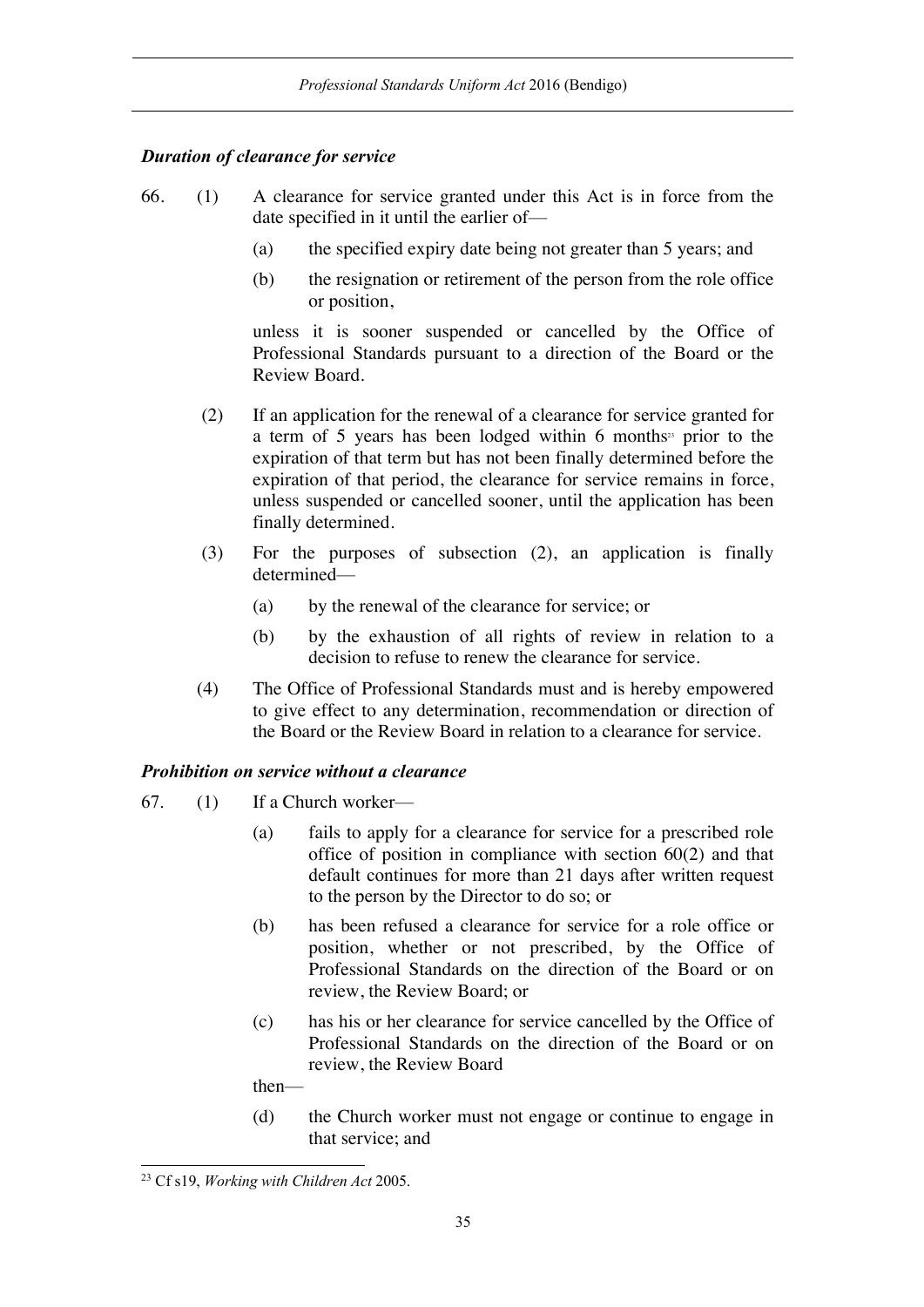- (e) the role office or position of that Church worker becomes vacant.
- (2) A Church worker who has been issued a clearance for service subject to any condition or restriction specified in the clearance or in the instrument of appointment must comply with that condition or restriction.
- (3) A wilful or reckless failure to comply with a requirement of subsection (1) or (2) renders the Church worker liable to be dealt with for misconduct under this Act.

 $\overline{\phantom{a}}$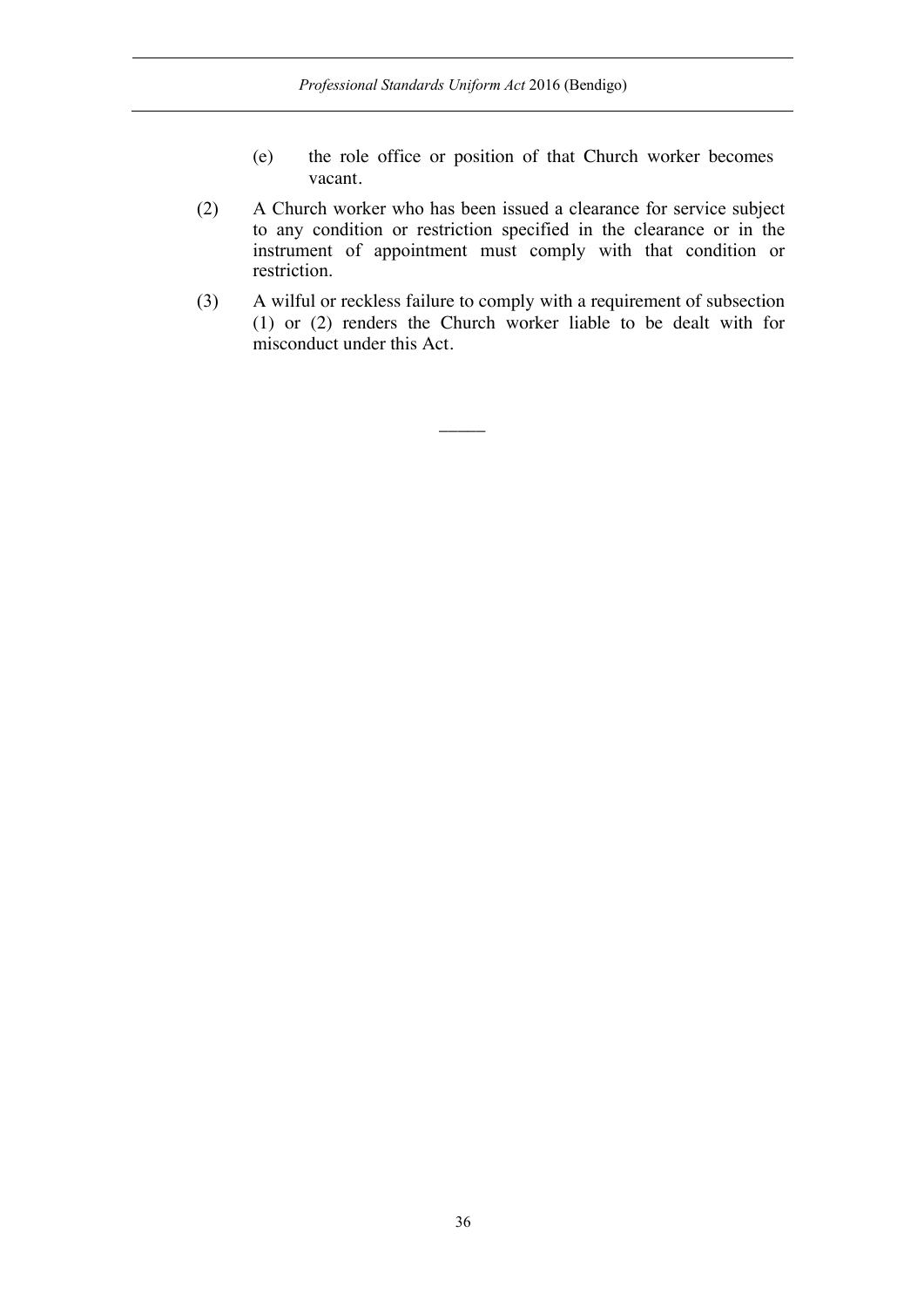# **CHAPTER 5 – DETERMINATIONS**

# **PART 5.1 – REFERRAL OF A COMPLAINT OR MATTER TO THE BOARD**

## *Definition of misconduct*

68. In this and the following Part, unless the context otherwise requires, a reference to misconduct means conduct as described in any of paragraphs (a) to (n) (both inclusive) of section 5.

## *PSC must refer certain matters to the Board*

- 69. After investigation of a complaint or matter in accordance with Part 3.3 of this Act or under a corresponding provision of an ordinance of another diocese or after investigation of an application for a clearance for ministry, where the PSC or equivalent body has formed the opinion that—
	- (a) the alleged conduct of the respondent Church worker if established would call into question whether—
		- (i) the Church worker is unfit, whether temporarily or permanently, to hold a particular or any role office or position in the Church or to be or remain in Holy Orders or in the employment of a Church body; or
		- (ii) in the exercise of a church worker's role office or position or in the performance of any function, the Church worker should be subject to any condition or restriction; or
	- (b) in connection with an application by a Church worker for a clearance for ministry or a clearance for service, by reason of misconduct the church worker may not be fit for ministry in the Church either generally or to hold a proposed role office or position in the Church or may be fit subject to any condition or restriction

the PSC must refer the complaint or matter, and an equivalent body may refer the complaint or matter, to the Board or if it is more appropriate, to an equivalent body which has jurisdiction.

# *A deceased Church worker*

70. After investigation in accordance with Part 3.3 of this Act of a complaint of misconduct against a Church worker who is deceased, unless the complaint has been dismissed or otherwise dealt with under section 27 or should be dismissed or otherwise dealt with under that section, the PSC must refer the complaint to the Board or may refer the matter to an equivalent body if it is appropriate.

*Note: The PSC can expedite the referral to the Board of a complaint against a*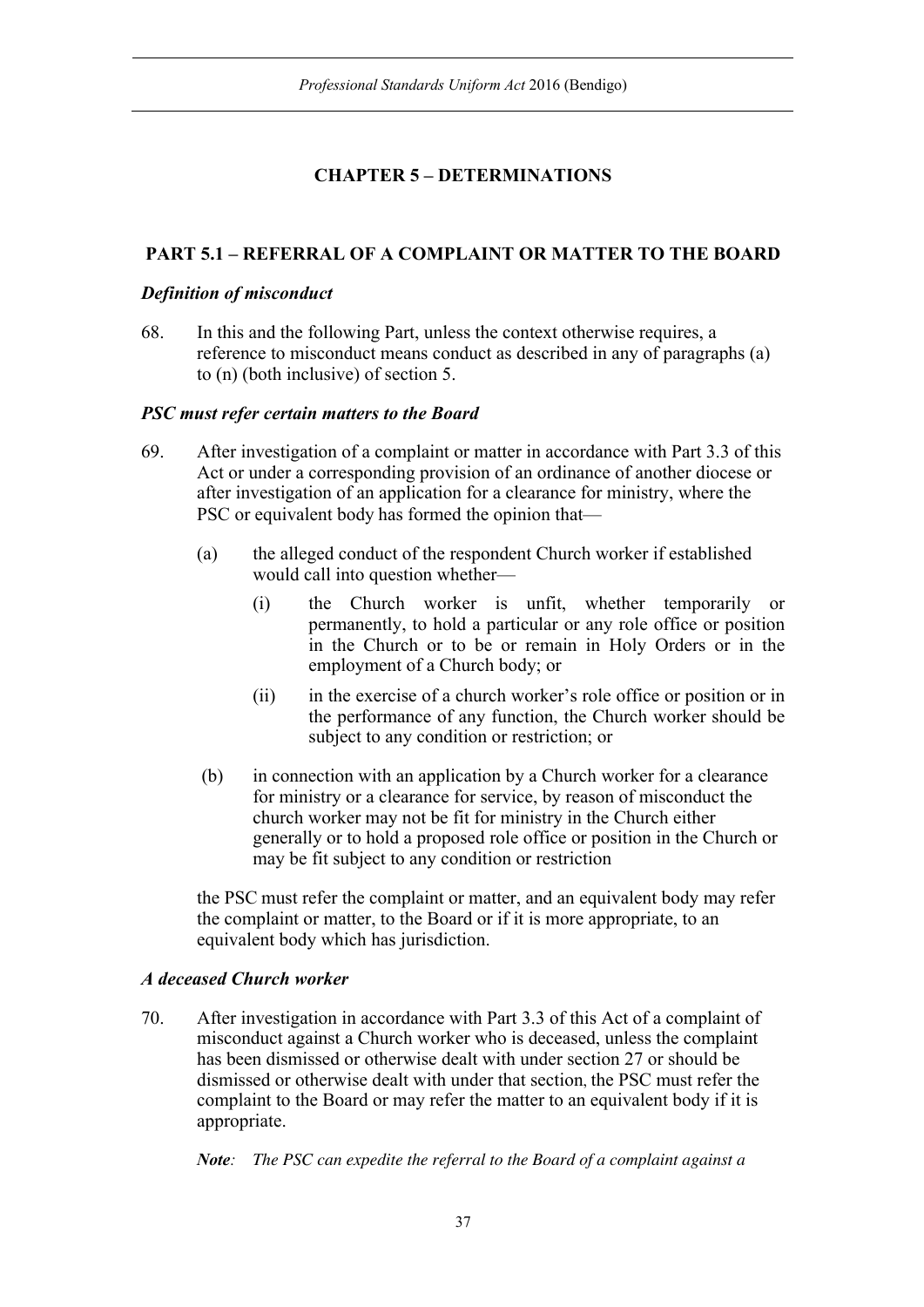*Church worker who is deceased and it is open to the Board, constituted by a single member or by 3 members to make a determination.*

# **PART 5.2 – PROCEDURE FOR REFERRAL**

 $\overline{\phantom{a}}$ 

## *How PSC to refer matters*

71. (1) The PSC must refer the complaint or matter to the Board by delivering to the Secretary of the Board a written report setting out—

- (a) a statement of any allegations of misconduct made against the Church worker; and
- (b) its investigation and opinion; and
- (2) The report must be signed by a member of the referring body.

# *Documents and materials to be delivered to the respondent*

72. Within 14 days of the date of the referral of a complaint or matter to the Board, the PSC must cause to be delivered to the complainant and the respondent or applicant for a clearance for ministry (as the case may be) a copy of the written report.

## *The role of the PSC on the reference*

- 73. The PSC as a party to the proceeding has the carriage of the complaint or matter before the Board and has the following particular functions—
	- (a) to present to the Board—
		- (i) the evidence on which it relies relevant to the reference;
		- (ii) any findings on material questions of fact and recommendations it proposes that the Board should make; and
		- (iii) any submissions in support; and
	- (b) to appear by an authorized representative at any hearing of the Board to assist the Board in its enquiry into the reference.

## *If Church worker resigns from office or abstains from participation*

74. If after a complaint or matter is referred to the Board, the respondent resigns from his or her role office or position or abstains from participation in the process by which the complaint is dealt with under this Act, the Board may continue to enquire into and determine the complaint or matter, notwithstanding that resignation or abstention.

 $\overline{\phantom{a}}$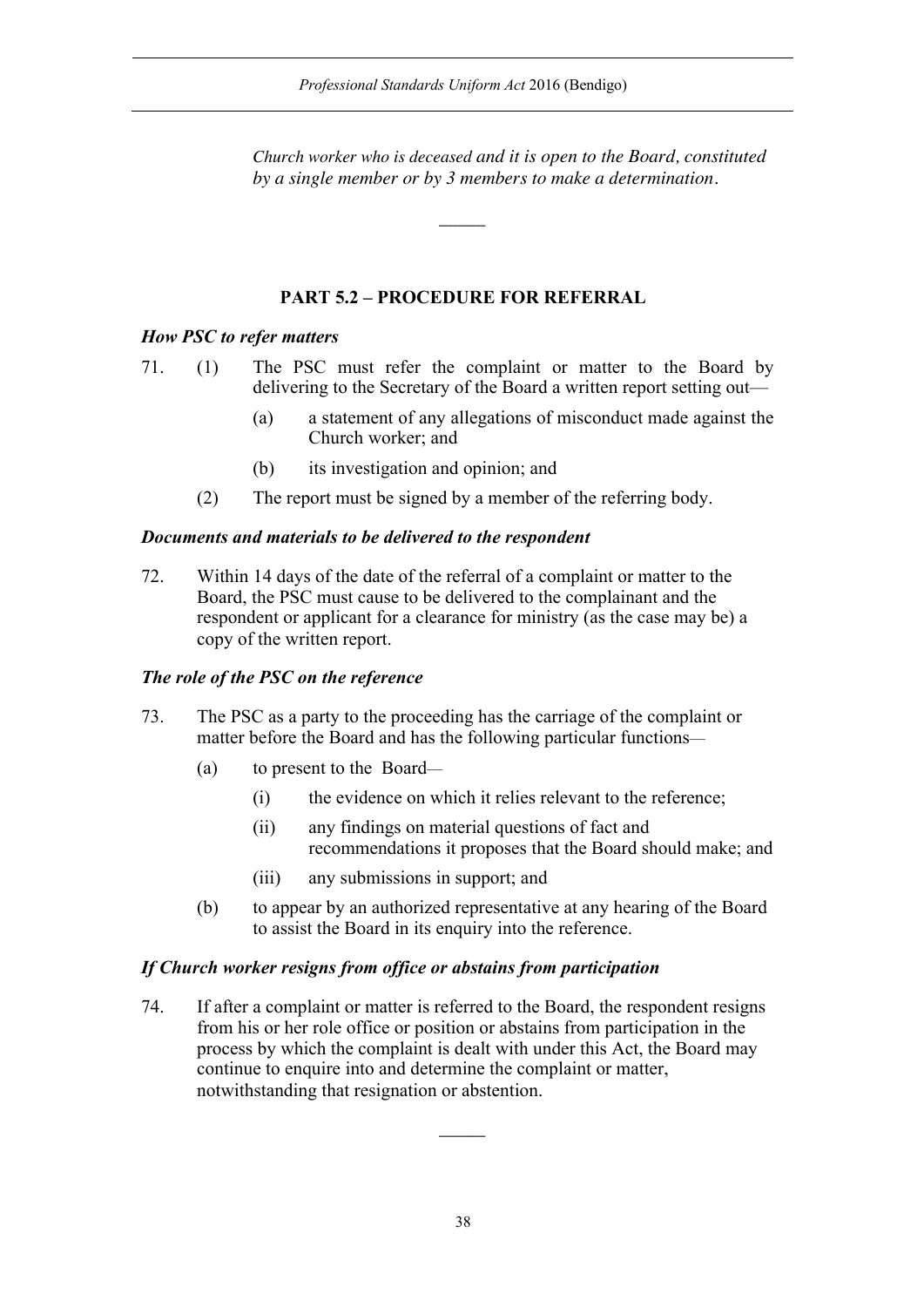## **PART 5.3 – DETERMINATION OF A COMPLAINT OR MATTER BY THE BOARD**

*Note: This Part deals with both where the Church worker is still in service and where he or she is deceased.*

### *Unfitness*

75. Without limiting what constitutes unfitness as provided in this Part , a Church worker is to be regarded as unfit, whether temporarily or permanently, to hold any particular or any role office or position if the person, in continuing to hold the role office or position constitutes on the balance of probabilities an unacceptable risk of harm to any person.

### *Enquiry*

- 76. On the referral to the Board of a complaint, the Board must enquire into and determine—
	- (a) whether the respondent Church worker<sup>24</sup> did commit any alleged misconduct; and
	- (b) unless the Church worker is deceased, whether—
		- (i) the Church worker is unfit, whether for a specified limited period or permanently, to hold a particular or any role office or position in the Church or to be or remain in Holy Orders or in the employment of a Church body; or
		- (ii) in the exercise of that person's role office or position or in the performance of any function, the respondent should be subject to any condition or restriction.

### *Determinations*

- 77. (1) If the Board is satisfied that the respondent did commit any alleged misconduct and that—
	- (a) the respondent is unfit, whether temporarily or permanently, then or in the future to hold a particular or any role office or position in the Church or to be or remain in Holy Orders or in the employment of a Church body; or
	- (b) in the exercise of the respondent's role office or position or in the performance of any function, that person should be subject to any condition or restriction

the Board must make a determination as to each of the matters in the preceding section and exercise the further powers referred to in this Part.

(2) If the Board is satisfied that a deceased Church worker did commit

<sup>&</sup>lt;sup>24</sup> The definition of Church worker includes a person who previously had a role office or position in the Church but does not now have one.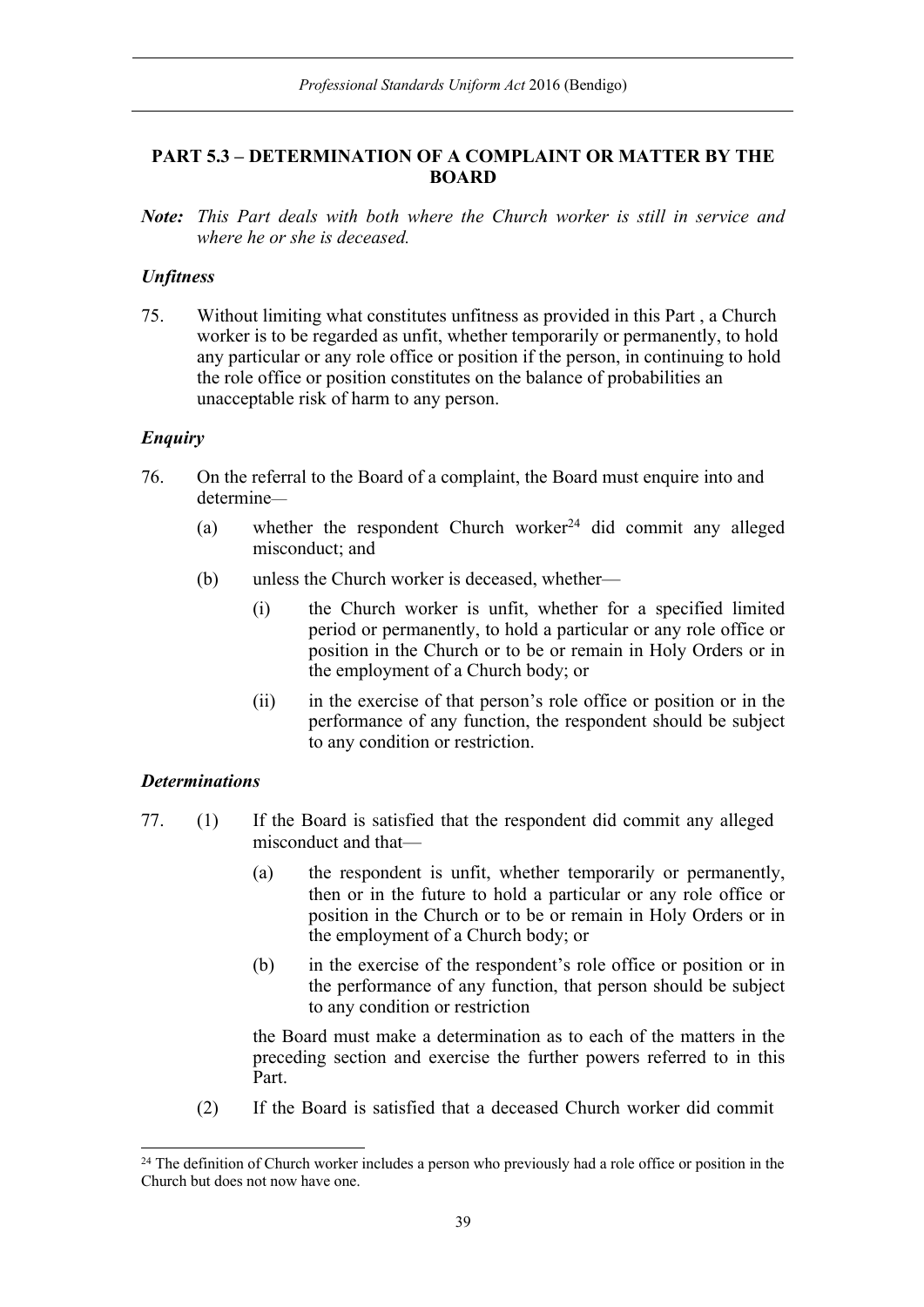any alleged misconduct, the Board may make a determination to that effect and may make any recommendation under subsection (2) of the following section.

### *Recommendations*

- 78. (1) Subject to subsection (2), the Board may recommend to the Church authority any one or more of the following—
	- (a) that the respondent be suspended from any role office or position or from performing any function as the case may be for such period recommended by the Board;
	- (b) that the licence or authority of the respondent be revoked;
	- (c) that the respondent's contract of employment (if any) be terminated;
	- (d) that the respondent cease to hold any role office or position then held;
	- (e) that a prohibition order be made in terms specified by the Board;
	- (f) that the respondent's holding of any role office or position or the performance of any function as the case may be, shall be subject to any condition or restriction as the Board may specify;
	- (g) that the respondent be required to enter into a Safety Agreement with the Church authority, failing which he or she be excluded from entry or access to premises or activities of the Church either generally or in a specified location or circumstances;
	- (h) that the implementation of a determination shall be suspended for such period and upon such conditions as the Board shall specify;
	- (i) that the respondent be counselled;
	- (j) that a person be appointed to promote a charge against the respondent before the Diocesan Tribunal;
	- (k) that the respondent be deposed from Holy Orders;
	- (l) otherwise as the Board sees fit;

and may direct the Office of Professional Standards to cancel or suspend respondent's clearance for ministry for such period as the Board may specify;

- (2) The Board may further recommend to the Church authority without binding it that  $-$ 
	- (a) an apology or other acknowledgement be given to the complainant or other person affected by the misconduct found to have been committed by the respondent;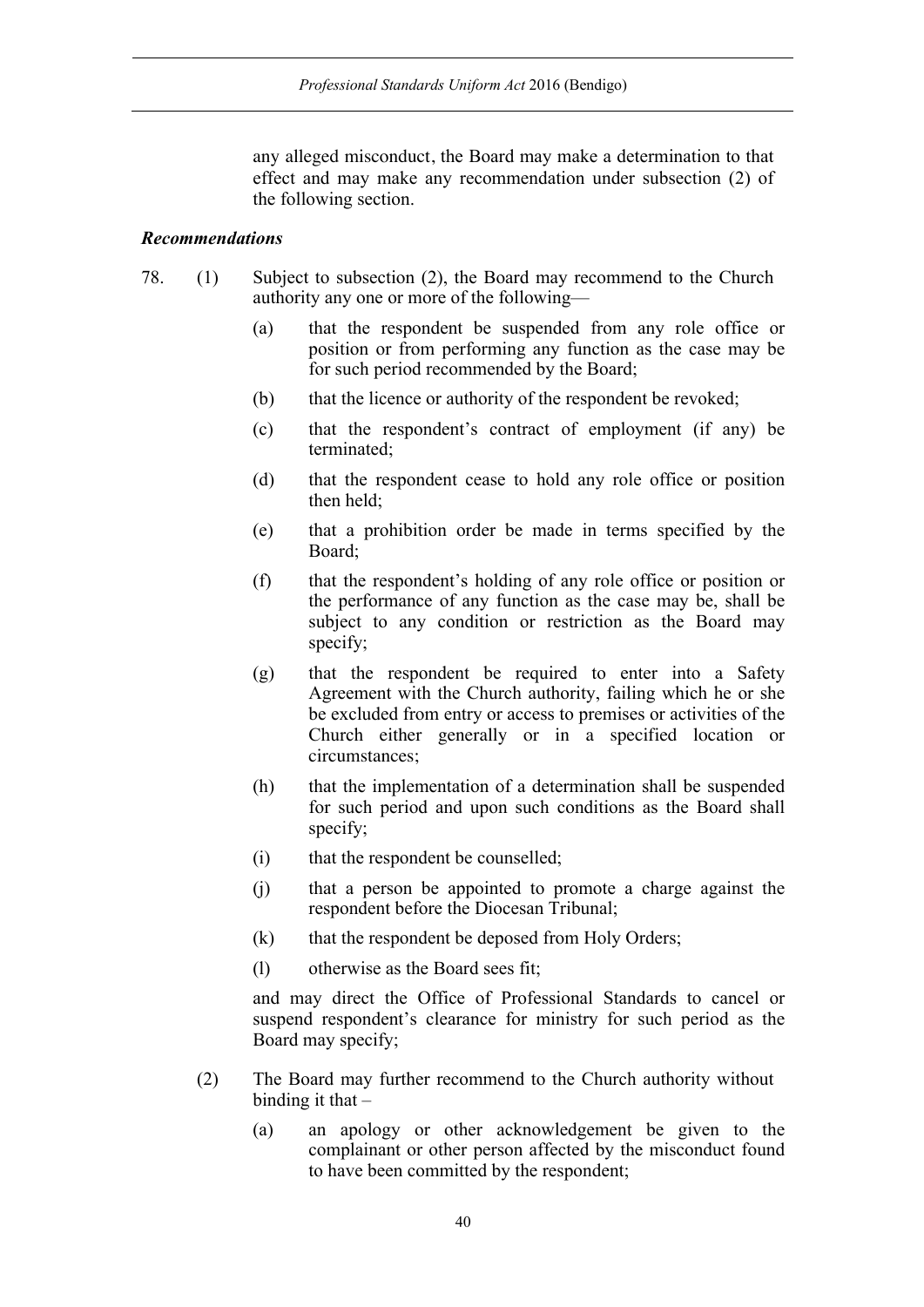(b) such other steps of a systemic or process or administrative nature be implemented by the Church authority as may be judged worthwhile to prevent or diminish in future the incidence of misconduct and harm to any person.

### *Dismissal or no further action*

- 79. (1) If the Board is not satisfied that the respondent committed any alleged misconduct or that the complaint is false, vexatious or misconceived, the Board must determine accordingly and dismiss the complaint.
	- (2) If the Board is satisfied that the respondent did commit any alleged misconduct but is not satisfied as to any of the matters in paragraphs (i) and (ii) of section 69(a), the Board must determine accordingly and take no further action in relation to the complaint.

### *Dealing with a clearance application*

l

- 80 (1) On the referral to the Board of an application for a clearance for ministry, if the Board is satisfied that pending the final determination of the application—
	- (a) the applicant may otherwise lawfully engage in the ministry<sup>25</sup>; and
	- (b) there is no unacceptable risk of harm to any person if a provisional clearance is granted,

the Board may in its discretion determine that it is so satisfied and direct that the Office of Professional Standards issue to the applicant a provisional clearance for ministry, <sup>26</sup> subject to any condition or restriction, to remain in force until the earlier of—

- (c) the final determination of the application; and
- (d) the resignation or retirement of the person from the role office or position,

unless it is sooner suspended or cancelled.

- (2) On the referral to the Board of an application for either a clearance for ministry or a clearance for service, the Board must enquire into and determine–
	- (a) whether the Church worker did commit any alleged

<sup>25</sup> Under the *Working with Children Act* 2005 (Vic), a person commits an offence if he or she does not have a current assessment notice and engages in child-related work knowing it is child-related work and knows that he or she does not have a current assessment notice or is reckless as to whether he or she has one: s33.<br>
<sup>26</sup> In some cases the Board may take some time to determine an application for a clearance for ministry.

The applicant may hold the required Working with Children Check and pose no risk of harm. In these circumstances, it could work an injustice if he or she was precluded from working whilst the clearance process took its course.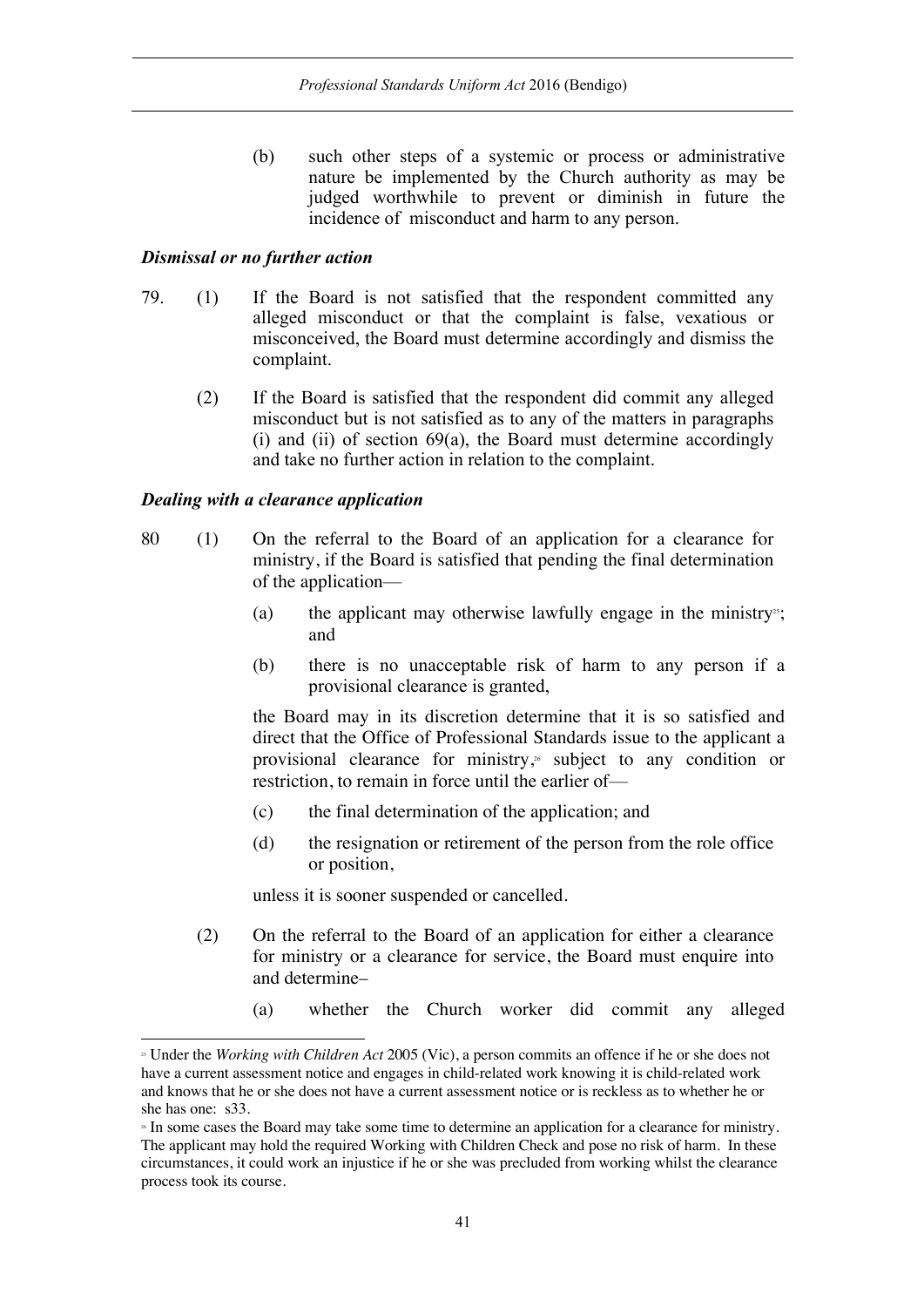misconduct; and

- (b) whether—
	- (i) the Church worker is unfit, whether for a specified limited period or permanently, to hold a particular or any role office or position in the Church or to be or remain in Holy Orders or in the employment of a Church body; or
	- (ii) in the exercise of a church worker's role office or position or in the performance of any function, the Church worker should be subject to any condition or restriction.
- 81. If on a final determination of the application, the Board is satisfied that the respondent did commit any alleged misconduct and that—
	- (a) the Church worker is unfit as provided in subsection  $(2)(b)(i)$  of the preceding section; or
	- (b) in the exercise of a Church worker's role, office, licence or position or in the performance of any function, the Church worker should be subject to any condition or restriction

the Board may make a determination to that effect and may—

- (c) direct that the Office of Professional Standards refuse the application or issue the clearance for such period and subject to such condition or restriction as it may determine; and
- (d) exercise the powers referred to in sections 77 and 82.

## *Board may adjourn on terms*

- 82. (1) The Board may, subject to subsection (2), defer making any recommendation or direction under the preceding sections and may for that purpose adjourn any hearing or consideration of any complaint or application for a clearance for ministry from time to time for a period or periods not exceeding in the aggregate 24 months, on terms and conditions that the respondent undertake for a specified period and in a form approved by the Board to do one or more of the following acts or omissions under the supervision of the Director or another person nominated by the Board—
	- (a) stand down from the duties of office or from performing specified duties;
	- (b) undertake counselling from a person approved by the Board;
	- (c) submit to periodic medical examination by a person approved by the Board;
	- (d) undertake a specified program of medical treatment or rehabilitation whether as an outpatient or inpatient;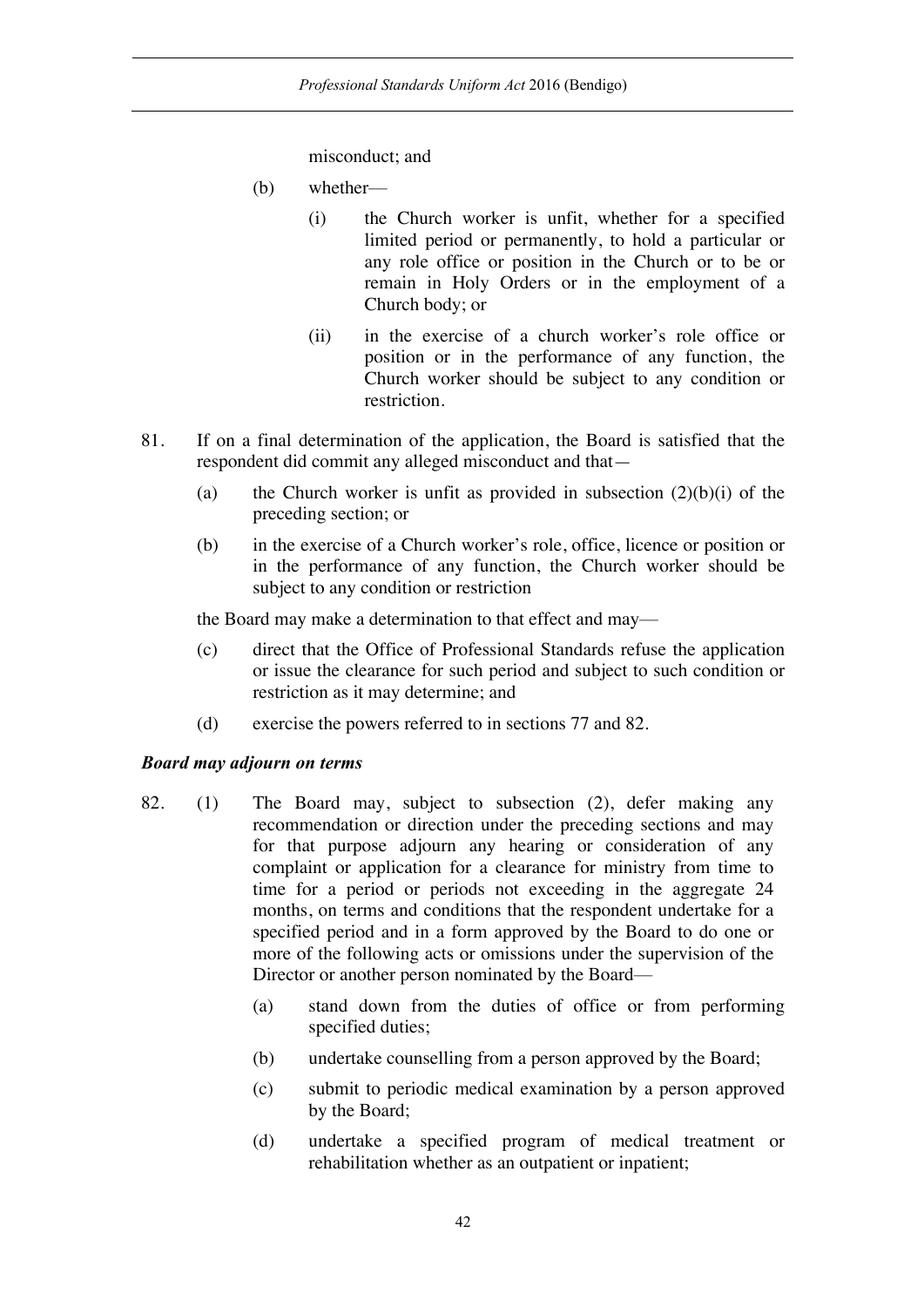- (e) provide medical or other evidence requested by the Board to assist it in deciding on any final recommendation or direction; and
- (f) perform or refrain from performing some other specified act.
- (2) The Board must first make its determination as to whether the respondent did commit any alleged misconduct.
- (3) If, within a period specified by the Board, the respondent declines to give an undertaking in accordance with subsection (1), the Board must proceed to make a recommendation or direction.
- (4 ) The Board may take into account the failure of the respondent to comply with his or her undertaking under subsection (1) in deciding on any recommendation or direction.

## *Board may appoint persons to assist inquiry*

83. The Board may, for the purpose of any particular reference, appoint any expert person or persons, other than the Director, to assist it in inquiring into (but not determining) a reference as the Board thinks fit.

## *Level of Proof*

- 84. (1) The standard of proof for the Board and the Review Board to establish an allegation is that of reasonable satisfaction on the balance of probabilities.
	- (2) Each of the Board and the Review Board must in acting as provided in subsection (1) scrutinize evidence with greater care if there is a serious allegation to be established, or an inherent unlikelihood of an occurrence of a given description or if there are grave consequences that would flow from a particular finding.<sup>27</sup>

## *Time limit for adjudication – complaint against a Church volunteer*

- 85. (1) In a complaint against a Church volunteer or an application for a clearance by a Church volunteer, the Board must subject to section 82 make its determination and decision within 60 days from the date of the reference of the complaint or such further period as may be authorised in writing by the President of the Board.
	- (2) A determination or recommendation or direction of the Board is not invalid by reason only of the Board having dealt with the application beyond 60 days from the date of the application for review or such further period as may be authorised in writing by the President of the Board.

 <sup>27</sup> This the test in *Briginshaw v Briginshaw* (1938) 60 CLR 336 at 362-363 per Dixon J; see also *Neat Holdings Pty Ltd v Karajan Holdings Pty Ltd* (1992) 110 ALR 449 at 449-450 per Mason CJ, Brennan, Deane and Gaudron JJ.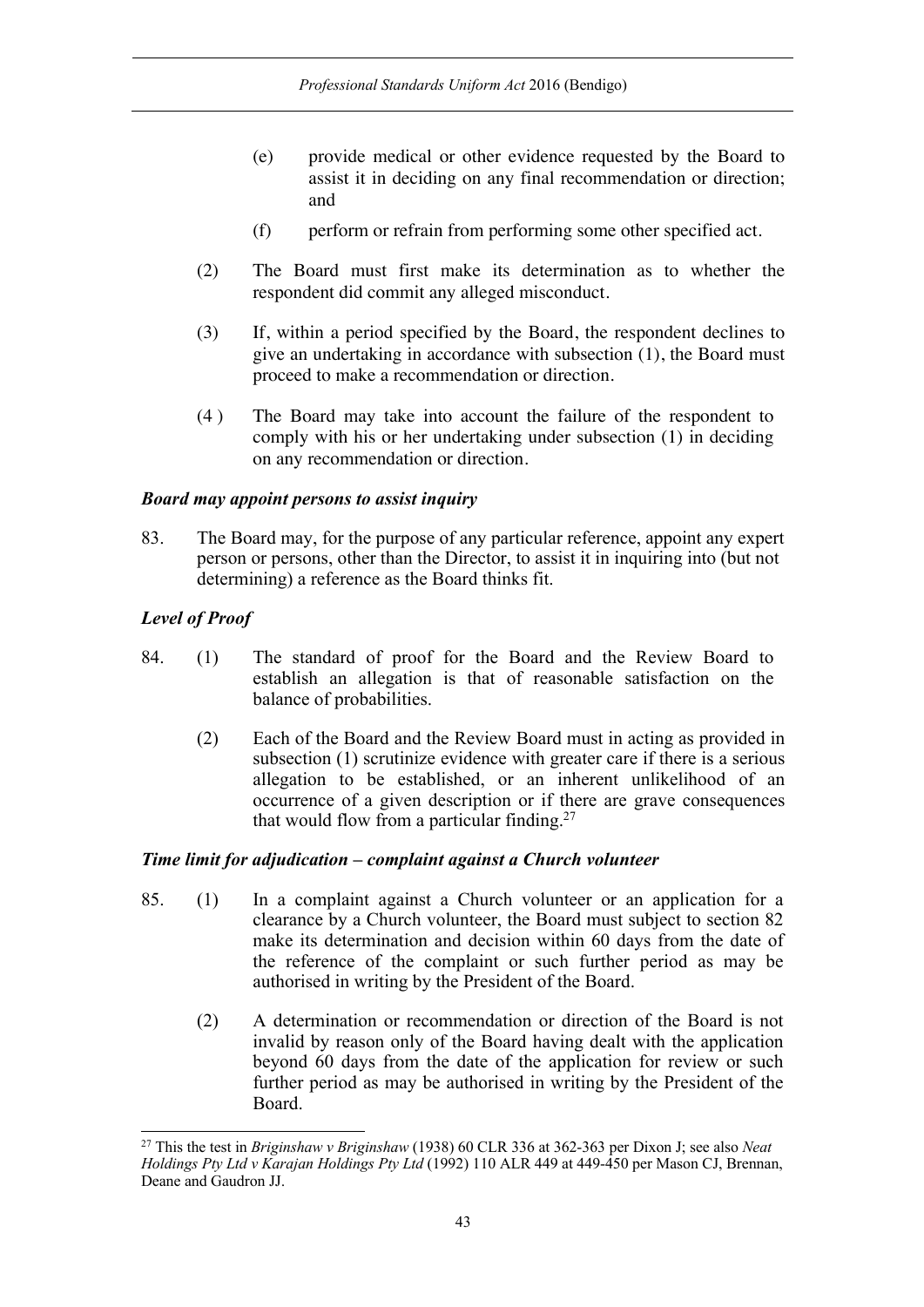## *Board may seek further information*

86 The Board may seek further information from the referring body and may at any time and from time to time give directions to it as to any further inquiries or investigation it requires to be carried out for the purposes of the reference and the referring body shall to the best of its ability cause such directions to be carried out.

## *Board to act expeditiously*

87. The Board must deal with a complaint or application for a clearance as expeditiously as possible.

 $\overline{\phantom{a}}$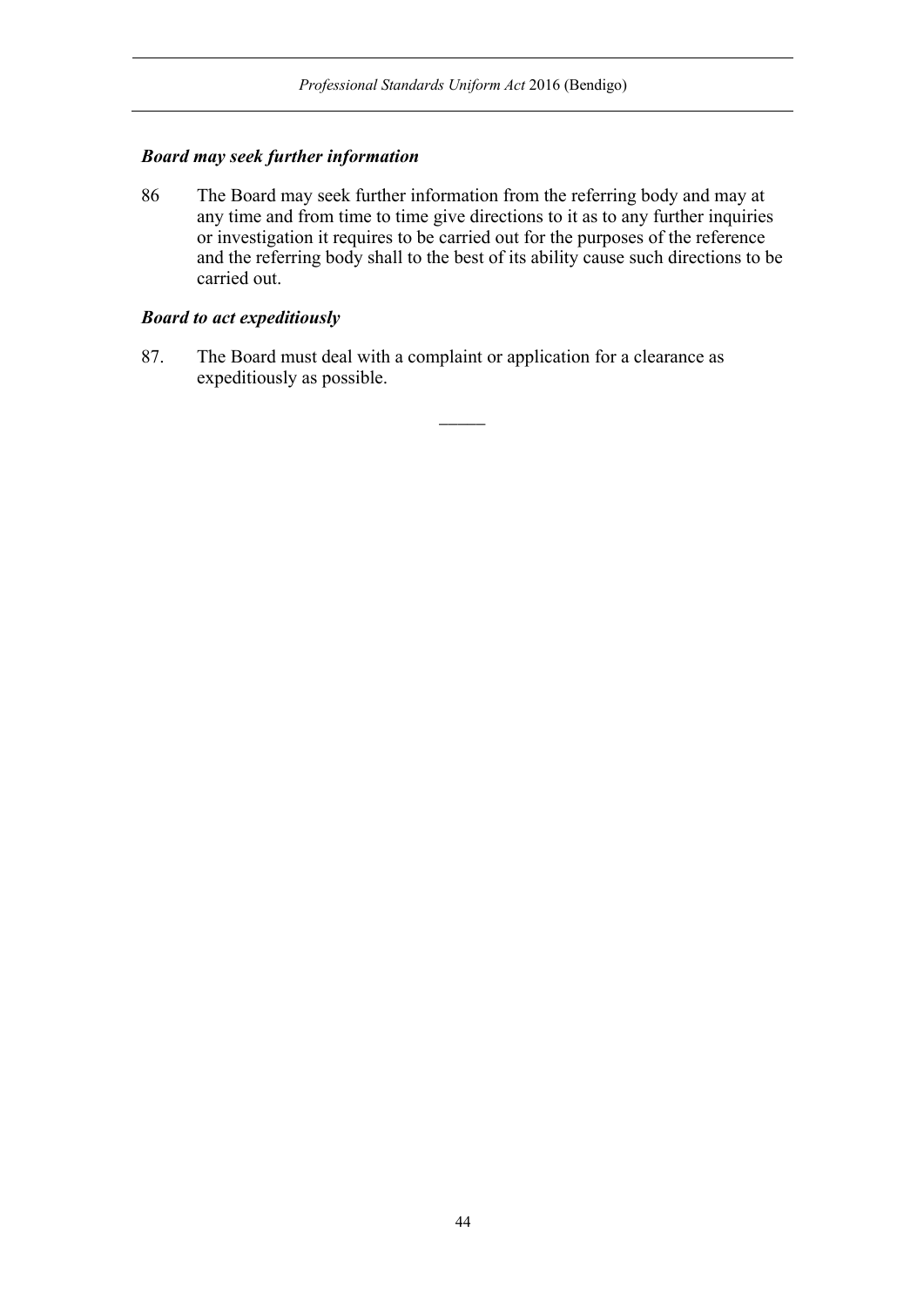# **PART 5.4 – APPLICATION FOR REVIEW**

## *Interpretation*

- 88. In this part, "decision" means any finding of fact, determination or recommendation by the Board under either—
	- (a) section 42 but only in respect of a prescribed Church worker (suspension);
	- (b) sections 75 to 79 (both inclusive) (complaint);
	- (c) 80 and 81 (application for clearance).

## *Application to Review Board*

89. Where the Board has made any decision, a respondent or applicant for a clearance aggrieved by it or the PSC may within 30 days from the date of the decision or such further period as the Review Board may allow, apply to the Review Board for review of the decision.

## *Stay*

90. Except in so far as the Board or the Review Board may direct otherwise, the application for review shall not operate as a stay of the action on any recommendation or direction of the Board required under this Act.

## *Documents and material to be delivered following application*

- 91. Within 14 days of the date of the application to the Review Board or within 14 days of the date of a document or material coming to existence, whichever is the later, the Director must cause to be delivered to the secretary of the Review Board—
	- (a) the determination and recommendations or directions of the Board; and
	- (b) every other document held by the Office of Professional Standards which the Director considers is relevant to the application for review.<sup>28</sup>

## *President to determine membership of Review Board*

92. Upon delivery to the secretary of the Review Board of the material referred to in the preceding section, the President or Deputy President as the case may be must as soon as possible determine the membership of the Review Board for the purpose of the application for review.

## *Review Board may exercise the powers of the Board*

93. The Review Board may exercise all the powers of the Board under this Act and may—

 <sup>28</sup> Cf *Victorian Civil and Administrative Tribunal Act* 1998, s49. See s102 for the board's power to direct the supply of further documents.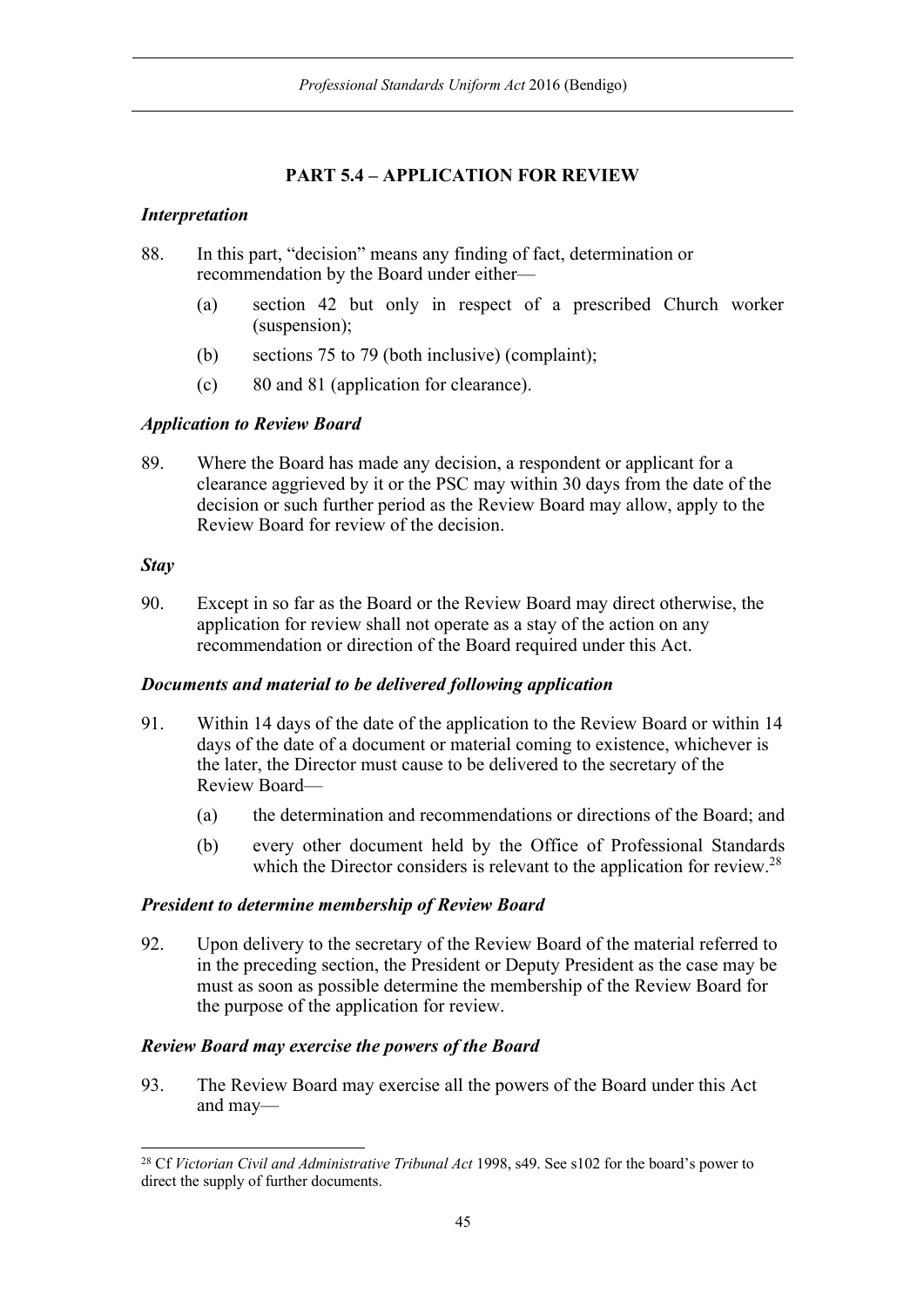- (a) affirm the decision under review;
- (b) vary the decision under review;
- (c) set aside the decision under review and make another decision in substitution for it; or
- (d) set aside the decision under review and remit the matter for reconsideration by the Board (whether constituted by the same members or different members) in accordance with any directions or recommendations of the Review Board.

### *Review Board to deal with application expeditiously*

94. The Review Board shall deal with the application as expeditiously as possible and shall consider any further submissions from either the PSC or the respondent.

### *Review Board to deal with application within time limit – Church volunteers*

- 95. (1) In a complaint against a Church volunteer, the Review Board must subject to section 82 deal with the application within 60 days from the date of the application for review or such further period as may be authorised in writing by the President of the Review Board.
	- (2) The Review Board must consider any further submissions from the PSC or the respondent.
	- (3) A determination or recommendation or direction of the Review Board is not invalid by reason only of the Review Board having dealt with the application beyond 60 days from the date of the application for review or such further period as may be authorised in writing by the President of the Review Board.

 $\overline{\phantom{a}}$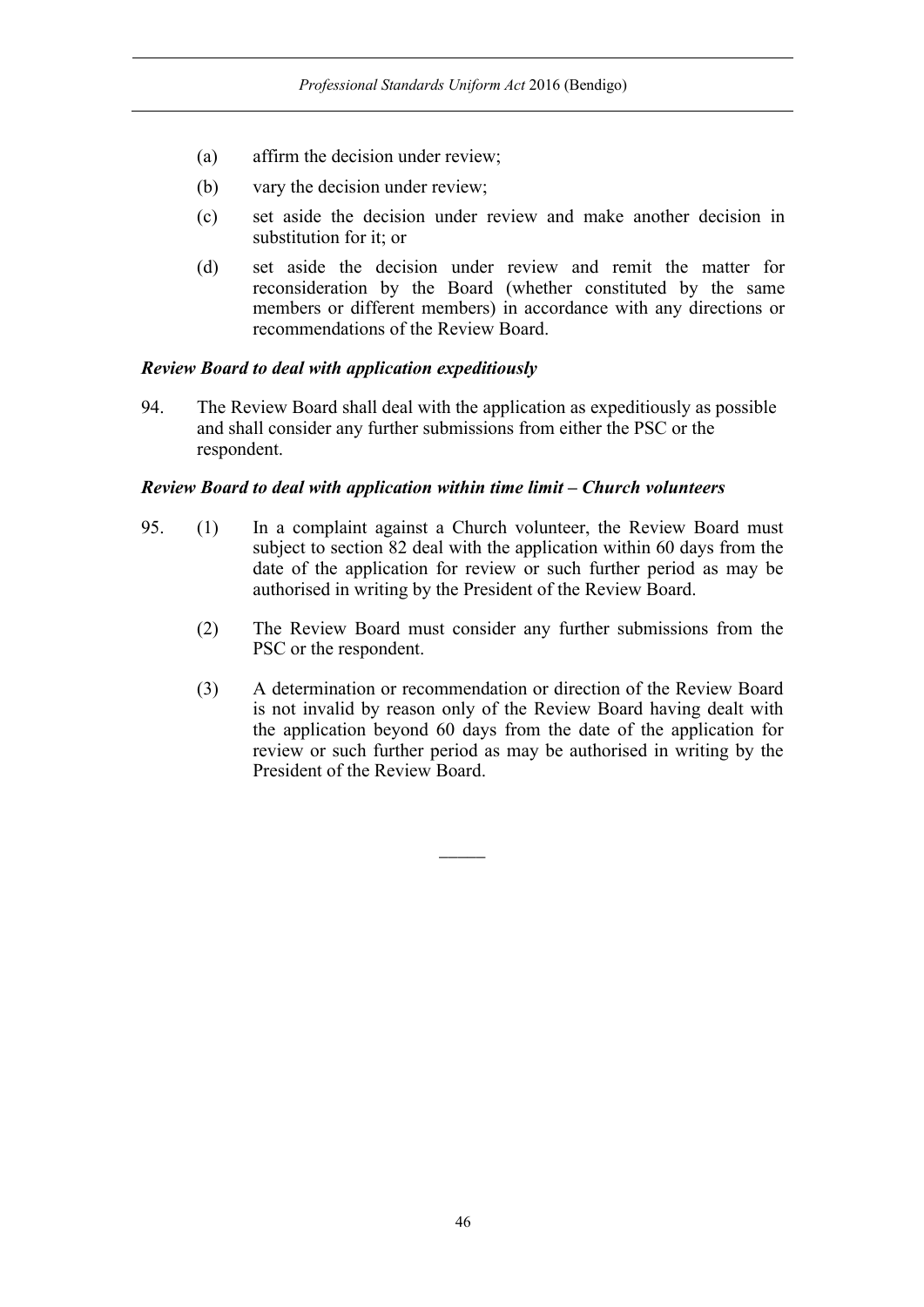### **PART 5.5 - PROCEEDINGS OF THE BOARD AND THE REVIEW BOARD**

### *How to conduct proceedings*

- 96. In this Part, a reference to 'the board' means each of the Board and the Review Board.
- 97. The board—
	- (a) must act with fairness and according to equity, good conscience, natural justice and the substantial merits of the case without regard to technicalities or legal forms; and
	- (b) is not bound by the rules of evidence but may inform itself on any matter in such manner as it thinks fit.<sup>29</sup>

#### *Powers of the board*

- 98. (1) Subject to this Act and in particular the provisions of the preceding section, the board—
	- (a) may regulate the proceedings of its meetings as it sees fit;
	- (b) may conduct its business and any proceedings by video link, teleconference or by any electronic means of communication;
	- (c) may inform itself from the transcript or other record of any court or tribunal and may adopt any findings, and accept as its own, the record of any court or tribunal;
	- (d) may give any other person to whom notice of the proceedings is given or who satisfies them that he or she has a proper interest in the matter a reasonable opportunity to make submissions to them; and
	- (e) is not obliged to hold a hearing at which evidence is adduced or submissions heard orally; and
	- (f) must give reasons for any determination and recommendation or direction, other than by way of directions in the course of an application, unless the determination is made by consent of the respondent and the PSC.
	- (2) For the purposes of paragraph (d) of the preceding subsection, a person is not to be taken to have a proper interest in a matter by

<sup>&</sup>lt;sup>29</sup> It may be advisable, depending on the nature of the complaint, for the Board have regard to and follow, so far as practicable, the procedure and rules under the *Criminal Procedure Act* 2009 (Vic) applicable to a trial in a criminal proceeding –

<sup>(</sup>i) that relates (wholly or partly) to a charge for a sexual offence; or

<sup>(</sup>ii) where the complainant in a criminal proceeding was at the time the proceeding commenced, under the age of 18 years or had a cognitive impairment.

The Act leaves it open to the Board to make rules about this if appropriate.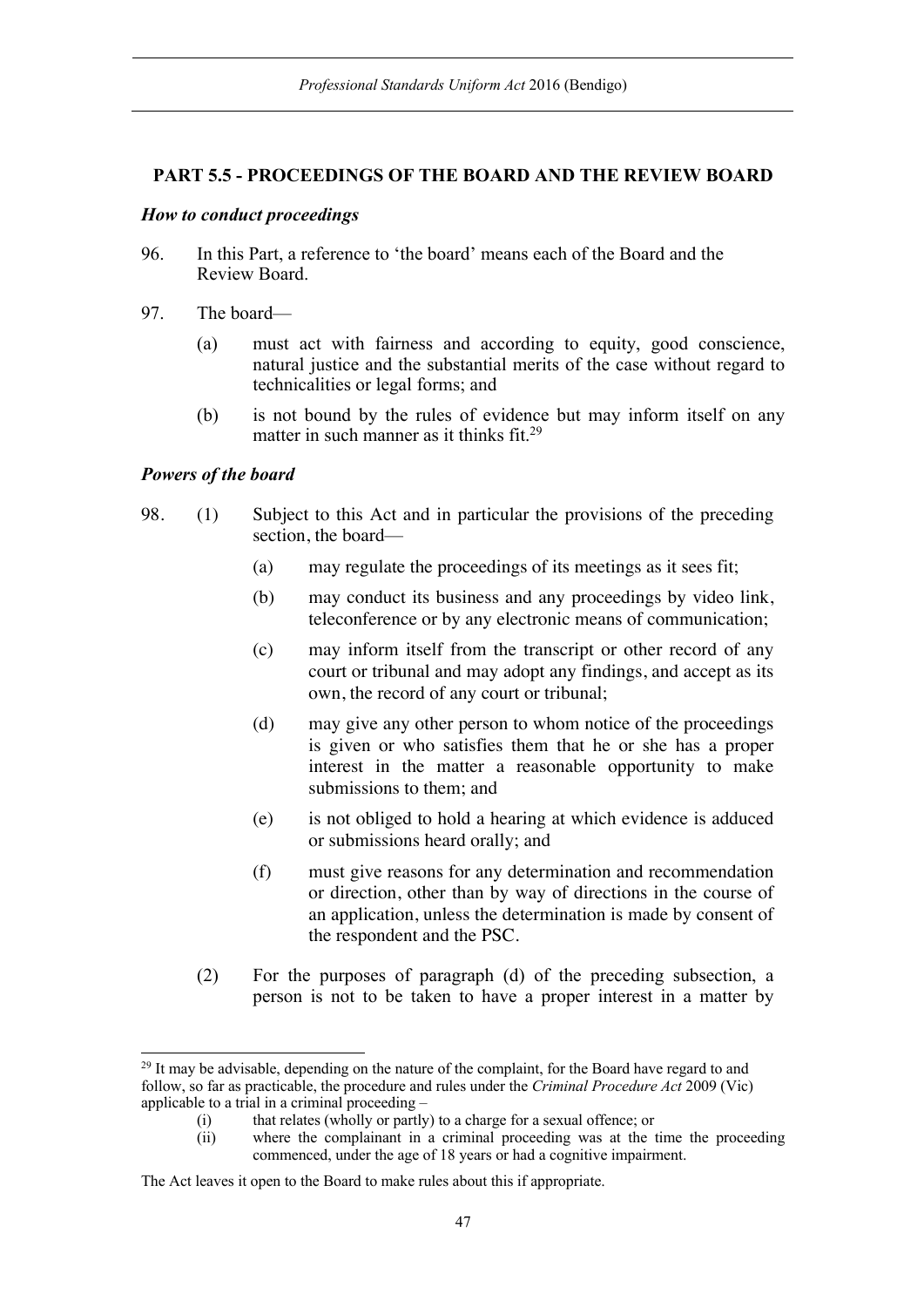reason simply of being the complainant in the matter.<sup>30</sup>

- (3) Subject to the following subsection, the Board must give the PSC and the respondent a reasonable opportunity to adduce evidence, to examine or cross-examine witnesses and to make submissions to the Board.
- (4) Subject to any terms prescribed by regulation, the Board may stipulate the terms on which the examination or cross examination of a child or a victim of sexual abuse is to be conducted.

### *Hearing in private*

- 99. (1) Subject to subsections (2) and (3), any hearing of the board must be held in private with attendance only by—
	- (a) the members of the board;
	- (b) the Secretary of the board and any person providing transcription services;
	- (c) the Director and any member of the PSC and any person representing any of them;
	- (d) the respondent and any person representing the respondent;
	- (e) a person whom the respondent wishes to have present for the purpose of providing support to him or her, who is reasonably available and who is approved by the board to be present $\mathfrak{m}$ ;
	- (f) the complainant;
	- (g) a person whom the complainant wishes to have present for the purpose of providing support to him or her, who is reasonably available and who is approved by the board to be present;
	- (h) any witness while giving evidence;
	- (i) any person appointed by the Board to assist under section 83; and
	- (j) any other person to whom notice of the proceedings was given or who satisfies the board that he or she has a proper interest in the matter.
	- (2) The board may direct—
		- (a) that the whole or part of a proceeding be held in public; or
		- (b) that any other persons or classes of persons specified by it may be present during the whole or any part of a proceeding.

<sup>&</sup>lt;sup>30</sup> The scheme of the Act is for the PSC and the respondent or applicant for a clearance to be the parties to the proceeding and to be legally represented if they so choose: cf s103. They alone may apply for a review of a decision: s89. A complainant is not automatically a party.

<sup>31</sup> To adapt the language of clause 17 of schedule 5 of the *Magistrates' Court Act* 1989 (Vic).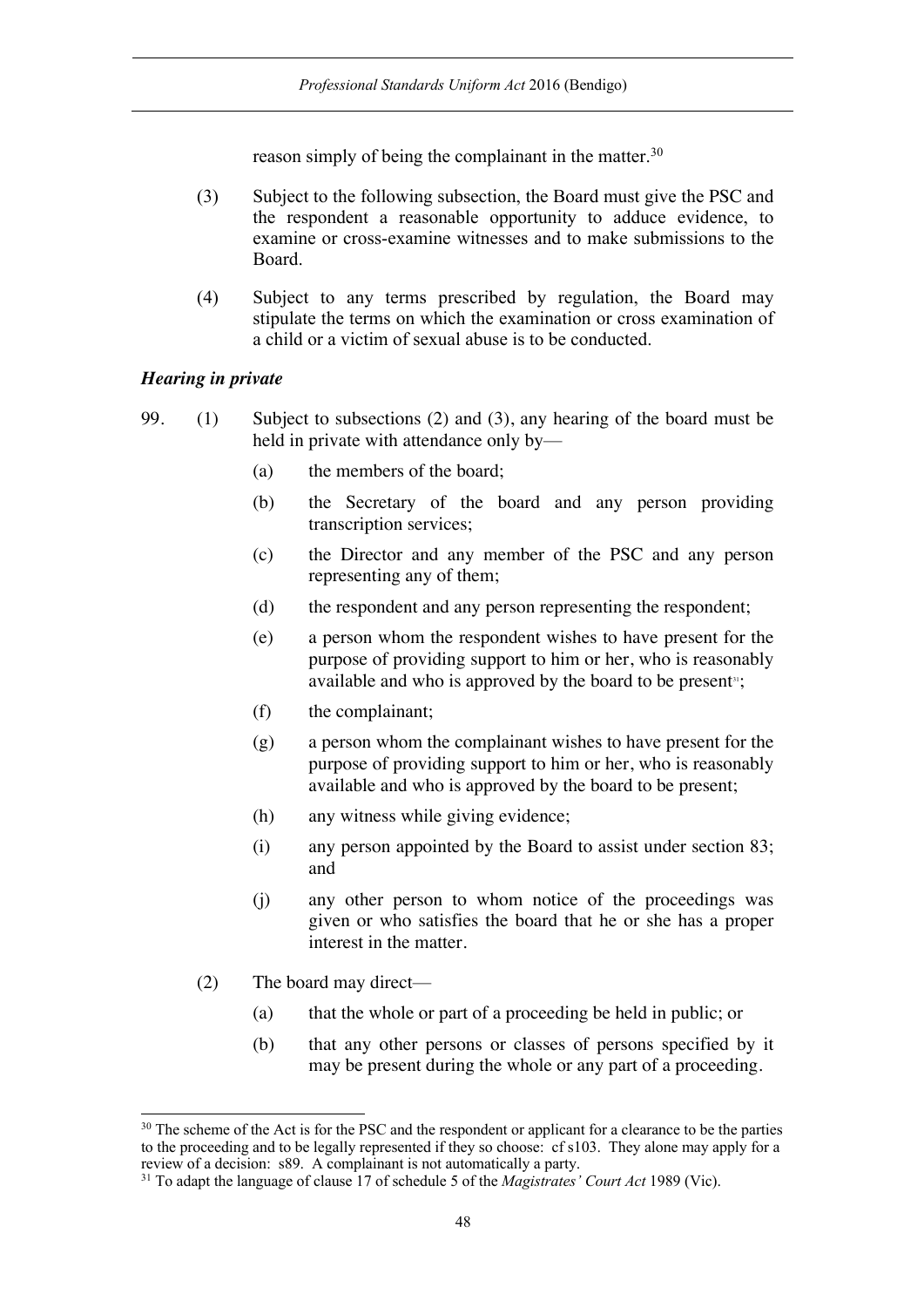(3) The board may only make a direction under the preceding subsection if satisfied that the direction is lawful and in the public interest in the proper administration of justice.

## *Review Board not obliged to hold hearing or admit certain evidence*

- 100. Subject to this Act, the Review Board is not obliged—
	- (a) to hold a hearing at which—
		- (i) evidence is adduced, whether by oral examination or signed statement or statutory declaration; or
		- (ii) submissions are heard orally; or
	- (b) to admit evidence that was not adduced before the Board in relation to the facts relevant to the complaint or matter unless –
		- (i) the evidence could not have been obtained with reasonable diligence for use at the hearing before the Board; and
		- (ii) that there is a high probability that the result would have been different had it been received at that hearing.

## *Preliminary conference*

- 101. (1) As soon as practicable, after being constituted, and after inviting each of the parties to propose a provisional timetable for the matter, the board may—
	- (a) hold a preliminary conference with the parties in person or by telephone or other means; and
	- (b) by directions set a procedural timetable for the matter.
	- (2) The board may at any time extend or vary the procedural timetable.

# *The board may give directions as to documents and conduct of inquiry*

- 102. The board may at any time and from time to time give directions for—
	- (a) the inspection by and supply of copies to the respondent or any other person of the documents or material relevant to the reference;
	- (b) the service of any witness statements, summary of proposed evidence, submissions or other documents on which a party may wish to rely; and
	- (c) the conduct of its inquiry into the matter

and for that purpose the board when constituted by more than one person may be constituted by the President or Deputy President or Senior Member alone.

## *Party may appoint legal representation*

103. The PSC may, and the respondent or applicant for a clearance for ministry at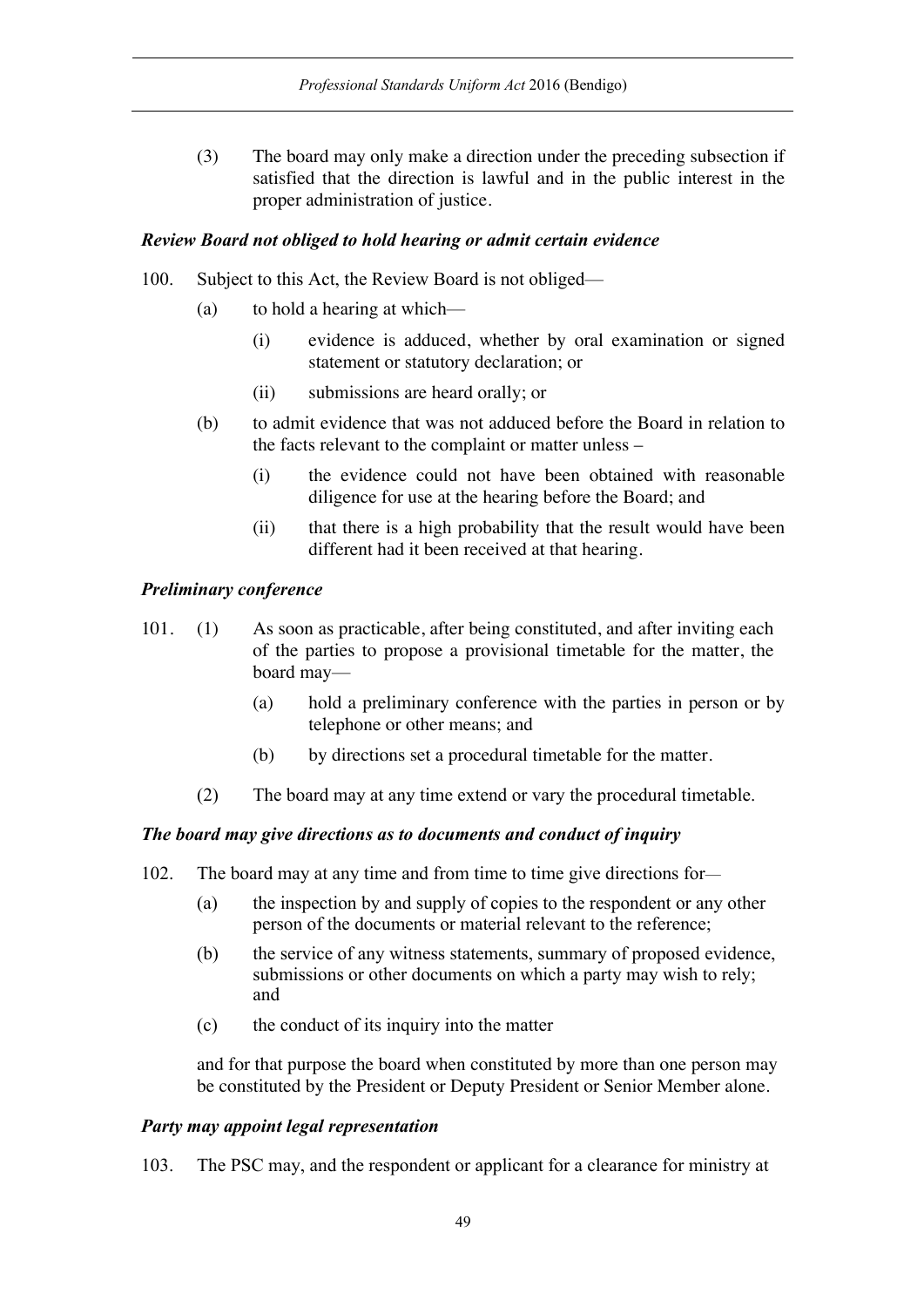their own expense may appoint a legal representative to assist them in the process.

### *The board may receive written evidence*

104. Without limiting the meaning and effect of sections 97 and 98, the board may receive a statutory declaration or a signed statement without the need for the personal attendance of the maker of the statement and may also in its discretion use video link or teleconference or other electronic means to receive evidence and submissions.

## *The board may rely on decisions of other bodies*

- 105. In any proceedings before it, where the board is satisfied that the respondent—
	- (a) has been convicted by a court within or outside Australia of an offence involving conduct as described in any of paragraphs (a) to (i) and (n) of section 5 ("specified conduct");
	- (b) has been found guilty (without conviction) by a court within or outside Australia of an offence involving specified conduct;
	- (c) has admitted in proceedings before a court or tribunal within or outside Australia or before the Professional Standards Board of another diocese having engaged in specified conduct;
	- (d) has been found by a court or tribunal within or outside Australia to have engaged in specified conduct; or
	- (e) has been disqualified by a court or tribunal within or outside Australia from professional practice on account of specified conduct,

then, unless there are special extenuating circumstances—

- (f) a certificate, reasons for judgment or other record from the court or tribunal or board (as the case may be) shall be conclusive evidence that the respondent engaged in the specified conduct; and
- (g) neither the respondent nor any other party shall be at liberty to call or give evidence or make submissions for the purpose of calling into question the conviction or finding of guilt of the respondent or denying that the respondent engaged in the specified conduct.

## *Individual members of the board not to meet with parties*

106. Unless at the direction of the board, a member of the board must not individually meet with either the complainant or the respondent or any one acting on their behalf to the exclusion of the other parties while the matter is in progress.

### *Disclosure and material personal interest*

107. (1) A member of the board must without delay disclose in writing any circumstances likely to give rise to justifiable doubts as to his or her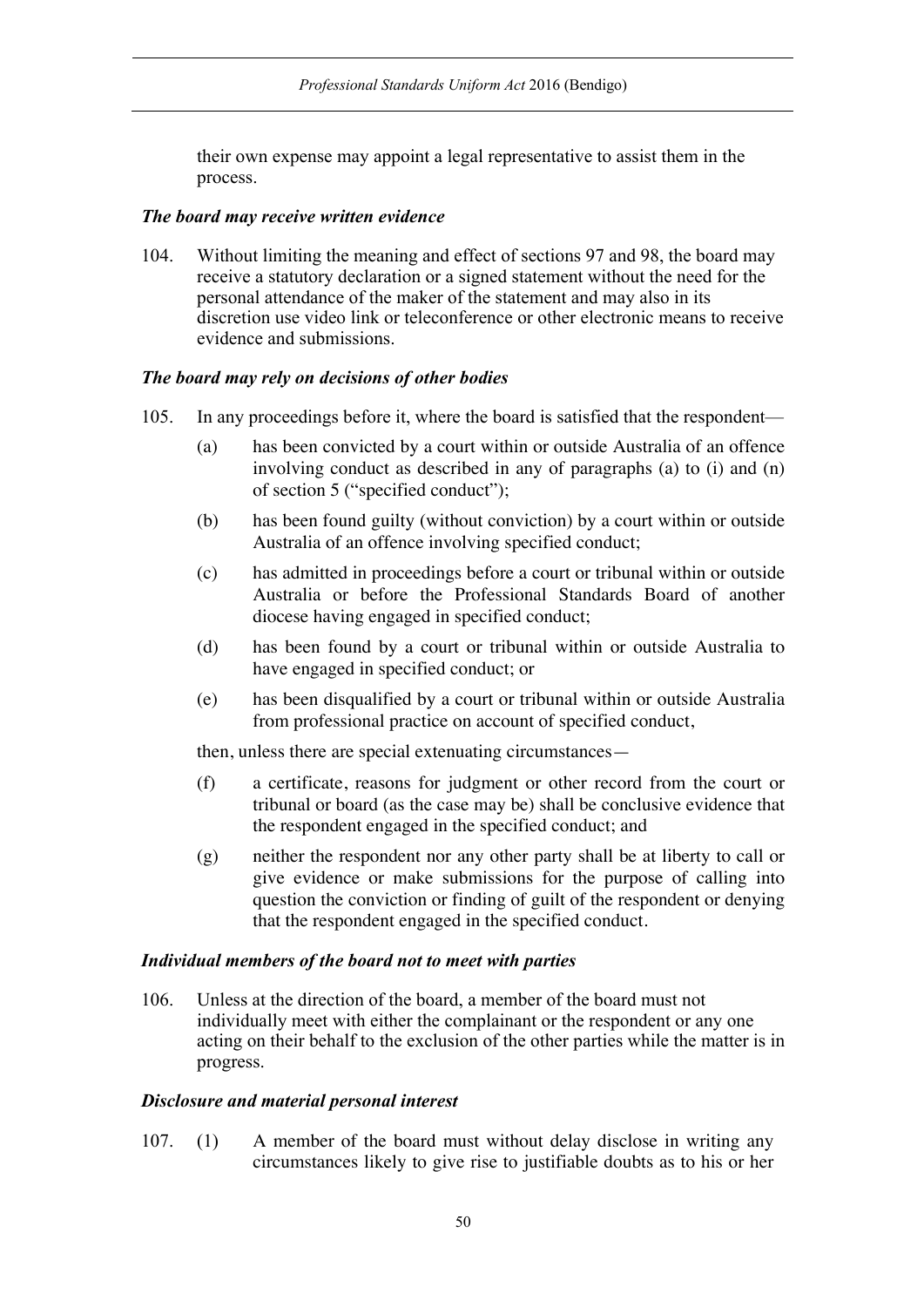impartiality or independence, as they arise, to the President and the parties unless he or she has already informed them of the circumstances.

- (2) Where a member of the board has a material personal interest or other conflict of interest in a matter before it, the member shall be disqualified from participating in the matter.
- (3) The opinion of the President of the board or the Deputy President of the board in the case of the President (as the case may be) as to whether a member of the board has a material personal interest or other conflict of interest in a matter shall be conclusive and final and binding.

## *Medical reports*

- 108. (1) The PSC or the board may request a respondent or applicant for a clearance for ministry or a clearance for service to submit within a specified time to a medical examination by a person approved by the PSC or the board (as the case may be) the cost of which shall be met from church funds of the diocese of the referring body.
	- (2) A respondent or applicant for a clearance is not obliged to comply with a request of the PSC or the board under the preceding subsection.
	- (3) A copy of the report of an examination under subsection (1) shall be provided to the respondent or applicant for a clearance and to the Director, the PSC and the board.

### *Determination of Board or Review Board as to fitness conclusive evidence*

109. A determination of the Board or the Review Board as to the fitness of a Church worker to hold a role office or position for ministry or service shall be conclusive evidence of the fitness of that person as at that time to hold the role office or position.

### *No further action where Diocesan Tribunal unlikely to find respondent guilty*

110. If the Board or the Review Board is satisfied that there is no reasonable likelihood that the Diocesan Tribunal would find the respondent guilty of any offence, the Board or the Review Board shall take no further action by way of recommending the appointment of a person to lay a charge against the respondent or otherwise instituting or prosecuting proceedings by way of charge against the respondent before the Diocesan Tribunal.

### *Certain matters not to be inquired into*

- 111. The board must not, in the course of inquiring into any question—
	- (a) inquire into any matter which is or has been the subject of any formal investigation or enquiry conducted—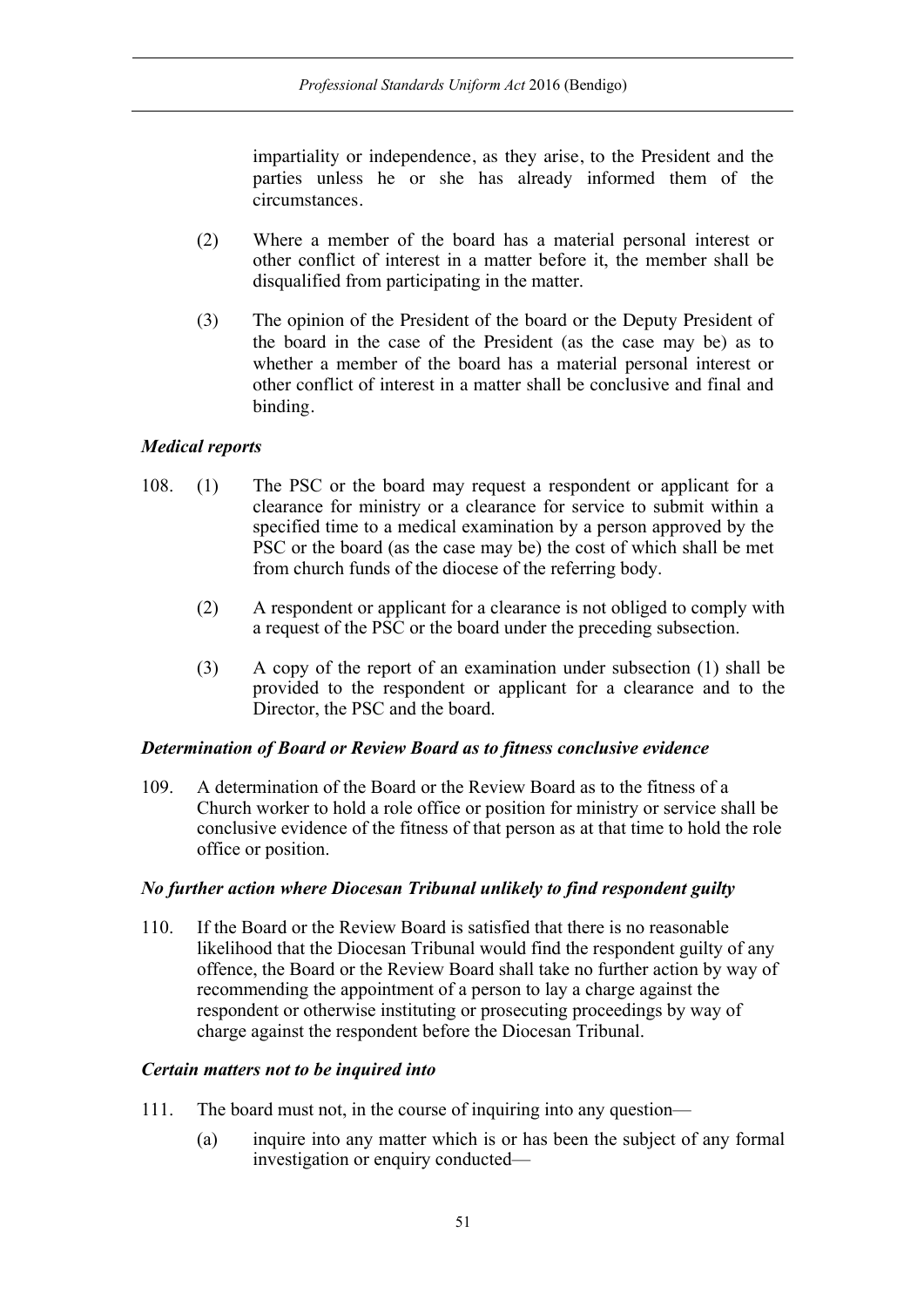- (i) under or pursuant to any provision of the Constitution; or
- (ii) under or pursuant to a Canon of the General Synod, a Canon or an Ordinance of another diocese relating to the discipline or professional standards of clergy or Church workers by a board of enquiry, tribunal or other body—

save to the extent of any fresh evidence that was not reasonably available during the previous formal investigation or enquiry, but may take into account the finding of any such formal investigation or enquiry; or

- (b) inquire into, make any findings in relation to or take into account any alleged breach of—
	- (i) faith of the Church, including the obligation to hold the faith;
	- (ii) ritual of the Church, including the rites according to the use of the Church and the obligation to abide by such use; or
	- (iii) ceremonial of the Church, including ceremonial according to the use of the Church and the obligation to abide by such use.

## *Matters the board to consider*

- 112. (1) In making any determination the board must take into account—
	- (a) the final report (if any) of the investigator including any attachments;
	- (b) such report of the PSC as may be submitted;
	- (c) the conduct of the Church worker as it finds it to have been, both before and after the making of the complaint;
	- (d) any other relevant fact or circumstance including, where a sexual offence is alleged, the matters in subsection (2);
	- (e) any further material received from the PSC, the complainant and the respondent relevant to its consideration;
	- (f) any failure of the Church worker to comply with a provision of this Act; and
	- (g) any standards specified in the code of conduct approved under this Act, whenever the conduct may have occurred.
	- (2) Experience shows, according to the Victorian Parliament, that—
		- (a) people may react differently to sexual offences and there is no typical, proper or normal response to a sexual offence; and
		- (b) some people may complain immediately to the first person they see, while others may not complain for some time and others may never make a complaint; and
		- (c) delay in making a complaint in respect of a sexual offence is a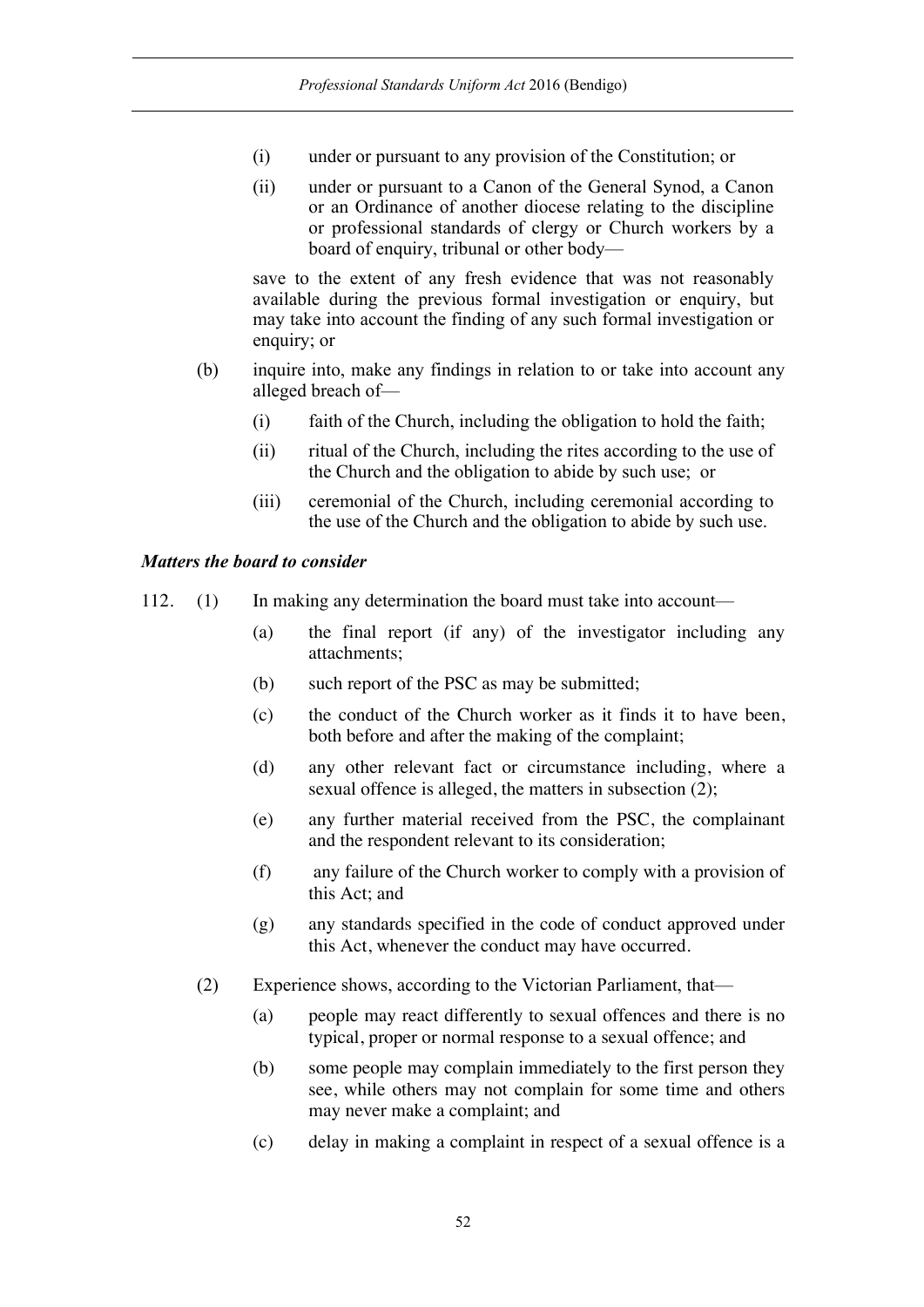### common occurrence.<sup>32</sup>

## *No costs to be awarded*

113. The board has no power to award costs of any matter before it.

# *Making of rules*

- 114. (1) The President of the board may make rules of the board in relation to the practice and procedure of the board.
	- (2) The PSC, the respondent and any other party joined to a complaint or matter by leave of the board must comply with the rules of the board (as the case may be) and with any directions given by the board.

# *Practice and procedure*

- 115. Subject to this Act and the relevant rules—
	- (a) the practice and procedure of the Board must be as directed by the presiding member of the Board; and
	- (b) the practice and procedure of the Review Board must be as directed by the presiding member of the Review Board.

# *Determining questions of law and other questions*

- 116. (1) In any proceedings of the board—
	- (a) any question of law or procedure must be determined by the presiding member; and
	- (b) where the board is constituted by more than one member, any other question will be determined by majority decision of the members, and in the case of an equality of votes the opinion of the presiding member must prevail.
	- (c) If a question of law arises in a proceeding where the board is constituted other than by the President or Deputy President or a Senior Member, whether alone or sitting with others—
		- (i) the question must be decided by another member of the Board Panel who is the President or Deputy President or a Senior Member eligible for appointment as the President; and
		- (ii) for that purpose only, the board in the proceeding is to be reconstituted to include that other member.
	- (2) In this section, question of law includes a question of mixed law and fact.

 <sup>32</sup> Cf *Jury Directions Act* 2015, s52(4).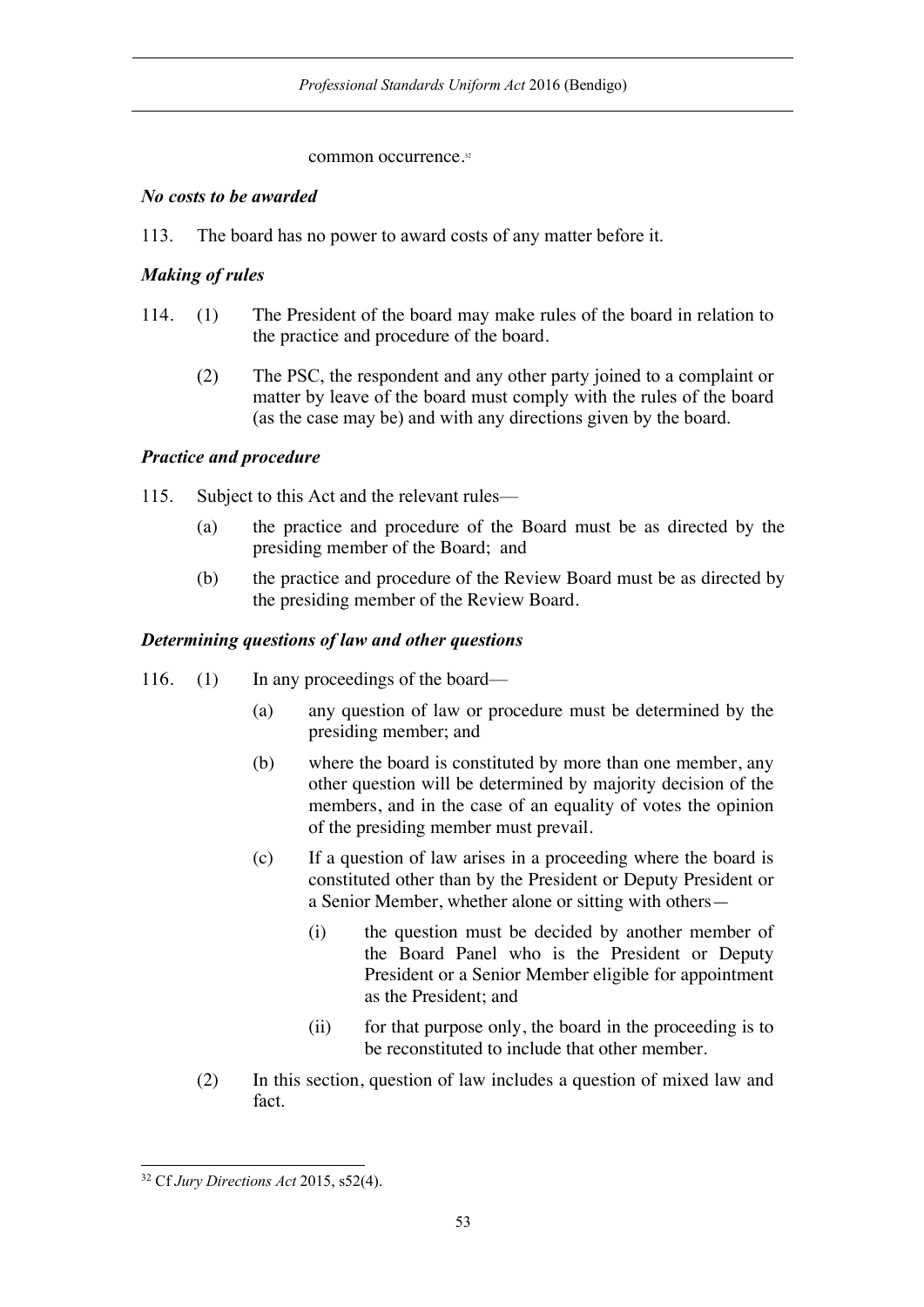## *The board may determine an application despite vacancy*

117. If a member of the board, other than the presiding member, dies or is for any other reason unable to continue with any matter referred to the board, the board constituted by the presiding member and the other member or members may, if the presiding member so determines, continue and complete the matter.

### *To whom a copy of the determination and recommendation to be provided.*

- 118. (1) Subject to this section, the board must cause a copy of the determination, reasons and recommendations or directions (whether under section 42 or parts 5.3 or 5.4) to be provided to—
	- (a) each relevant Church authority and the Chancellor of the Diocese, and where the Church authority is not the Diocesan Bishop, the Diocesan Bishop;
	- (b) the complainant, if any;
	- (c) the respondent or applicant for a clearance;
	- (d) the Director, the Executive Director and the PSC; and
	- (e) the Professional Standards Ombudsman.
	- (2) The board must release to the public as soon as practicable—
		- (a) its determination and reasons; and
		- (b) the recommendations or directions

anonymised and redacted as referred to in the following subsection.

- (3) The board must ensure that any determination, reasons and recommendations or directions which are released to the public are anonymised and redacted so as not to contain any particulars that identify or are likely to lead to the identification<sup>33</sup> of—
	- (a) the complainant other than the Director;
	- (b) any witness other than the respondent or applicant for a clearance or a witness as to either character or a question on which expert evidence is given;
	- (c) any person against whom a prescribed sexual offence is alleged to have been committed; or
	- (d) the respondent or applicant for a clearance (whether as a witness or otherwise), unless—
		- (i) in the discretion of the board, the disclosure of the identity of that person is necessary or desirable in the public interest; or

 <sup>33</sup> This is to ensure that there is no contravention of s4(1A) of the *Judicial Proceedings Reports Act 1958 (Vic)* or like provisions in another State or Territory and that otherwise there is no embarrassment to a complainant or witness.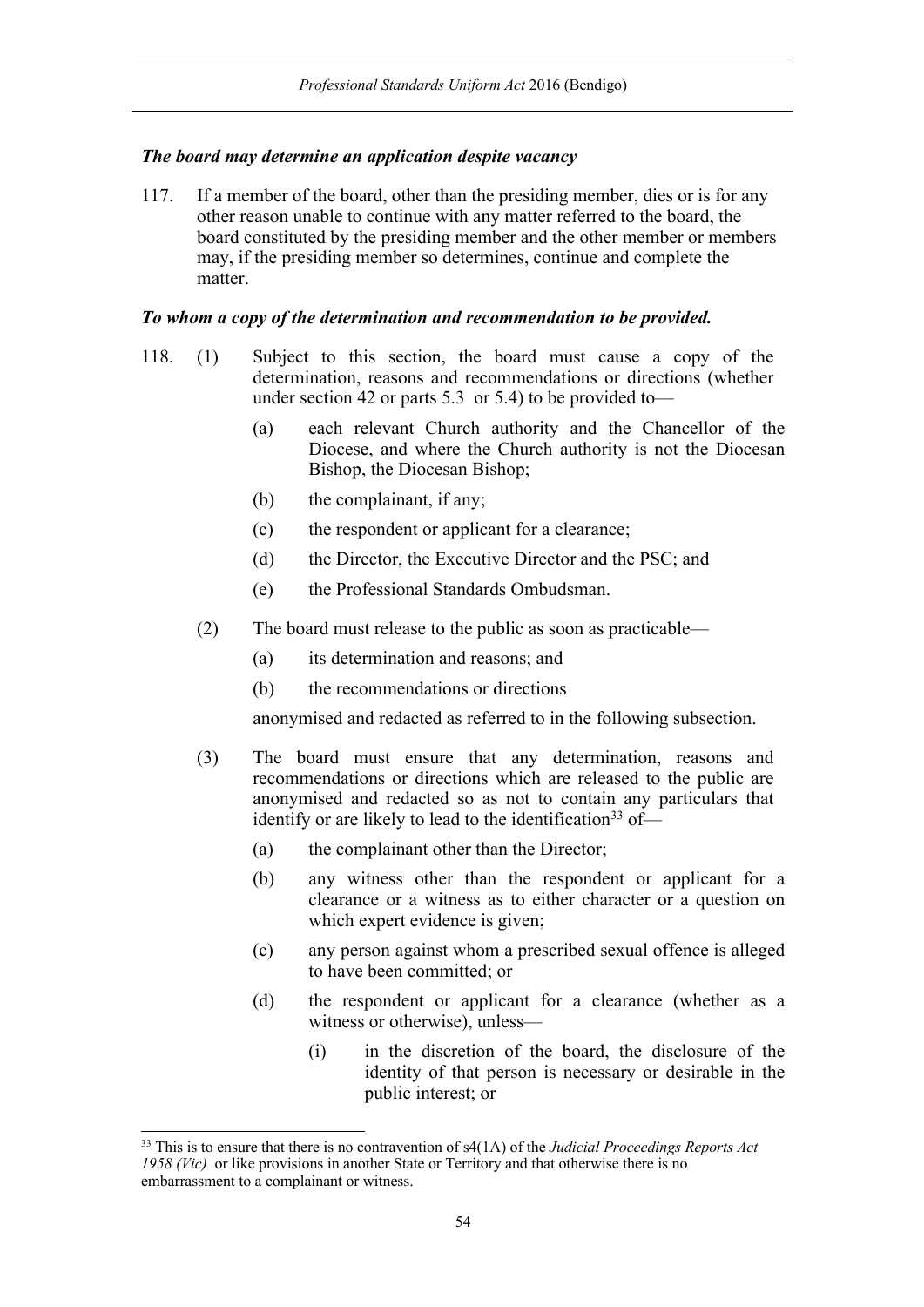*Professional Standards Uniform Act* 2016 (Bendigo)

 $\overline{\phantom{a}}$ 

(ii) a stay has been directed under section 90.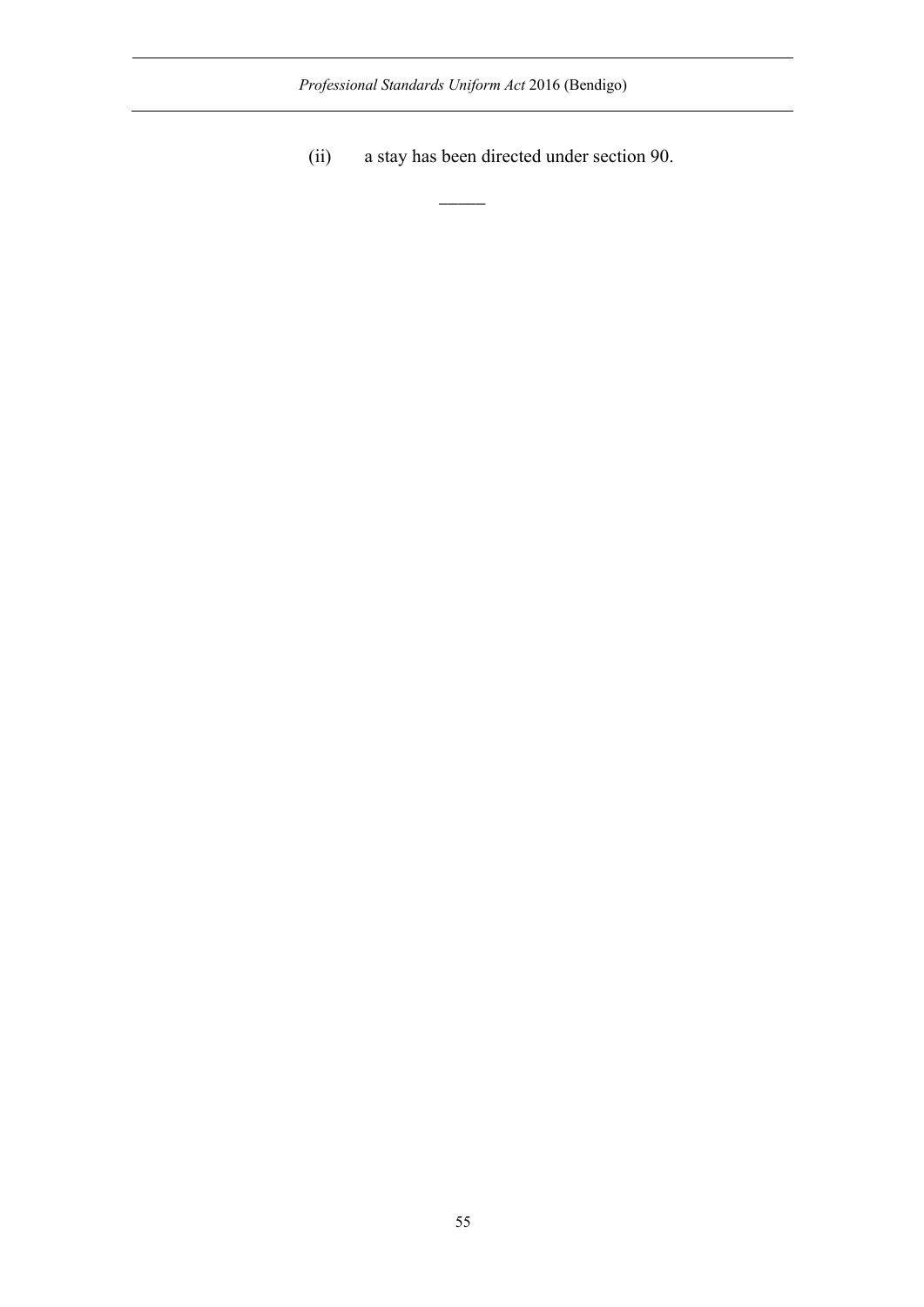# **CHAPTER 6 - IMPLEMENTATION**

# **PART 6.1 - THE DIOCESAN BISHOP OR OTHER CHURCH AUTHORITY**

## *Church authority must give effect to recommendation on a complaint*

- 119. Subject to section 90, the Diocesan Bishop or other relevant Church authority, to whom in respect of a Church worker a recommendation on a complaint under this Act (including a recommendation made by an equivalent body) is made, must and is hereby empowered to give effect to—
	- (a) a recommendation of the Board or if applicable, the Review Board or an equivalent body having jurisdiction to make a recommendation to the Church authority; or
	- (b) any variation or modification of that recommendation, consistent with any facts found by the body making the recommendation and the substance of the determination made by that body under section 76, as the Diocesan Bishop or other relevant Church authority sees fit.

## *Publication of decision of the Church authority on a complaint*

- 120. (1) Subject to subsection (2), the relevant Church authority—
	- (a) must as soon as practicable release to the persons referred to in section 118(1) and to the public a written statement disclosing—
		- (i) their decision on any recommendation received in respect of a complaint;
		- (ii) the steps to be taken or that have been taken pursuant to the preceding section to give effect to it; and
		- (iii) the reasons for any variation or modification of a recommendation under the preceding section; and
	- (b) must as soon as practicable provide to the Diocesan Bishop where he or she is not the Church authority the written statement referred in the preceding paragraph.
	- (2) The Church authority must ensure that any information which is released to the public is anonymised and redacted so as not to contain any particulars that identify or are likely to lead to the identification of—
		- (a) the complainant other than the Director;
		- (b) any witness other than the respondent or applicant for a clearance or a witness as to either character or a question on which expert evidence is given;
		- (c) any person against whom a prescribed sexual offence is alleged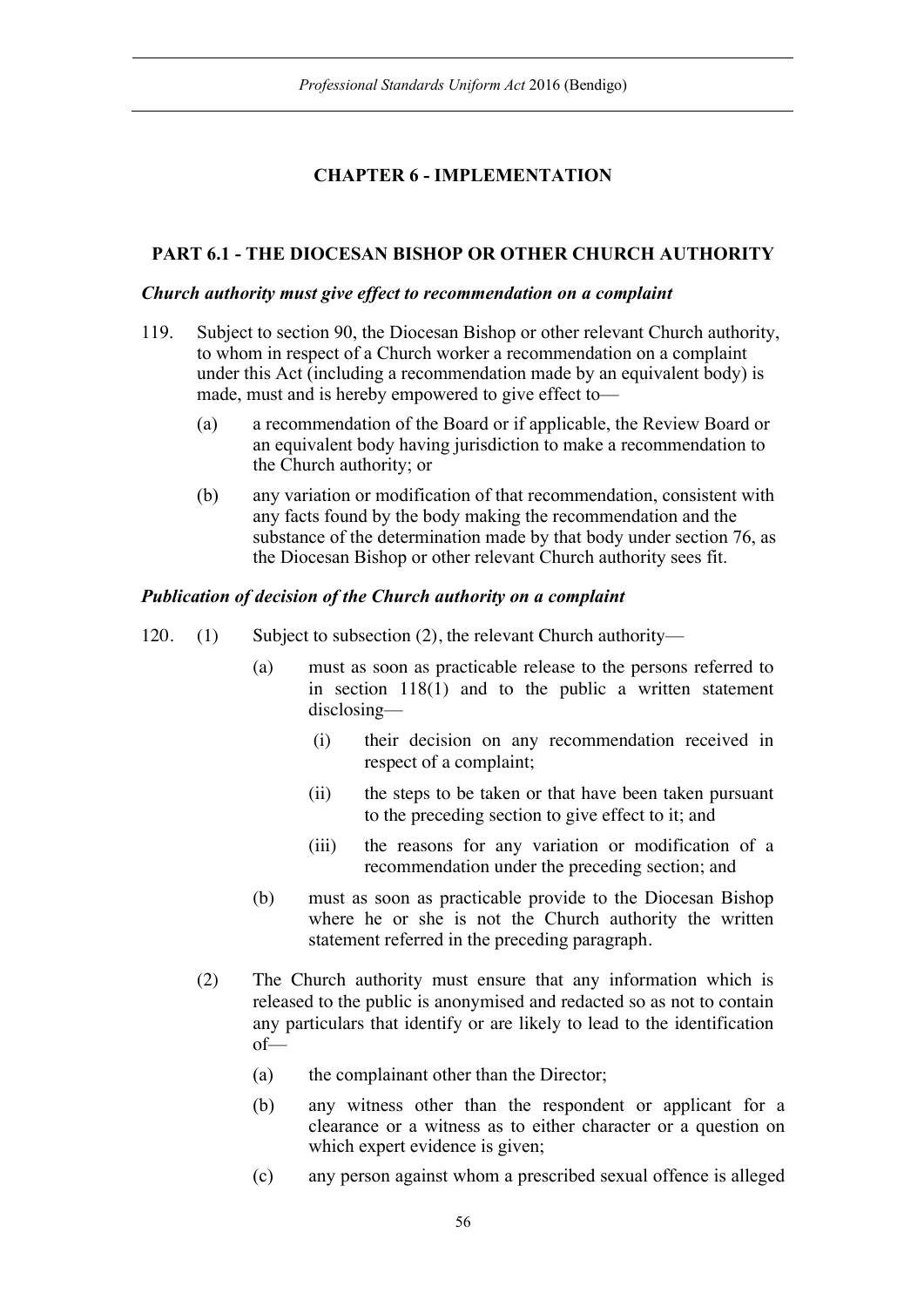to have been committed; or

- (d) the respondent (whether as a witness or otherwise), unless—
	- (i) the Board or the Review Board has already made public the name of the respondent in the exercise of its discretion; or otherwise
	- (ii) in the discretion of the Church authority, the disclosure of the identity of that person is necessary or desirable in the public interest.
- (3) Where in relation to any complaint, the Church authority is both—
	- (i) the Diocesan Bishop or other office holder or the Chapter (as the case may be); and
	- (ii) the board of the Diocesan Corporation

for the purposes of this section, the relevant Church authority is the Diocesan Bishop or other office holder or the Chapter (as the case may be).

## **PART 6.2 – DEPOSITION FROM HOLY ORDERS**

### *Effect of deposition from Holy Orders*

- 121. A person who has been deposed from Holy Orders in accordance with this Act or in accordance with the provisions of any ordinance, act, canon, constitution, statute, legislative measure or provision of the general synod or the diocesan synod of another diocese of this Church—
	- (a) is incapable of—
		- (i) officiating or acting in any manner as a bishop, priest or deacon of this Church;
		- (ii) accepting or holding an office in this Church capable of being held only by a person in Holy Orders;
	- (b) ceases to have any right privilege or advantage attached to the office of bishop priest or deacon;
	- (c) must not hold himself or herself out to be a member of the clergy; and
	- (d) is not capable of holding an office in the Church which may be held by a lay person without the prior consent of the Diocesan Bishop.

### *How deposition from Holy Orders effected*

122. (1) Subject to subsection (4), the deposition of a priest or deacon from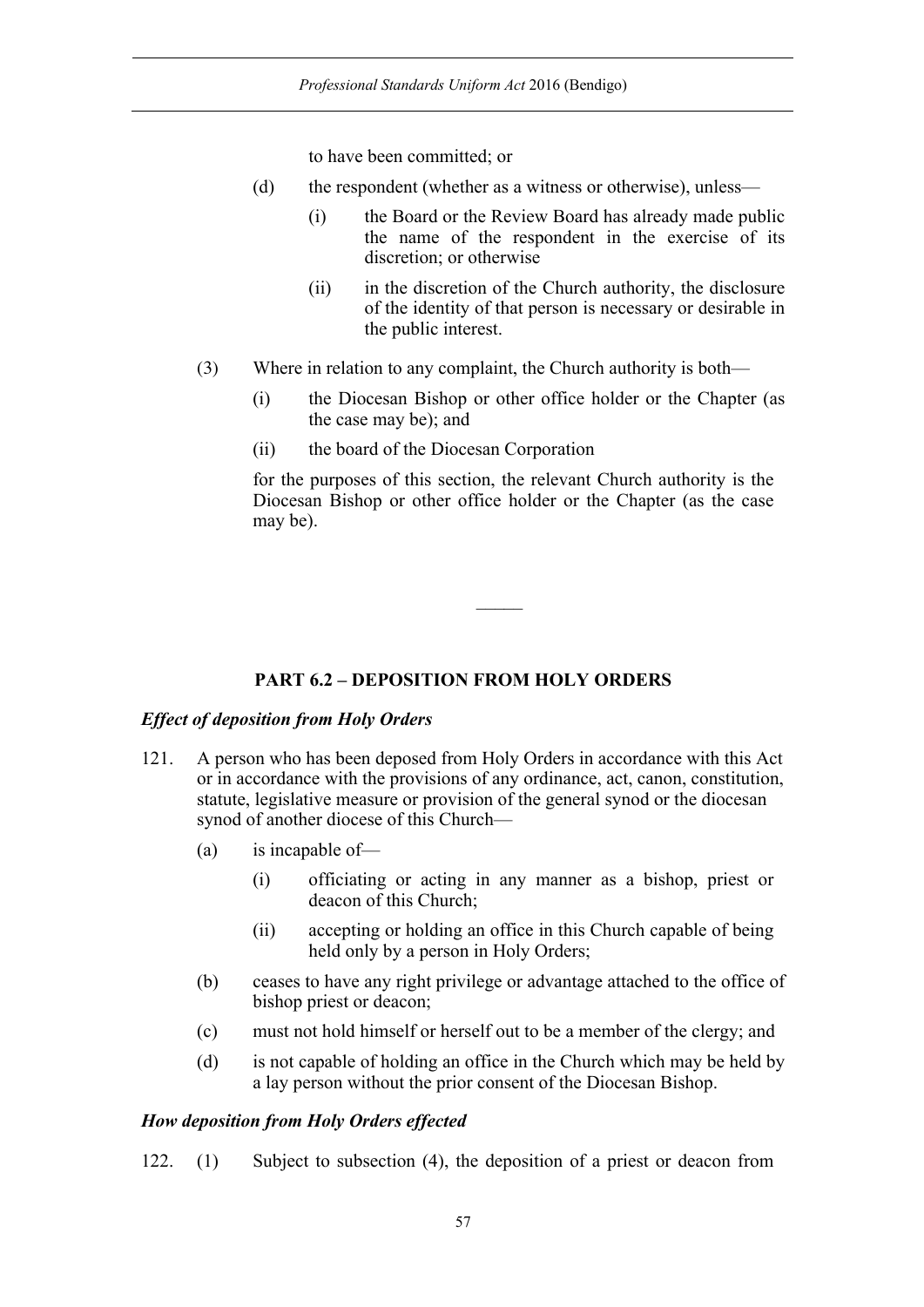Holy Orders following the recommendation of the Board or Review Board or an equivalent body shall be effected by the execution by the Diocesan Bishop of an instrument of deposition in or to the effect of the form in Schedule 2.

- (2) Subject to subsection (4), the deposition of a bishop (other than a diocesan bishop) from Holy Orders following the recommendation of the Board or Review Board or an equivalent body shall be effected by the execution by the members of a Council of Bishops of an instrument of deposition in or to the effect of the form in Schedule 2.
- (3) The Council of Bishops shall comprise the Metropolitan, the Diocesan Bishop and one other diocesan bishop nominated by the Metropolitan.
- (4) The Diocesan Bishop must forthwith—
	- (a) register the instrument in the Registry of the Diocese;
	- (b) deliver a copy of the instrument to the Bishop of the Diocese in which the person who is the subject of the instrument was ordained;
	- (c) deliver a copy of the instrument to the Registrar of the Primate; and
	- (d) cause relevant details to be forwarded to the Director for entry into the national register.

 $\mathcal{L}$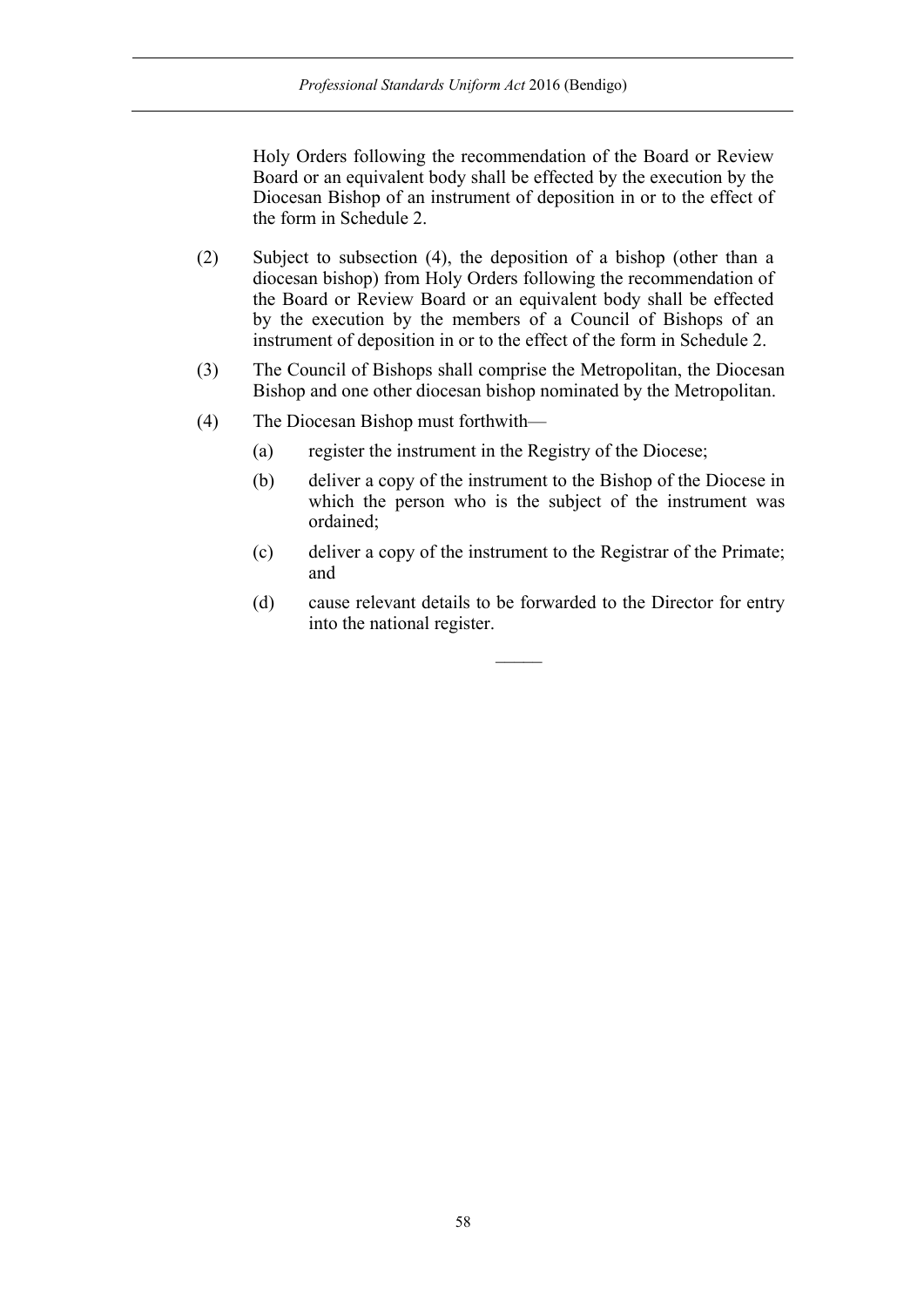# **CHAPTER 7 - THE STRUCTURE**

# **PART 7.1 – PROFESSIONAL STANDARDS COMMITTEE**

## *Establishment of Professional Standards Committee*

123. There shall be a Professional Standards Committee for the Diocese (**PSC**).

## *Appointment of members of Professional Standards committee*

124. The members of the PSC shall be appointed by the Scheme Corporation and shall hold office on such terms and conditions as may be determined from time to time by resolution of the Scheme Directors.

# *Membership of PSC*

- 125. (1) The PSC shall have at least 4 members including the chair.
	- (2) The membership of the PSC shall be constituted so as collectively to provide experience and appropriate professional qualifications in—
		- $(a)$  law;
		- (b) the ministry; and
		- (c) child protection, investigations, social work, ethics or counselling.
	- (3) The PSC shall include at least one person who is not a member of the Anglican Church of Australia and so far as it is reasonably practicable shall have at least one man and at least one woman.

# *Chair of PSC*

126. The chair of the PSC shall be appointed on such terms and conditions as may be determined from time to time by the Scheme Directors.

# *Procedures of PSC*

- 127. (1) The PSC may meet from time to time as determined by the chair or a majority of its members and may conduct its business by telephone or electronic communication.
	- (2) Subject to this Act and any protocol approved under it, the procedures of the PSC shall be as determined by the PSC.
	- (3) A majority of the members shall constitute a quorum.
	- (4) The PSC shall act in all things as expeditiously as possible.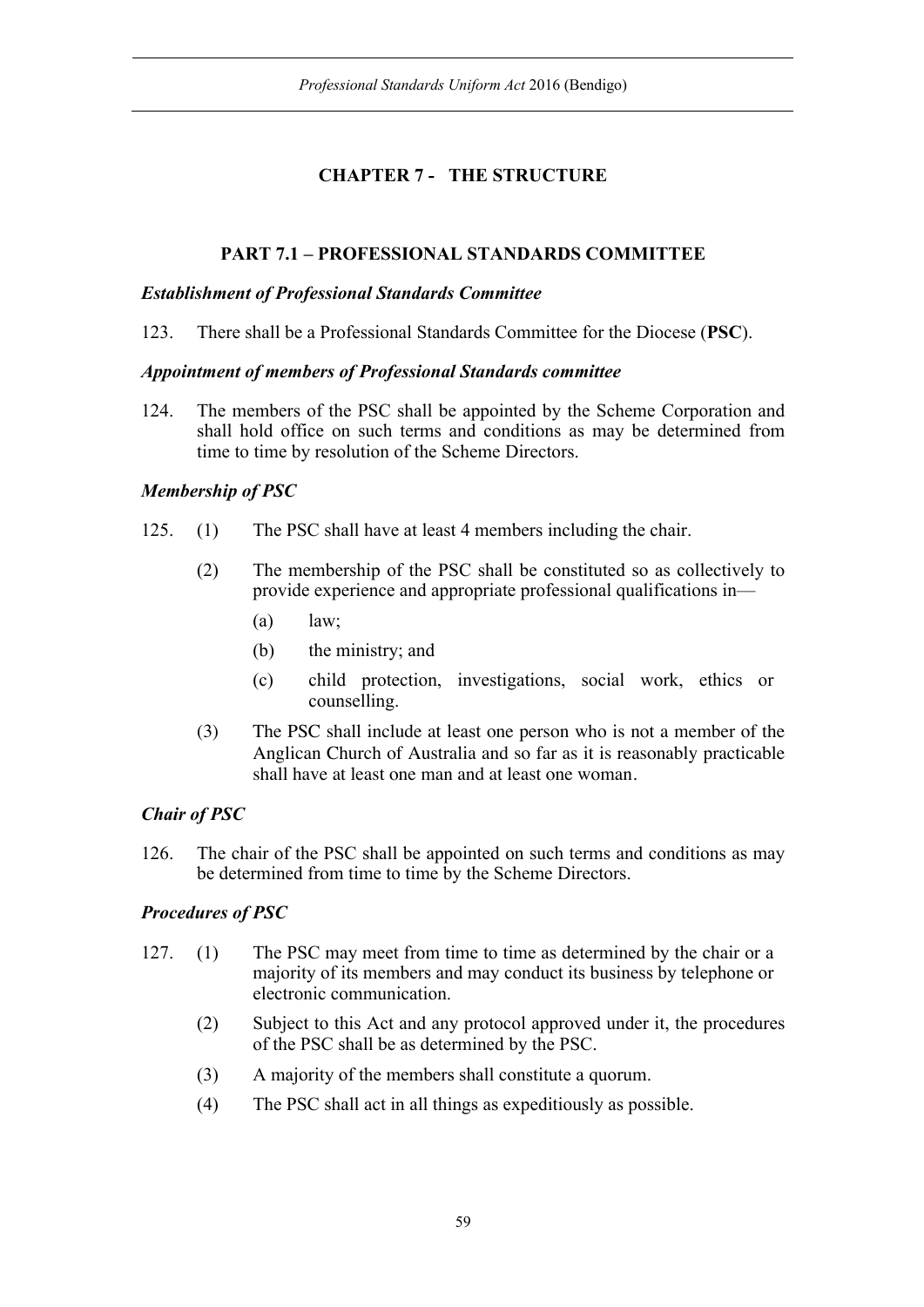## *Acts and proceedings of PSC validated*

128. An act or proceeding of the PSC is not invalid by reason only of a vacancy in its membership and, notwithstanding the subsequent discovery of a defect in the nomination or appointment of a member, any such act or proceeding is as valid and effectual as if the member had been duly nominated or appointed.

## *PSC may be an equivalent body of another diocese.*

129. The members of the PSC may constitute an equivalent body of another diocese, either generally or for a particular case or matter.

## *Power of PSC to delegate*

- 130. (1) Subject to sub-section (2), the PSC may delegate, upon such terms and conditions as the PSC may approve, any of its powers or functions under this Act to any person.
	- (2) The PSC may not delegate its powers under—
		- (a) subsection  $(1)$ ;
		- (b) Part 3.5 (suspension);
		- (c) section 54 (clearance for ministry);
		- (d) section 64 (clearance for service); or
		- (e) Part 5.1 (referral to Board).
	- (3) A delegation under this section must be made by instrument in writing signed by a member of the PSC in accordance with a resolution of the PSC.

### *Powers and duties of PSC*

- 131. (1) Subject to the provisions of this Act, the PSC has the following powers and duties—
	- (a) to implement this Act and, to the extent that the protocol is not inconsistent with this Act, any protocol and for that purpose to obtain independent legal advice;
	- (b) to receive a complaint against a Church worker and where appropriate, cause to be investigated the complaint in a timely and appropriate manner;
	- (c) to appoint suitable persons to fulfil the several roles required to implement any protocol in each particular case;
	- (d) where appropriate, to arrange through the Director for the conciliation or mediation or other method of resolving any dispute associated with a complaint;
	- (e) where appropriate, to recommend to the Board of the Diocesan Corporation and the Scheme Directors any changes to any protocol and any other changes to Church processes, structures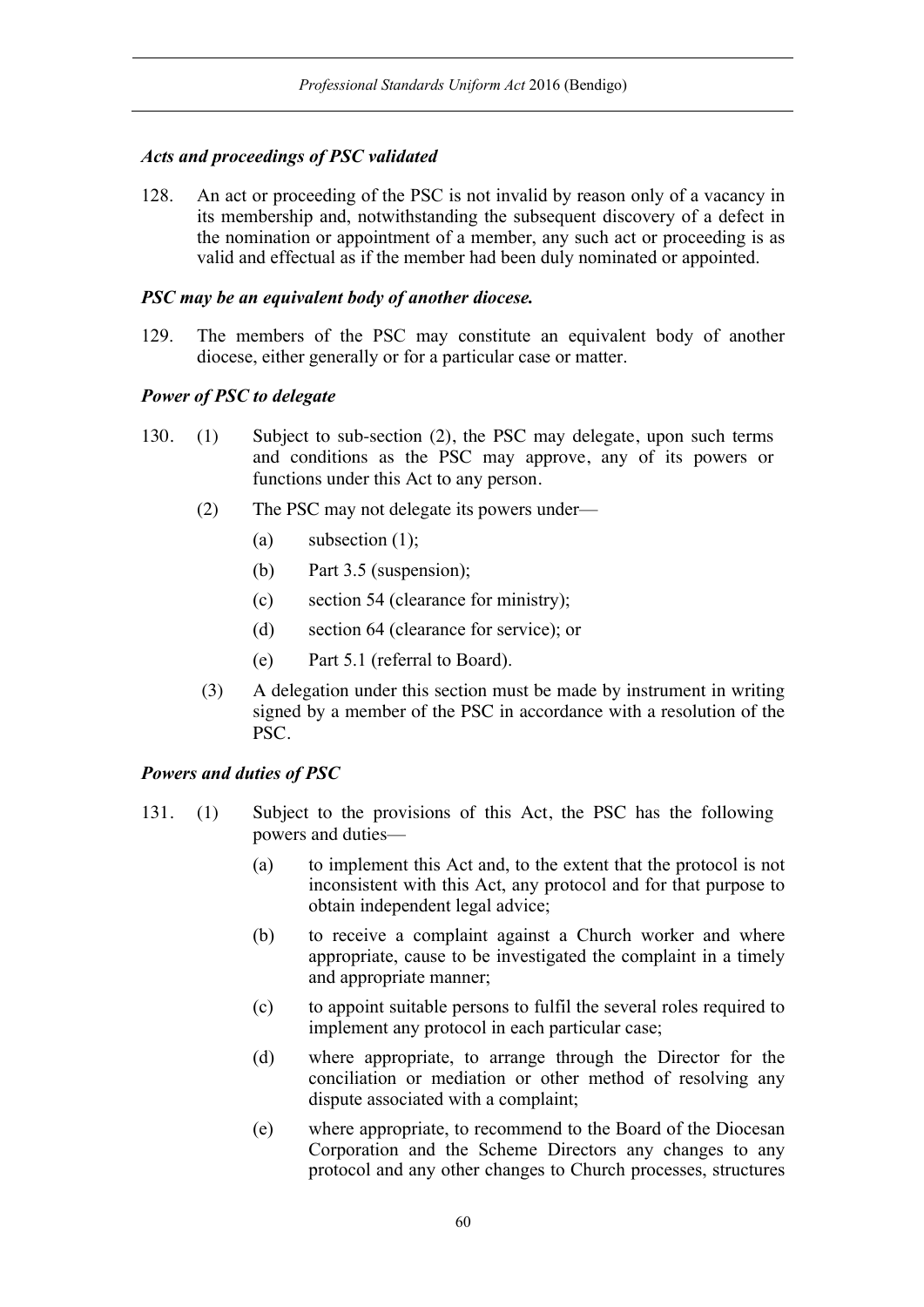and education programmes that would reduce the risk of misconduct in the Diocese;

- (f) where appropriate or required under any protocol, to refer any allegation of misconduct in its possession to a member of a law enforcement, prosecution or child protection authority of a State or Territory or of the Commonwealth of Australia to which the allegation is or may be relevant;
- (g) to exercise such other powers and functions as are conferred on it by this or any other Act or by a protocol.
- (2) The power and duty of the PSC to exercise its functions under this Act arises in respect of—

 $\overline{\phantom{a}}$ 

- (a) conduct wherever it is alleged to have been engaged in by a Church worker; and
- (b) conduct which is alleged to have occurred within the Diocese wherever that person involved in the alleged conduct may reside**.**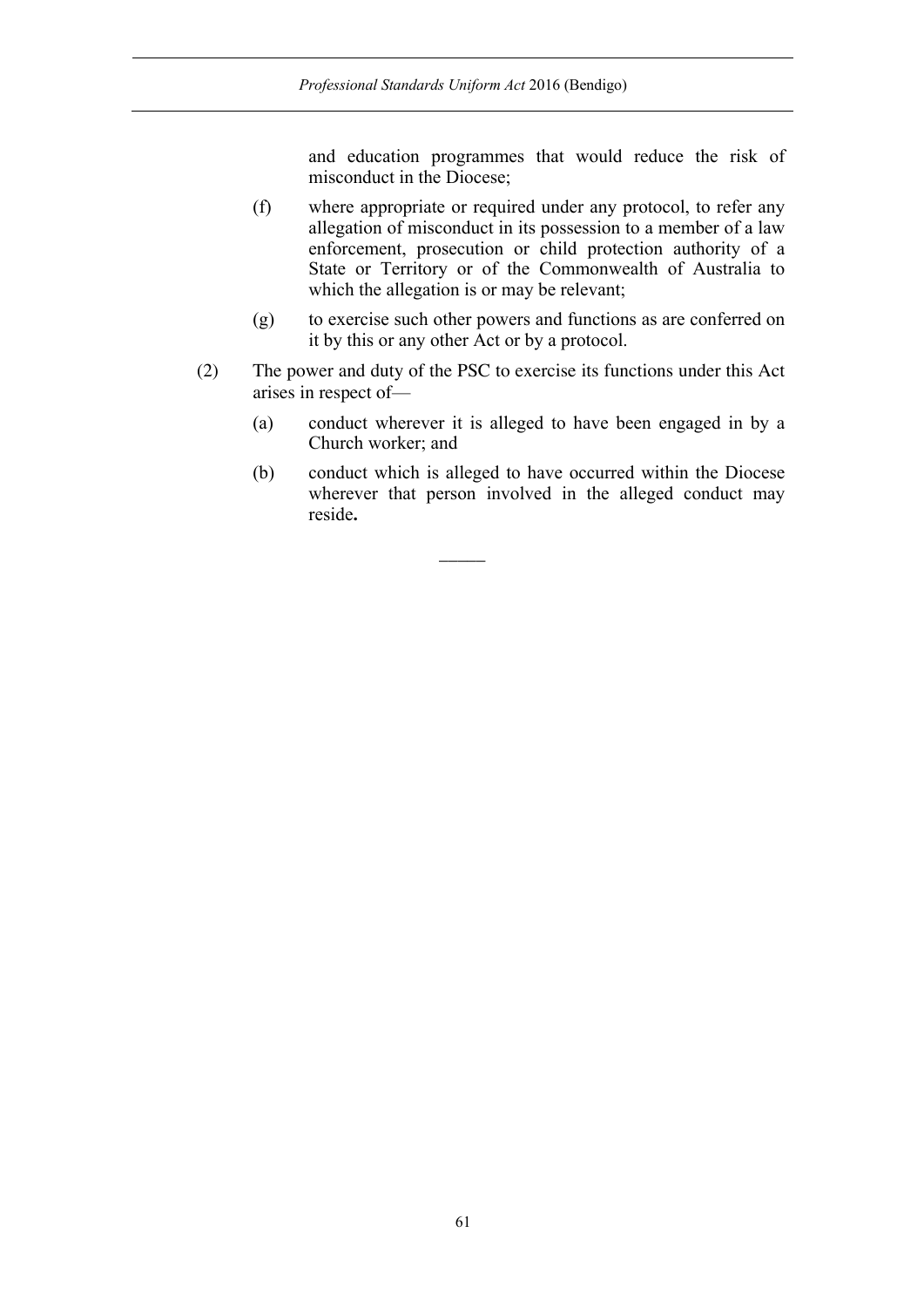# **PART 7.2**

## **SCHEME CORPORATION AND OFFICE OF PROFESSIONAL STANDARDS**

- 132. (1) The Diocesan Corporation must appoint the Scheme Corporation to provide professional standards services to the Diocese in accordance with this Act.
	- (2) The Office of Professional Standards shall be constituted by the Scheme Corporation and shall include the following office holders appointed by the Scheme Corporation by resolution of its Scheme directors after consultation with the Diocesan Corporation—
		- (a) the Director of Professional Standards;
		- (b) the Executive Director;
		- (c) the Professional Standards Ombudsman.

## **PART 7.3 – DIRECTOR OF PROFESSIONAL STANDARDS**

## *Appointment of Director*

- 133. (1) There shall be a Director of Professional Standards of the Diocese.
	- (2) There may also be a Deputy Director of Professional Standards or more than one such Deputy.
	- (3) The Director, and any Deputy Director, shall be appointed by the Scheme Corporation and shall hold office on such terms and conditions as may be determined from time to time by resolution of the Scheme Directors.
	- (4) The Director and any Deputy Director must report to the Executive Director of the Scheme Corporation.

## *Appointment of Acting Director*

- 134. (1) The Scheme Corporation may appoint an acting Director of Professional Standards on such terms and conditions as may be determined by resolution of the Scheme Directors.
	- (2) The Acting Director of Professional Standards may act in that capacity during the absence of the Director or during a vacancy in the office of Director.
	- (3) An acting Director of Professional Standards when acting in that capacity is taken to be the Director and has all the powers and functions of the Director.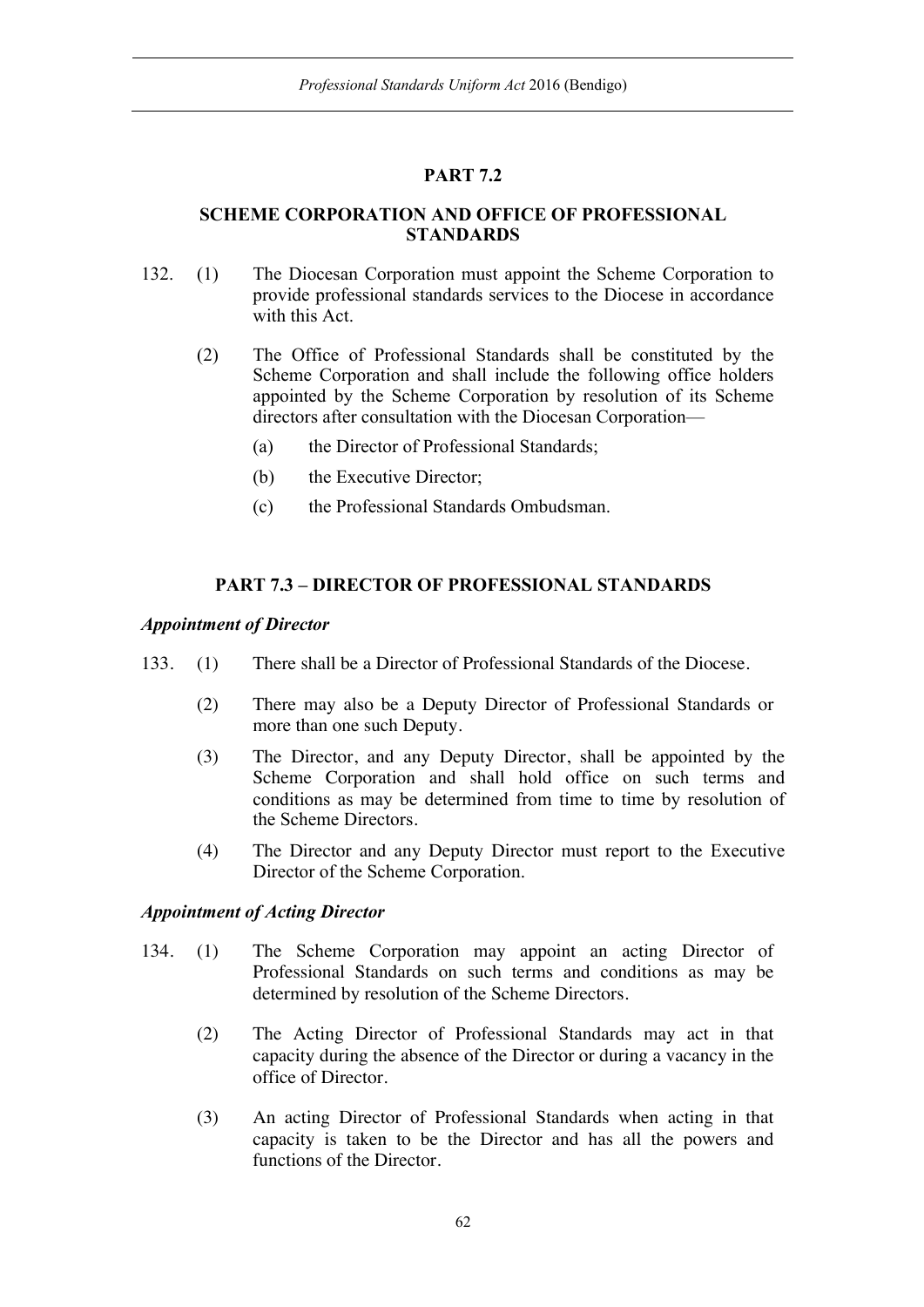## *Functions of Director*

- 135. (1) The Director shall have the following functions—
	- (a) to receive any complaint on behalf of the PSC against a Church worker and any report or notice under this Act required to be served on the Director;
	- (b) to receive any application for a clearance and deal with it in accordance with this Act and any protocol approved under it;
	- (c) to receive any application for redress and deal with it in accordance with this Act and any protocol approved under it;
	- (d) in his or her discretion to make a complaint against a Church worker;
	- (e) to manage the implementation of any protocol in respect of any complaint or application for redress;
	- (f) to be the executive officer of the PSC;
	- (g) to attend meetings of the PSC;
	- (h) to provide a central focus in matters involving personal ethics and behaviour including advice to a Church authority about appropriate standards for Church workers and enforcement;
	- (i) to provide or arrange support care or treatment of parties to the process of any protocol and any person who are determined in accordance with any protocol to have suffered harm;
	- (j) to advise or arrange advice to any relevant Church authority or Church body as to—
		- (i) the financial or other needs of a person affected by alleged misconduct;
		- (ii) any legal proceedings, anticipated or existing, against such Church body or Church authority arising out of the alleged misconduct of a Church worker; and
		- (iii) how a parish or congregation may best be supported;
	- (k) to provide input into education and vocational training programs for members of the Diocese, including those involved in managing or providing pastoral care and other community services;
	- (l) to provide information to each complainant and respondent and their respective carers about the operation of this Act and any protocol;
	- (m) to keep proper records of complaints, decisions, meetings, employment screening details, police checks and people affected by allegations of misconduct;
	- (n) to implement and record proper screening processes and procedures and to ensure that any information obtained is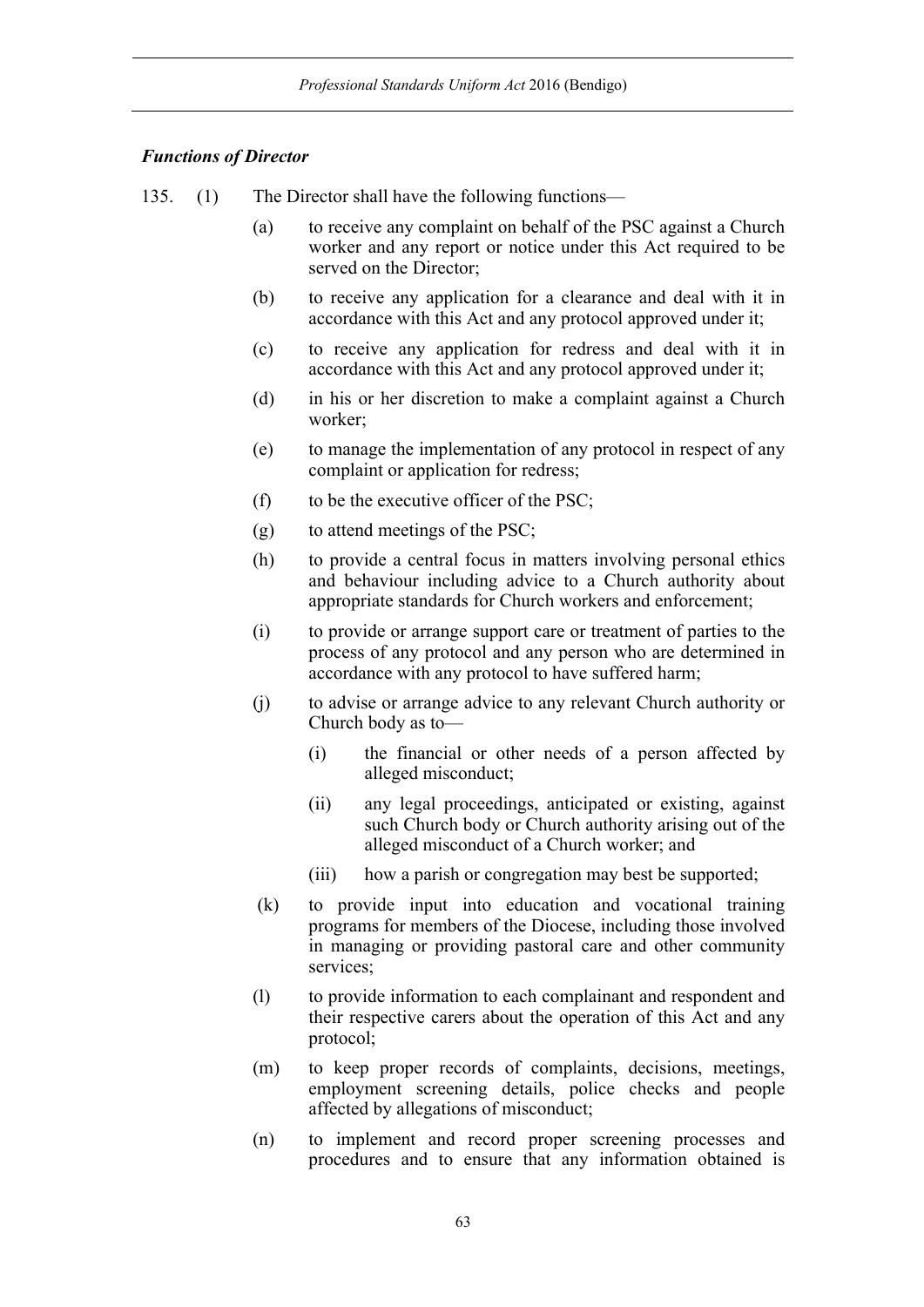accurate, easily accessible and in keeping with contemporary management systems;

- (o) to consult and co-operate regularly with other Directors of Professional Standards and Church bodies to promote consistency between them and the Diocesan protection policies and procedures;
- (p) where required by law or under this Act or any protocol, to report a matter to the police and in other cases to support the complainant in making a report to the police and the relevant State child protection authority; and
- (q) to report to the Scheme Directors and the PSC on any recommended changes to a protocol and any other changes to Church processes, structures and education programmes that would reduce the risk of abuse in a Diocese.
- (r) such specific functions and duties as may be determined from time to time by the Scheme Directors;
- (s) such other functions and duties as may be provided by this Act or as may be determined by the Scheme Directors.
- (2) The Director and any Deputy Director must act in all things as expeditiously as possible.

### *Director may have corresponding capacity for another diocese.*

136. The Director may act in a corresponding capacity for another diocese of the Church or a participating entity either generally or for a particular case or matter.

## **PART 7.4 – EXECUTIVE DIRECTOR**

### *Appointment of Director*

- 137. (1) There shall be an Executive Director of the Office of the Professional Standards.
	- (2) The Executive Director is appointed by the Scheme Directors on such terms and conditions as may be agreed.
- 138. (1) The Executive Director shall have the following functions—
	- (a) to discharge the functions assigned to that officer under this Act or any protocol under this Act;
	- (b) to oversee the operation of the Office of Professional Standards;
	- (c) to have responsibility for the budget and financial performance of the Office of Professional Standards; and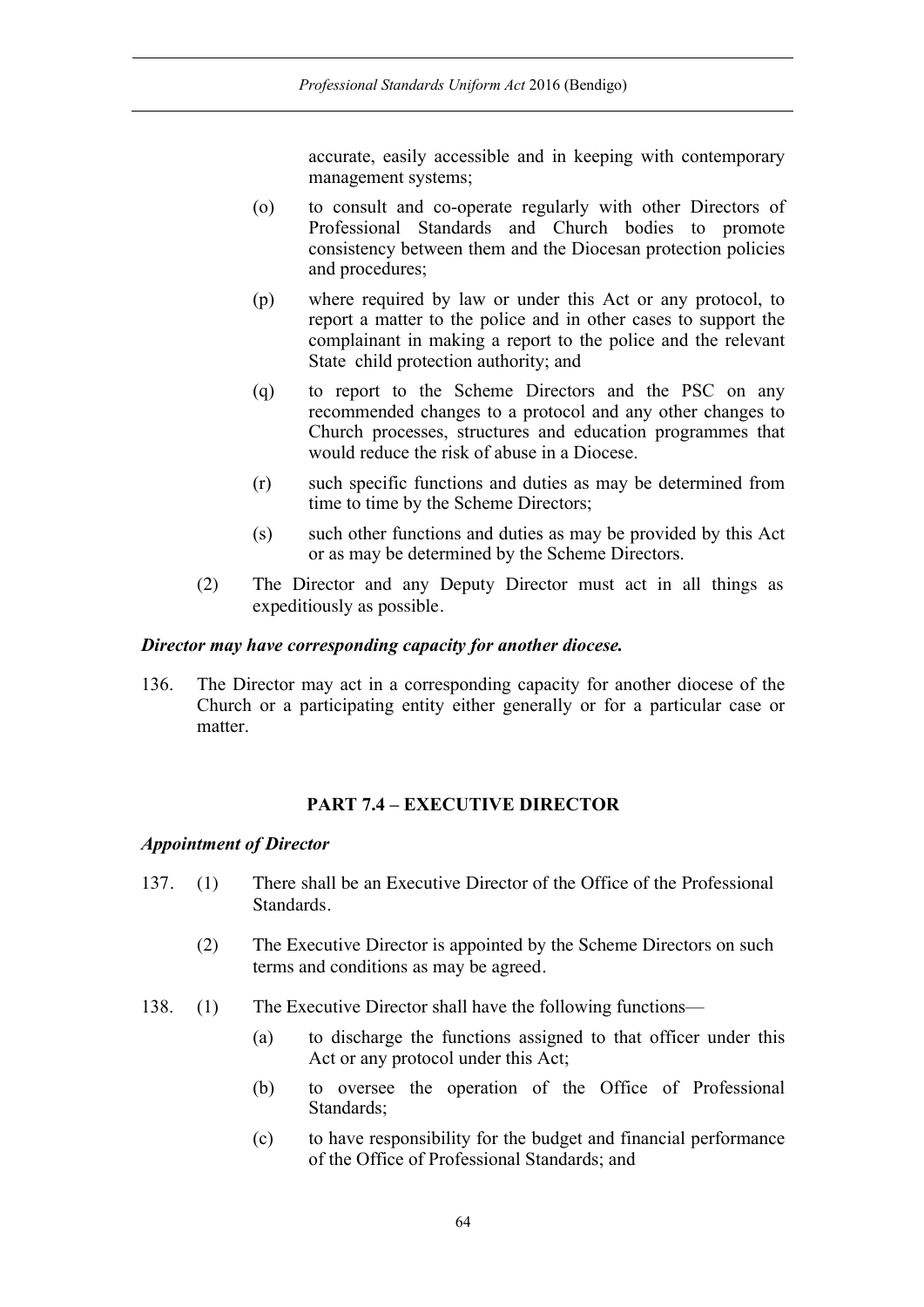(d) to exercise such other functions as may be determined by the Scheme Directors.

### **PART 7.5 – PROFESSIONAL STANDARDS OMBUDSMAN**

### *Appointment*

- 139. (1) There shall be appointed a Professional Standards Ombudsman who shall be a lay person.
	- (2) There may be appointed an acting Professional Standards Ombudsman.
- 140. (1) The Professional Standards Ombudsman, and any acting Professional Standards Ombudsman, shall be appointed by the Scheme Corporation and shall hold office on such terms and conditions as may be determined from time to time by resolution of the Scheme Directors.
	- (2) The Professional Standards Ombudsman and any acting Professional Standards Ombudsman must report to the Scheme Directors.

### *Functions*

- 141. (1) The Professional Standards Ombudsman shall have the following functions—
	- (a) to discharge the functions assigned to that officer under this Act or any protocol approved under it including responding to grievances concerning any complaint or grievance about the operation of this Act or any protocol approved under it in relation to a complaint or other matter;
	- (b) to keep under scrutiny, by spot audits and otherwise, the systems in the Diocese for—
		- (i) preventing the incidence of misconduct by Church workers; and
		- (ii) responding to and dealing with complaints of misconduct;
		- (iii) responding to and dealing with an application for redress;
		- (iv) the grant of a clearance for ministry to any Church workers;
	- (c) to report to the Scheme Directors on any recommended changes to the Protocol and any changes to Church processes, structures and education programmes that would reduce the risk of abuse in a Diocese; and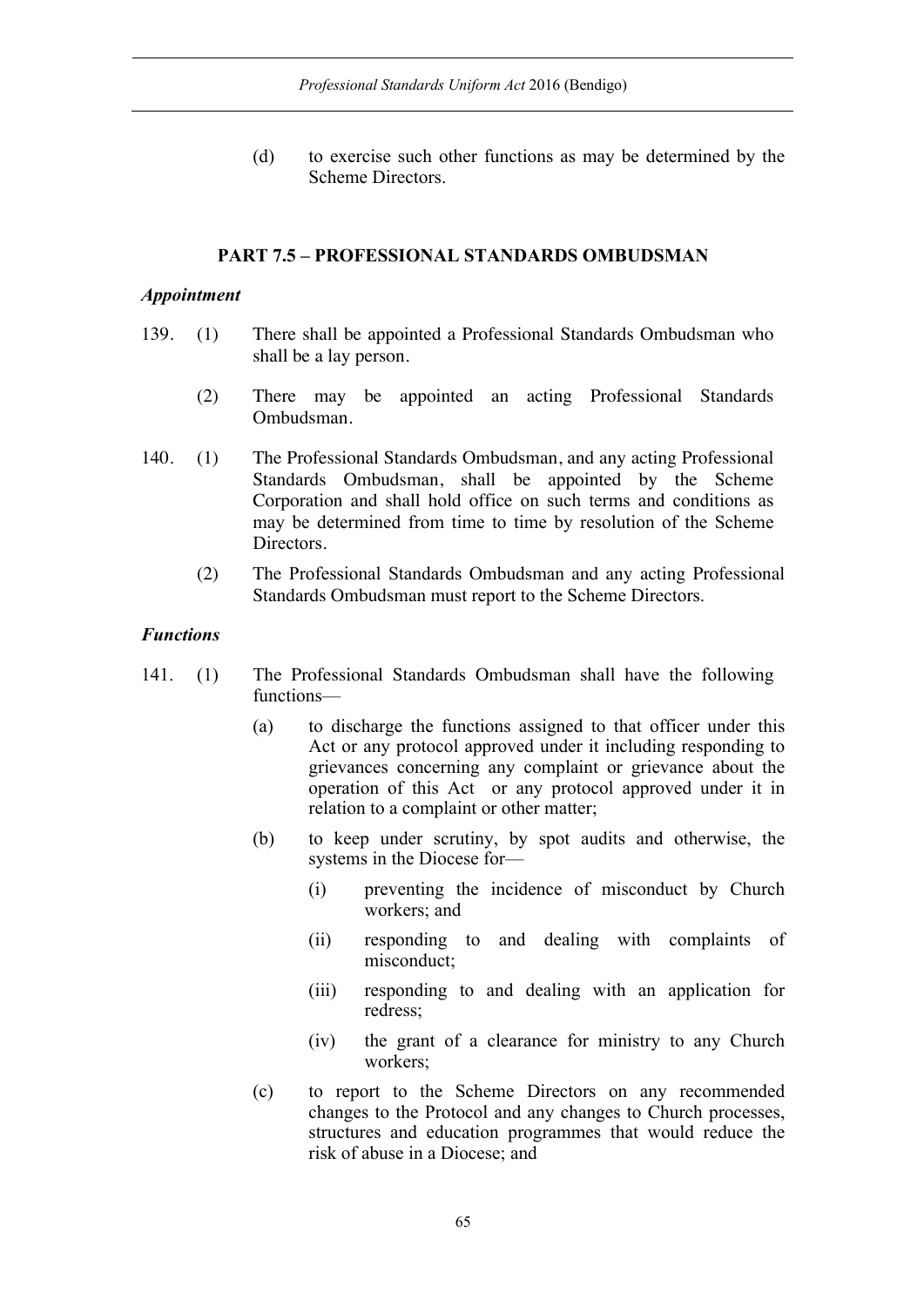(d) to exercise such other functions as may be determined by the Scheme Directors.

### *Access to files and information*

142. The Professional Standards Ombudsman shall have access to all files of the Office of Professional Standards and information relevant to any complaint or matter.

 $\overline{\phantom{a}}$ 

### **PART 7.6 –PANEL OF INVESTIGATORS**

### *Appointment*

- 143. (1) The Executive Director must establish and maintain a panel of investigators to carry out any investigation under this Act.
	- (2) The members of the panel shall be appointed on such terms and conditions as may be determined from time to time by the Executive Director.
	- (3) A member of the panel need not be a member of the Church.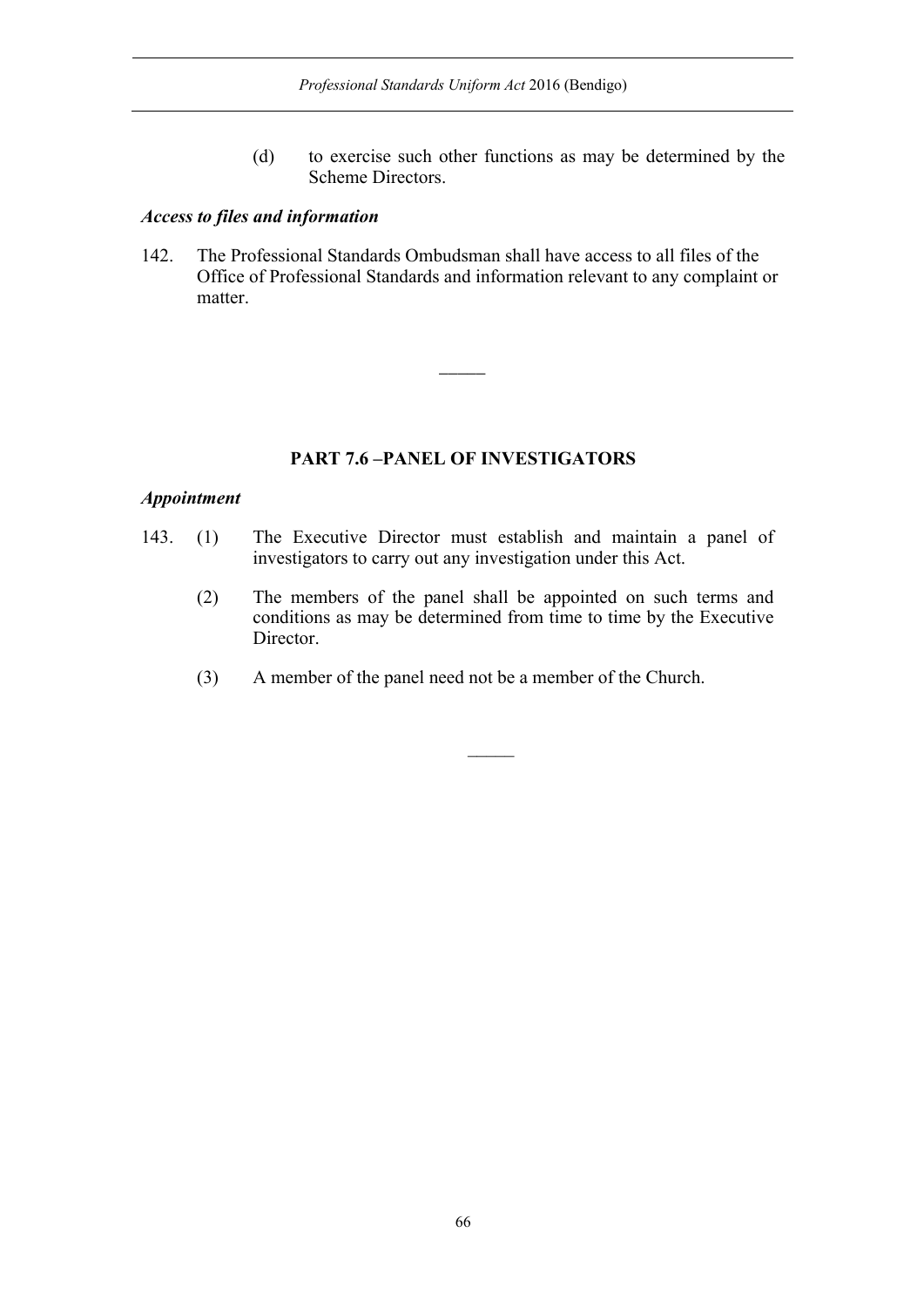# **PART 7.7 – PROFESSIONAL STANDARDS BOARD**

## *Establishment of Board*

144. There shall be a Professional Standards Board of members constituted and appointed in accordance with the provisions of this Part.

### *Board may be an equivalent body*

145. The members of the Board may constitute an equivalent body either generally or for a particular case or matter.

## *Function of the Board*

- 146. Subject to the provisions of this Act the functions of the Board are—
	- (a) to make a determination and where appropriate make a recommendation under section 42 (suspension) of this Act; and
	- (b) to enquire into and determine a complaint or matter and make recommendations or directions under Part 5.3.

## *Panel of Board members*

- 147. The member or members of the Board in a particular case shall be appointed from a panel, 2 of whom may be over 72 years of age<sup>34</sup>, comprising—
	- (a) a President and a Deputy President appointed by the Scheme Directors, and Senior Members, each of whom shall be or shall have been either a judicial officer or a practising barrister or solicitor of at least 10 years' standing of the Supreme Court of a State or Territory; and
	- (b) at least 9 other persons of whom at least—
		- (i) two shall not be members of the Anglican Church of Australia;
		- (ii) two shall be members of the clergy; and
		- (iii) five who may or may not be members of the Church, having professional qualifications and experience —
			- (A) in psychiatry or psychology with current or recent clinical experience with patients who have been victims of child abuse or sexual misconduct; or
			- (B) in child protection, investigations, social work, ethics, medicine or counselling.

## *Appointment of members of Board Panel*

148. (1) The members of the panel shall be appointed by the Scheme Corporation by resolution of the Scheme Directors after consultation

<sup>&</sup>lt;sup>34</sup> The reference to "2 of whom..." may only be relevant to the Diocese of Melbourne on account of the provisions of its Appointments Act 1971.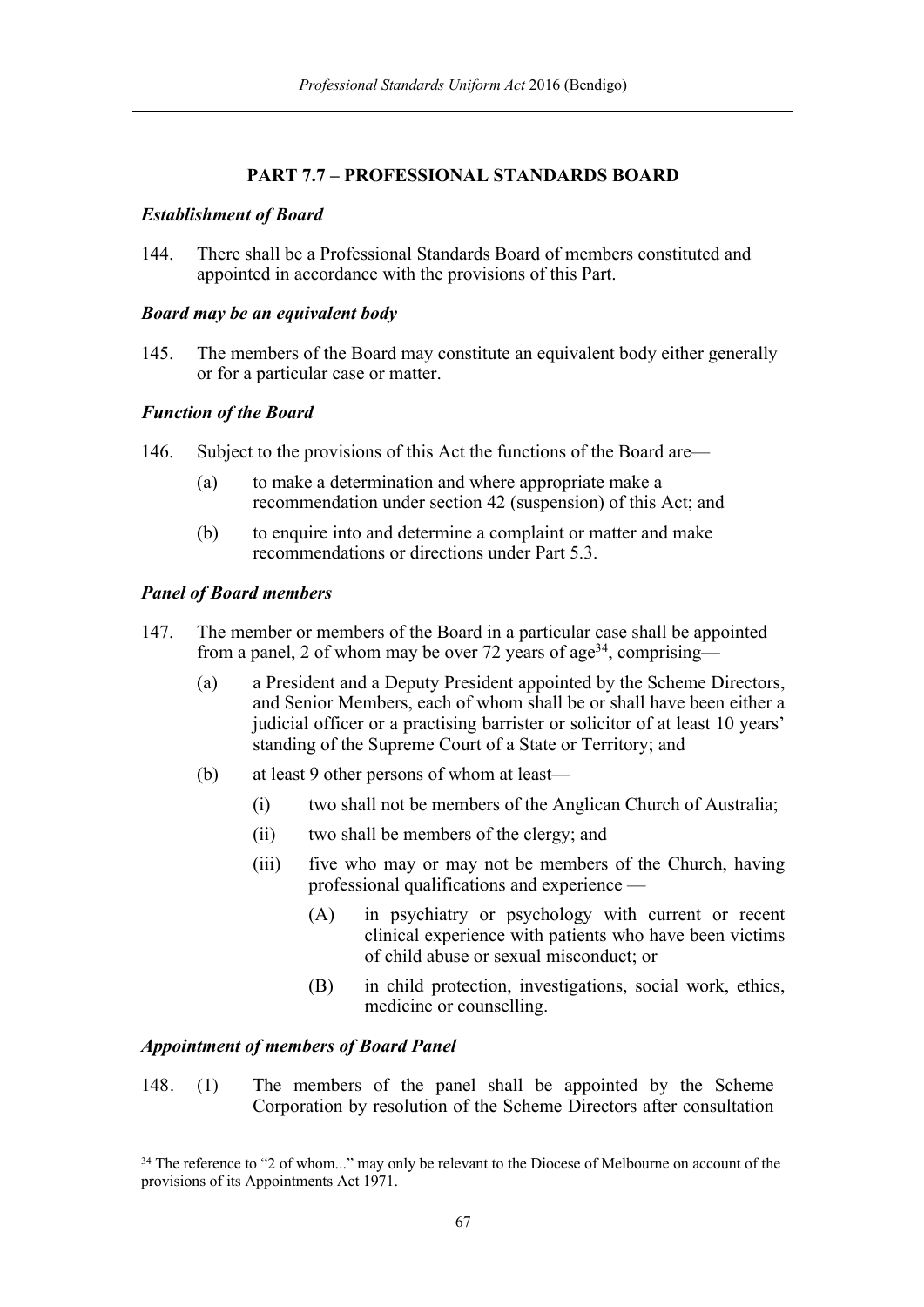with the President of the Board.

- (2) The members of the panel shall hold office on such terms and conditions as may be determined from time to time by resolution of the Scheme Directors.
- (3) The members of the panel may constitute or include the members of an equivalent body either generally or for a particular complaint or matter.

## *Filling vacancies in the Board Panel*

149. Any vacancy in the membership of the panel shall be filled by the Scheme Directors.

## *Convening a Board*

- 150. (1) The member or members of the Board to be convened for any matter shall be determined by the President or, if there is a vacancy in the office of President, by the Deputy President.
	- (2) For the purpose of any application to the Board, the Board shall consist of either—
		- (a) the President or Deputy President, or a Senior Member who shall be the presiding member, and one clergy member and at least one lay member of the panel; or
		- (b) at the discretion of the President or Deputy President in a matter that does not involve sexual abuse, a single member who is either one of them or a member of the panel of appropriate expertise and experience.
	- (3) So far as it is reasonably practicable, the Board consisting of more than one member shall include at least—
		- (a) one man and at least one woman; and
		- (b) one person who is not a member of the Church.
	- (4) For the purposes of this section a vacancy in the office of President includes a situation in which the President is not able to act because of a personal interest in a matter, illness or absence from the Diocese.
- *Note:* The intention is to give the President a discretion so as to constitute the Board in a manner that best suits the nature of the matter to be considered.
- 151. A member of the Board who is not a member of the Church agrees in acting as a member of the Board to abide by the provisions of this Act.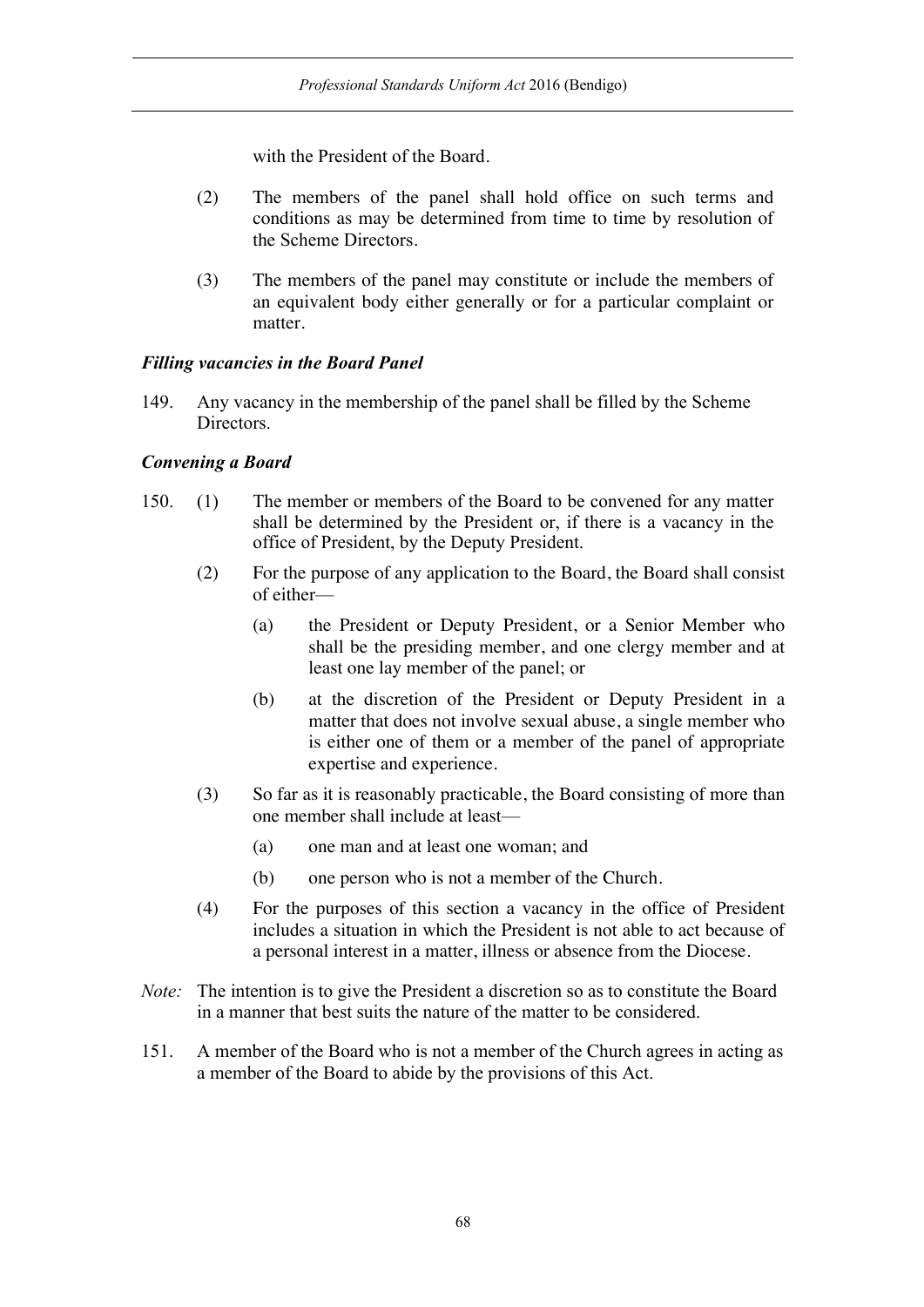- 152. (1) Before appointment, a prospective member of the Board must sign a statement of availability, impartiality and independence in any form approved by the Scheme Directors.
	- (2) The prospective member must disclose in writing to the President of the Board any circumstances likely to give rise to justifiable doubts as to his or her impartiality or independence.

## *Quorum*

153. The quorum for a meeting of the Board consisting of more than one member shall be a majority of the members of the Board, except where the Board by its President or Deputy President makes directions under section 102.

## *How questions decided by Board*

154. A question before the Board constituted by more than one member may be decided by a majority of the votes of those present and voting and in the case of an equality of votes, the opinion of the presiding member shall prevail.

## *Secretary to the Board*

- 155. (1) There shall be a secretary to the Board who shall be appointed by the President of the Board on such terms and conditions as may be determined from time to time by the President of the Board.
	- (2) The secretary to the Board may act in a corresponding capacity for another diocese either generally or for a particular case or matter.

## *A single member may constitute Review Board for certain purposes*

156. The rules of the Board made under this Part may provide that, in relation to the exercise of specified functions, or in relation to a complaint or matter within a specified class, the Board may, at the direction of the presiding member, be constituted by a single member sitting alone.

## *Separately constituted Boards may sit simultaneously*

157. The Board, separately constituted in accordance with this Part, may act simultaneously for the purpose of references made to it.

## *Board's proceedings valid despite vacancies etc*

158. An act or proceeding of the Board is not invalid by reason only of a vacancy in its membership or in the membership of the panel and, notwithstanding the subsequent discovery of a defect in the nomination or appointment of members of the panel or the Board, any such act or proceeding is as valid and effectual as if the member had been duly nominated or appointed.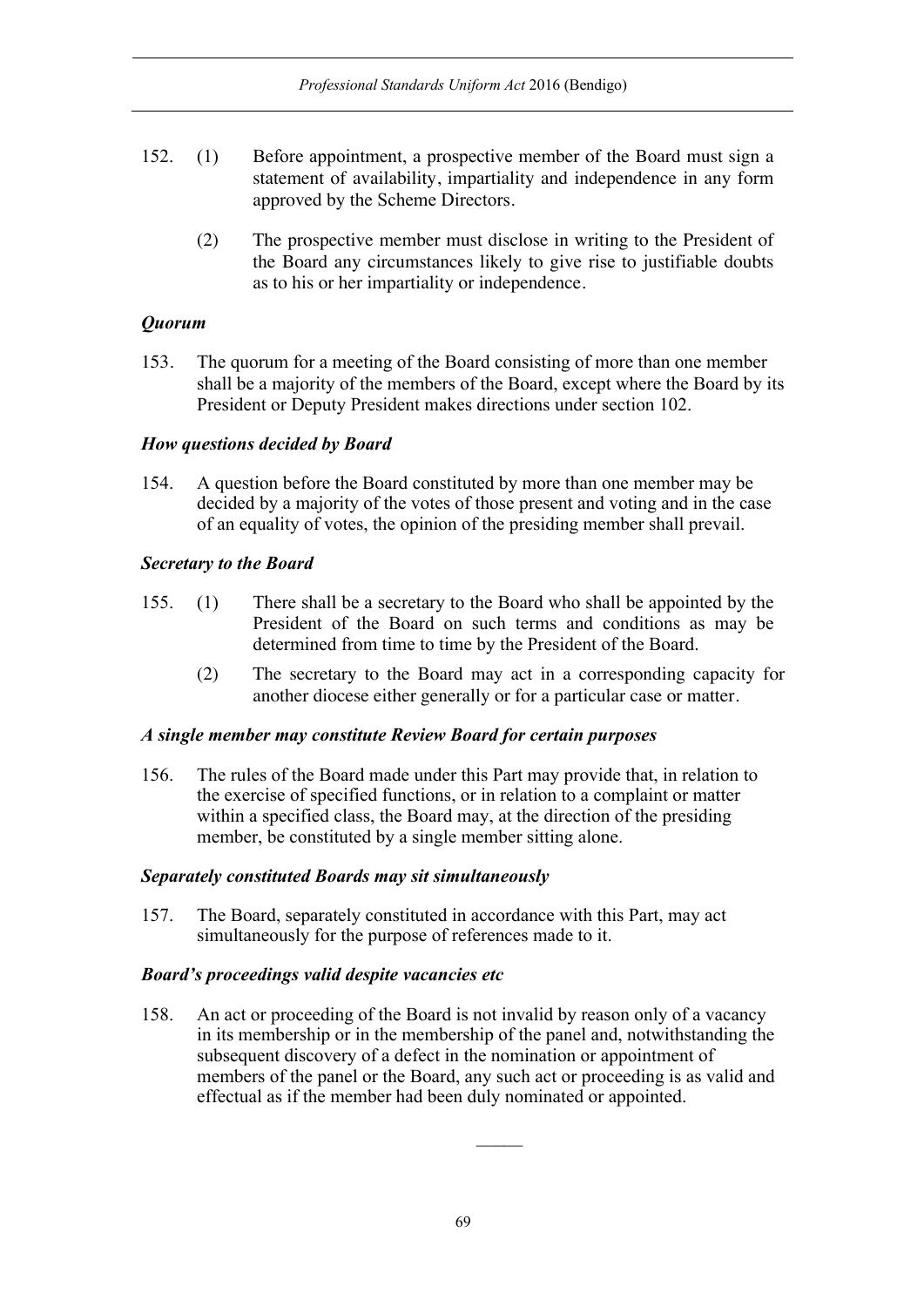## **PART 7.8 – PROFESSIONAL STANDARDS REVIEW BOARD**

### *Establishment of Review Board of three members*

159. There shall be a Professional Standards Review Board constituted and appointed in accordance with the provisions of this Part.

### *Review Board may be an equivalent body*

160. The members of the Review Board may constitute an equivalent body either generally or for a particular case or matter.

### *Function of the Review Board*

161. Subject to the provisions of this Act the function of the Review Board is to determine any application for review of a decision of the Board under this Act.

### *Panel of Review Board members*

- 162. The members of the Review Board in a particular case shall be appointed from a panel, two of whom may be over 72 years of age, comprising—
	- (a) a President and a Deputy President appointed by the Scheme Directors, and Senior Members, each of whom shall be or shall have been either a judicial officer or a practising barrister or solicitor of at least 10 years' standing of the Supreme Court of a State or Territory; and
	- (b) at least five other persons of whom at least—
		- (i) two shall not be members of the Anglican Church of Australia;
		- (ii) two shall be members of the clergy; and
		- (iii) three shall have professional qualifications and experience in child protection, investigations, social work, ethics or counselling.

## *Appointment of members of Review Board Panel*

- 163. (1) The members of the panel shall be appointed by the Scheme Corporation by resolution of the Scheme Directors after consultation with the President of the Review Board.
	- (2) The members of the panel shall hold office on such terms and conditions as may be determined from time to time by resolution of the Scheme Directors.
	- (3) The members of the panel may constitute or include the members of an equivalent body either generally or for a particular complaint or matter.

## *Filling vacancies in the Review Board Panel*

164. Any vacancy in the membership of the panel shall be filled by resolution of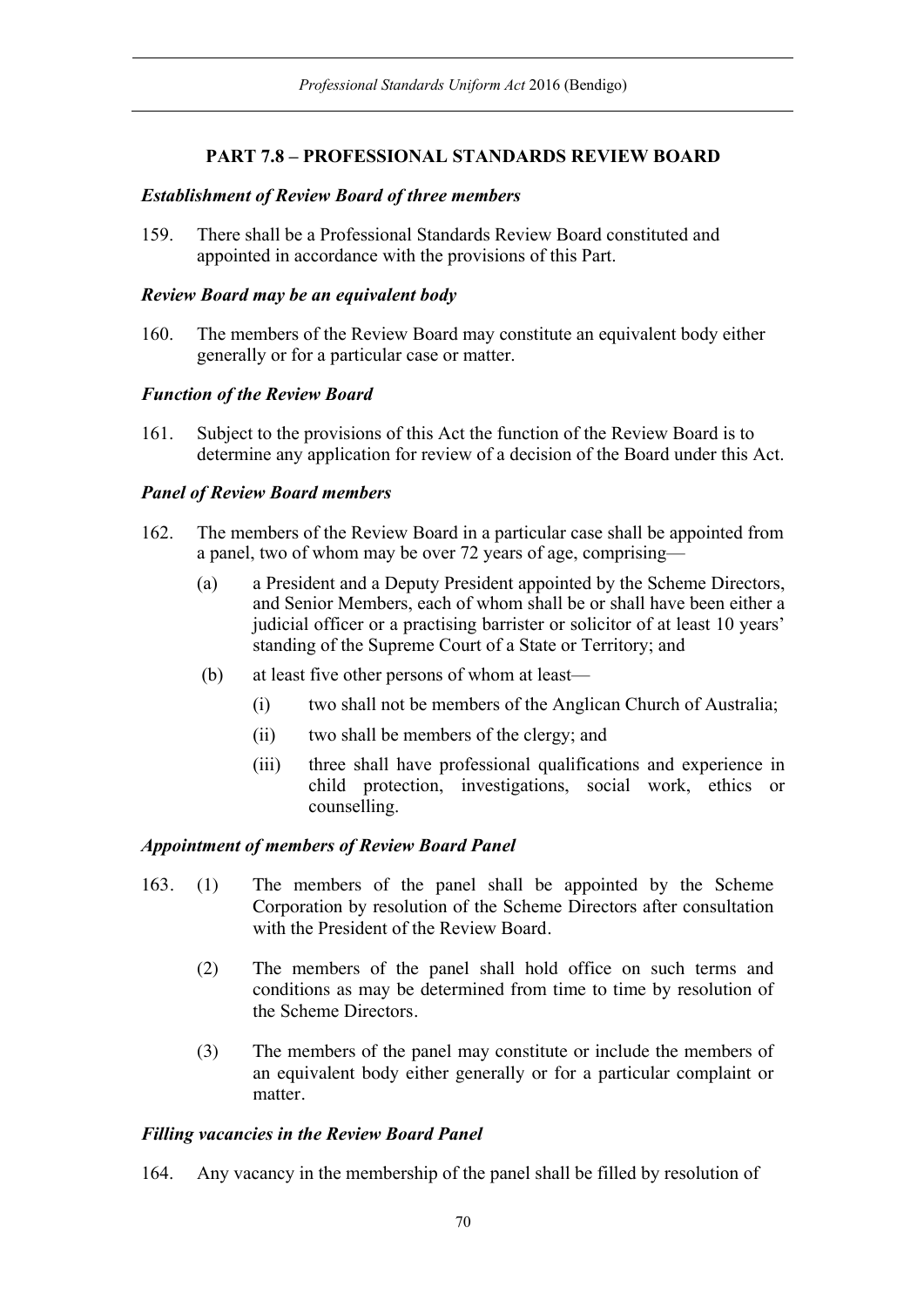the Scheme Directors.

## *Convening a Review Board*

- 165. (1) The members of the Review Board to be convened for any review of a decision of the Board shall be determined by the President or, if there is a vacancy in the office of President, by the Deputy President.
	- (2) For the purpose of any application to the Review Board, the Review Board shall consist of either—
		- (a) the President or Deputy President who shall be the presiding member, and one clergy member and one lay member of the panel; or
		- (b) at the discretion of the President or Deputy President a single member who is either one of them or a Senior Member or a member of the panel of appropriate expertise and experience.
	- (3) So far as it is reasonably practicable, the Review Board consisting of more than one member shall include at least—
		- (a) one man and at least one woman; and
		- (b) one person who is not a member of the Anglican Church of Australia.
	- (4) For the purposes of this section a vacancy in the office of President includes a situation in which the President is not able to act because of a personal interest in a matter, illness or absence from the Diocese.
	- (5) The quorum for a meeting of the Review Board constituted by more than one member shall be all the members of the Review Board, except where the Review Board by its President or Deputy President makes directions under section 102.
- 166. A member of the Review Board who is not a member of the Church agrees in acting as a member of the Review Board to abide by the provisions of this Act.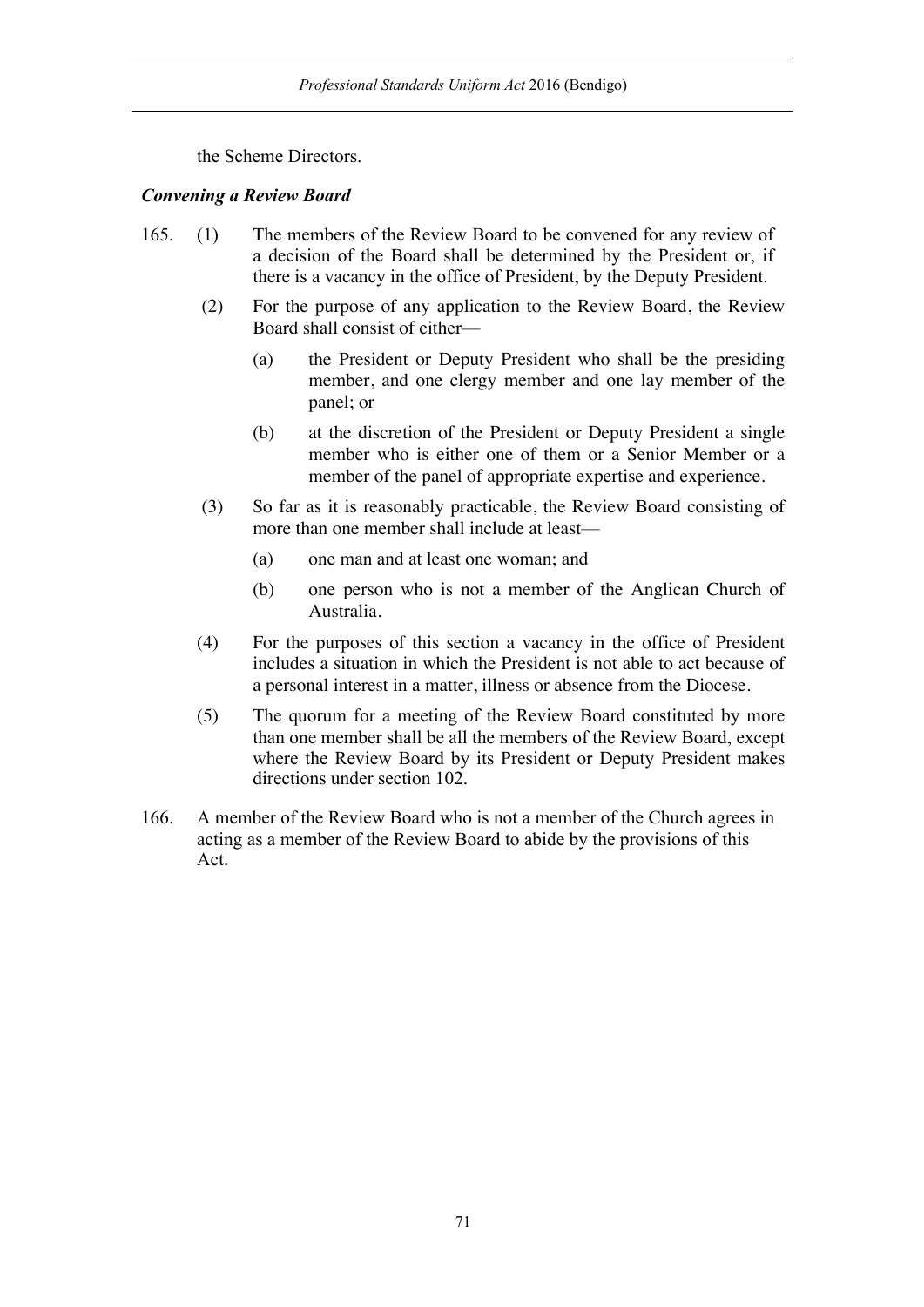- 167. (1) Before appointment, a prospective member of the Review Board must sign a statement of availability, impartiality and independence in any form approved by the Scheme Directors.
	- (2) The prospective member must disclose in writing to the President of the Review Board any circumstances likely to give rise to justifiable doubts as to his or her impartiality or independence.

## *Secretary to the Review Board*

- 168. (1) There shall be a secretary to the Review Board who shall be appointed by the President of the Review Board on such terms and conditions as may be determined from time to time by the President of the Review Board.
	- (2) The secretary to the Review Board may act in a corresponding capacity for another diocese either generally or for a particular case or matter.

## *A single member may constitute Review Board for certain purposes*

169. The rules of the Review Board made under this Part may provide that where the Review Board is constituted by more than one member, in relation to the exercise of specified functions, or in relation to matters of a specified class, other than the determination of the application, the Review Board may, at the direction of the presiding member, be constituted by a single member sitting alone.

## *Separately constituted Review Boards may sit simultaneously*

170. The Review Board, separately constituted in accordance with this Part, may act simultaneously for the purpose of applications made to it.

## *Review Board's proceedings valid despite vacancies etc*

171. An act or proceeding of the Review Board is not invalid by reason only of a vacancy in its membership or in the membership of the panel and, notwithstanding the subsequent discovery of a defect in the nomination or appointment of members of the panel or the Review Board, any such act or proceeding is as valid and effectual as if the member had been duly nominated or appointed.

## *Presiding member may determine practice and procedure of Review Board.*

172. Subject to this Act and the relevant rules, the practice and procedure of the Review Board will be as directed by the presiding member of the Review Board.

 $\overline{\phantom{a}}$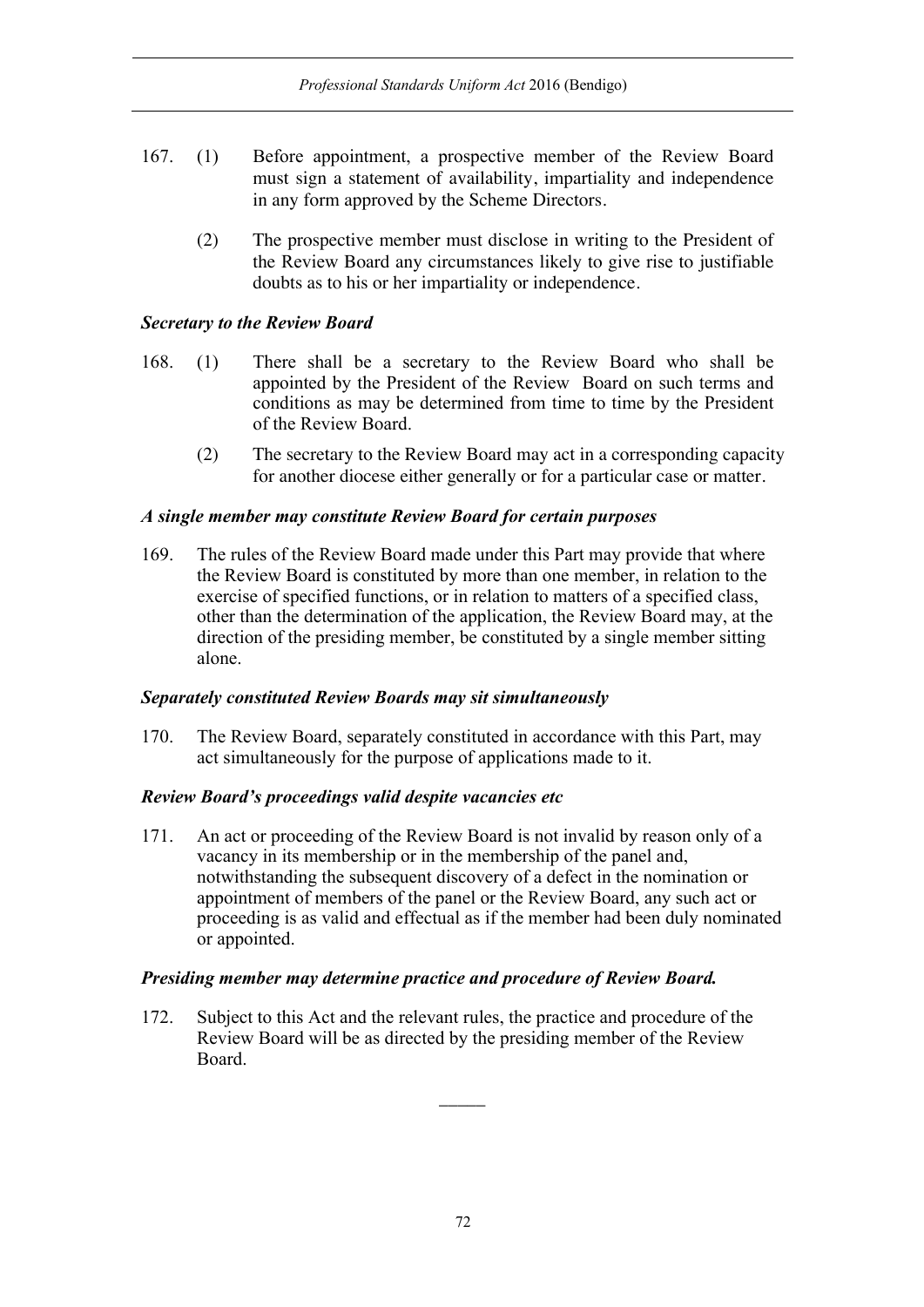# **PART 7.9 – CHURCH AUTHORITY**

### 173. The expression **Church authority** means—

- (a) in relation to a Church worker licensed or otherwise authorised by the Diocesan Bishop for ministry or other service in the Church, and the enjoyment or otherwise of that licence or other authority, the Diocesan Bishop;
- (b) in relation to any recommendation that a priest or deacon resident in the Diocese who holds no role office or position in the Church and does not hold a licence or other authority be deposed from Holy Orders, the Diocesan Bishop;
- (c) in relation to any recommendation that a bishop (other than a diocesan bishop) be deposed from Holy Orders, the Metropolitan, the Diocesan bishop and one other Bishop of a diocese nominated by the Metropolitan;
- (d) in relation to a Church worker appointed or employed or deemed to be employed by the Diocesan Corporation on behalf of which the Diocesan Bishop or other office holder or the Chapter (as the case may be) has authority under any Act of the Synod of the Diocese or otherwise to appoint, authorise, dismiss or suspend the Church worker:
	- (i) the Diocesan Bishop or that other office holder or the Chapter (as the case may be); and
	- (ii) the board of the Diocesan Corporation

for their respective functions;

(e) in relation to any other Church worker appointed by the Diocesan Bishop or other office holder or the Diocesan Bishop-in-Council whether under any Act of the Synod of the Diocese or otherwise, the Diocesan Bishop or the Diocesan Bishop-in-Council or that other office holder (as the case may be);

*Alternative paragraph to (d) and (e) where no Diocesan Corporation -*

- *(d) in relation to a Church worker appointed or employed by the Diocesan Bishop or other office holder or the Diocesan Bishop-in-Council or the Chapter whether under any Act of the Synod of the Diocese or otherwise (as the case may be), the Diocesan Bishop or that other office holder or the Chapter (as the case may be);*
- (f) in relation to a Church worker appointed or employed by a participating entity, the board or committee of management of that entity or an office holder nominated by them for that purpose;
- (g) in relation to a churchwarden or parish council member elected by a general meeting of a parish, the Diocesan Bishop-in-Council;
- (h) in relation to a Church worker elected by Synod, the Synod;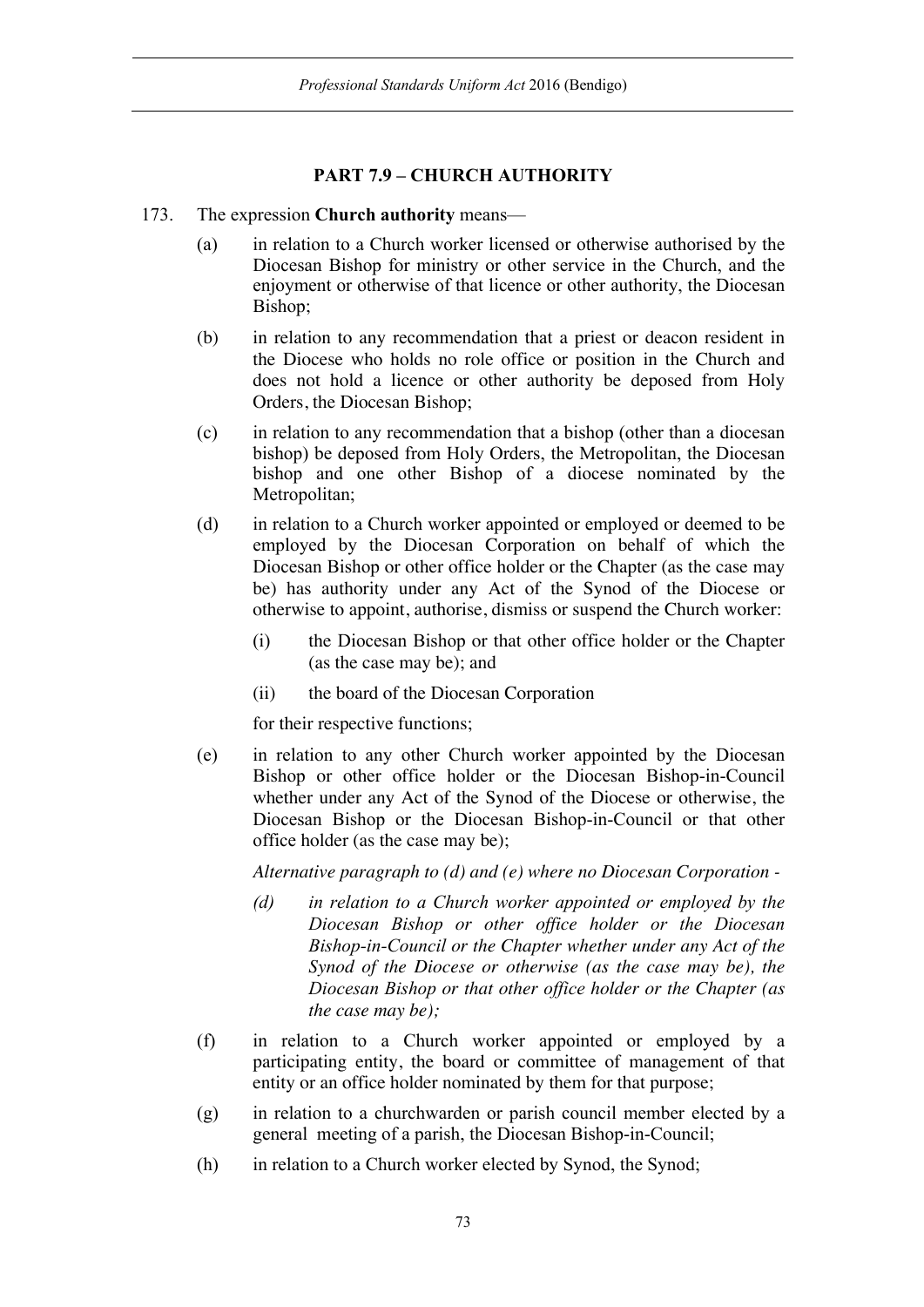- (i) in relation to a recommendation that the respondent be required to enter into a Safety Agreement with the Church authority and the Executive Director of the Office of Professional Standards, failing which he or she be excluded from entry or access to premises or activities of the Church either generally or in a specified location or circumstances–
	- (i) in a parish, the vicar and the Churchwardens;
	- (ii) in the Cathedral, the Chapter;
	- (iii) otherwise the Diocesan Bishop in Council

in each case by their duly authorised representative or representatives.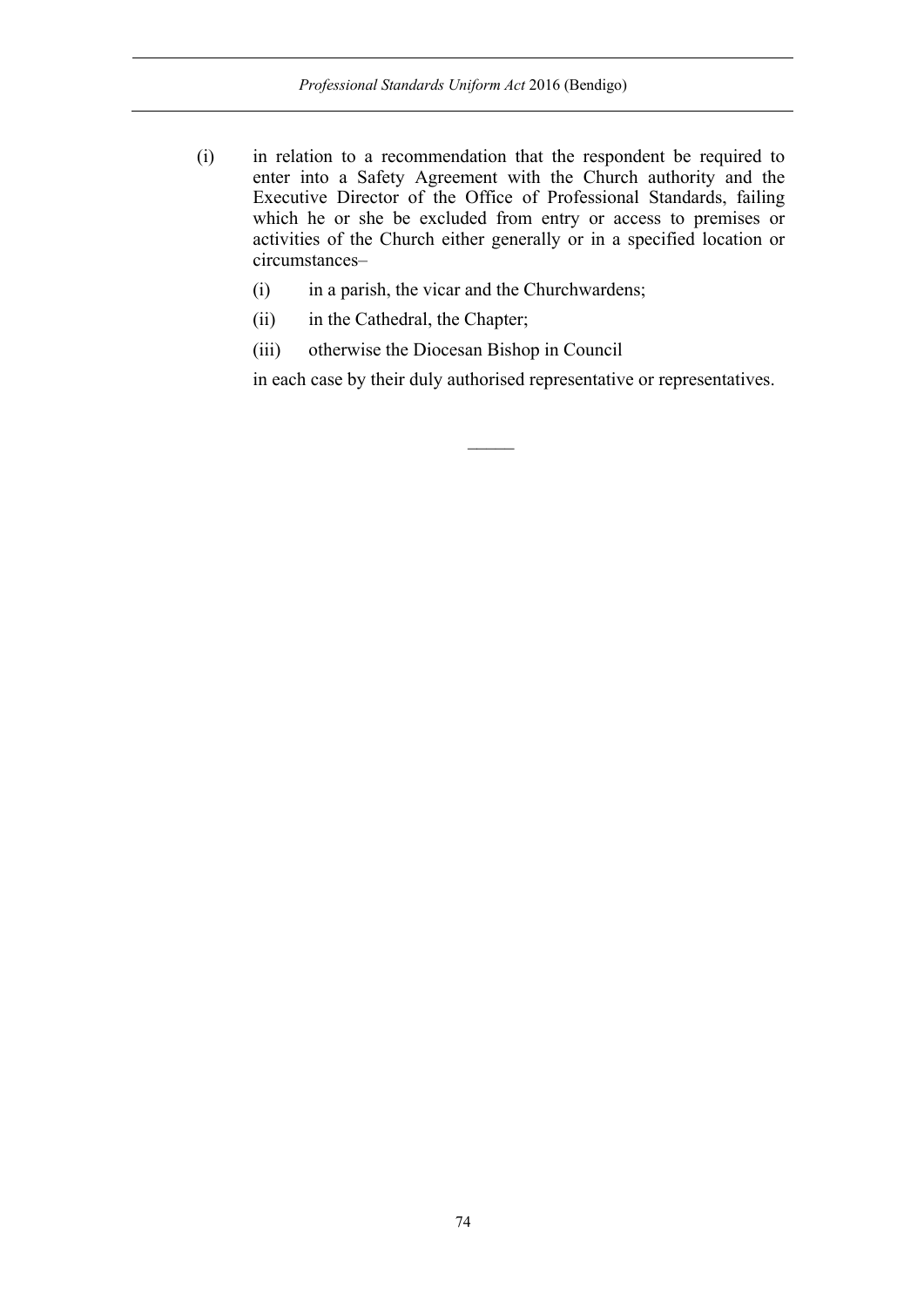# **CHAPTER 8 – GENERAL**

# **PART 8.1 – THE JOINT REGISTER**

- 174. (1) Each office holder in the Office of Professional Standards must enter and keep in a joint register all relevant information received or given by them in the discharge of their duties to the intent that the register will be a joint register for the Diocese and each participating diocese.
	- (2) Each of those office holders must keep confidential the information in the joint register and must not disclose any of it except as authorised under this Act or any protocol approved under it.
	- (3) Relevant information for the purposes of this Part means for each complaint or matter arising under this Act or under the Act of any participating diocese or any protocol approved under any of them—
		- (a) the names of the complainant and the respondent;
		- (b) the contents of the complaint if in writing;
		- (c) any application for a clearance for ministry;
		- (d) any application for redress;
		- (e) any notes, correspondence, reports, statements or other documents created sent or received;
		- (f) any determination of the PSC, the Board, the Review Board, as the case may be;
		- (g) any decision of the Church authority and correspondence in connection with that decision; and
		- (h) any other information of a kind specified by resolution of the Scheme Directors.
	- (4) The joint register must be accessible for inspection by, and relevant information may be disclosed to the office holders and authorised staff in the Office of Professional Standards in respect of the Diocese and each participating diocese subject to password protection and to the condition in subsection (5).
	- (5) The condition is that each person lawfully having access must keep confidential the information in the joint register and must not disclose any of it except as authorised under this Act or under the Act of any participating diocese or any protocol approved under any of them.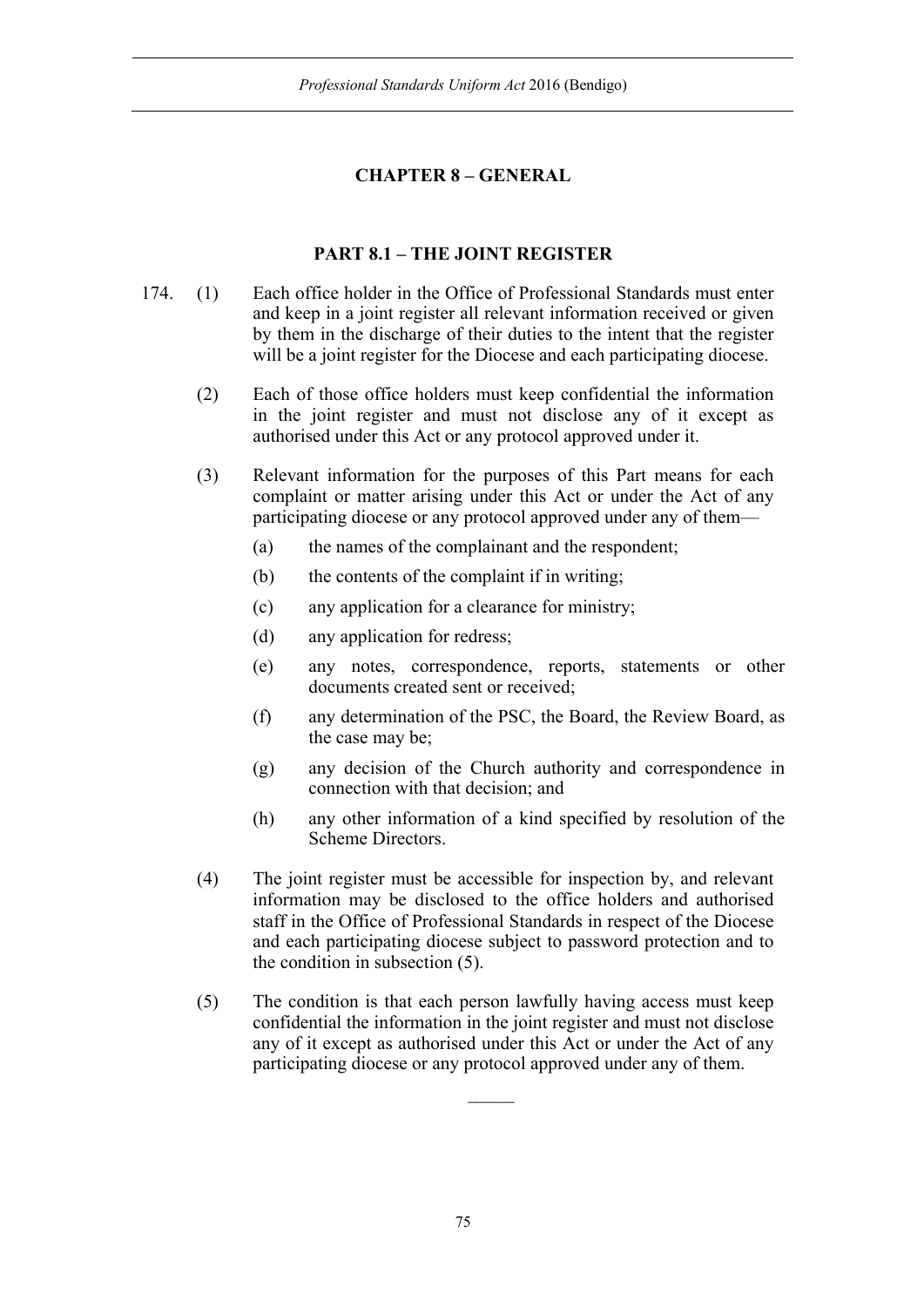# **PART 8.2 – CONFIDENTIALITY AND PUBLICATION**

# *Duty of confidentiality*

- 175. Subject to the provisions of this Act, the holder of an office or position who is or has been exercising a function under this Act must not divulge information that comes to his or her knowledge by virtue of that office or position or in the course of, or because of, the person exercising a function under this Act or any protocol approved under it except—
	- (a) in the course of carrying out a function whether under this Act or any protocol approved under any of them;
	- (b) to the holder of an office or position who is exercising a function under the professional standards ordinance or the episcopal standards ordinance of another diocese or under any protocol approved under it and for that purpose;
	- (c) as may be otherwise authorised by or under this Act or any protocol approved under it or under the professional standards ordinance or the episcopal standards ordinance of another diocese or under any protocol approved under it;
	- (d) as may be authorised or required by the National Register Canon 2007 of General Synod or any canon enacted by General Synod in substitution for that canon;
	- (e) in any proceedings before a diocesan tribunal, a provincial tribunal or the special tribunal;
	- (f) as may be required or permitted by law; or
	- (g) to any insurer or insurance broker of a Church body or Church authority where the information may give rise to or be relevant to a claim for indemnity by the Church body or Church authority against the insurer or is relevant to obtaining or continuing insurance cover.

# *Disclosure to other church bodies*

- 176. In this section and sections 177 and 178, a reference to alleged misconduct means alleged misconduct of a Church worker involving—
	- (a) abuse;
	- (b) a sexual offence; or
	- (c) any breach of the duty to report a matter referred to in section 17 or 18 or of a like duty to report a matter under any previous ordinance or protocol of the Diocese.

#### *Duty of the Director to disclose and receive information*

177. (1) The Director must disclose to the director of professional standards of another diocese information in his or her possession relating to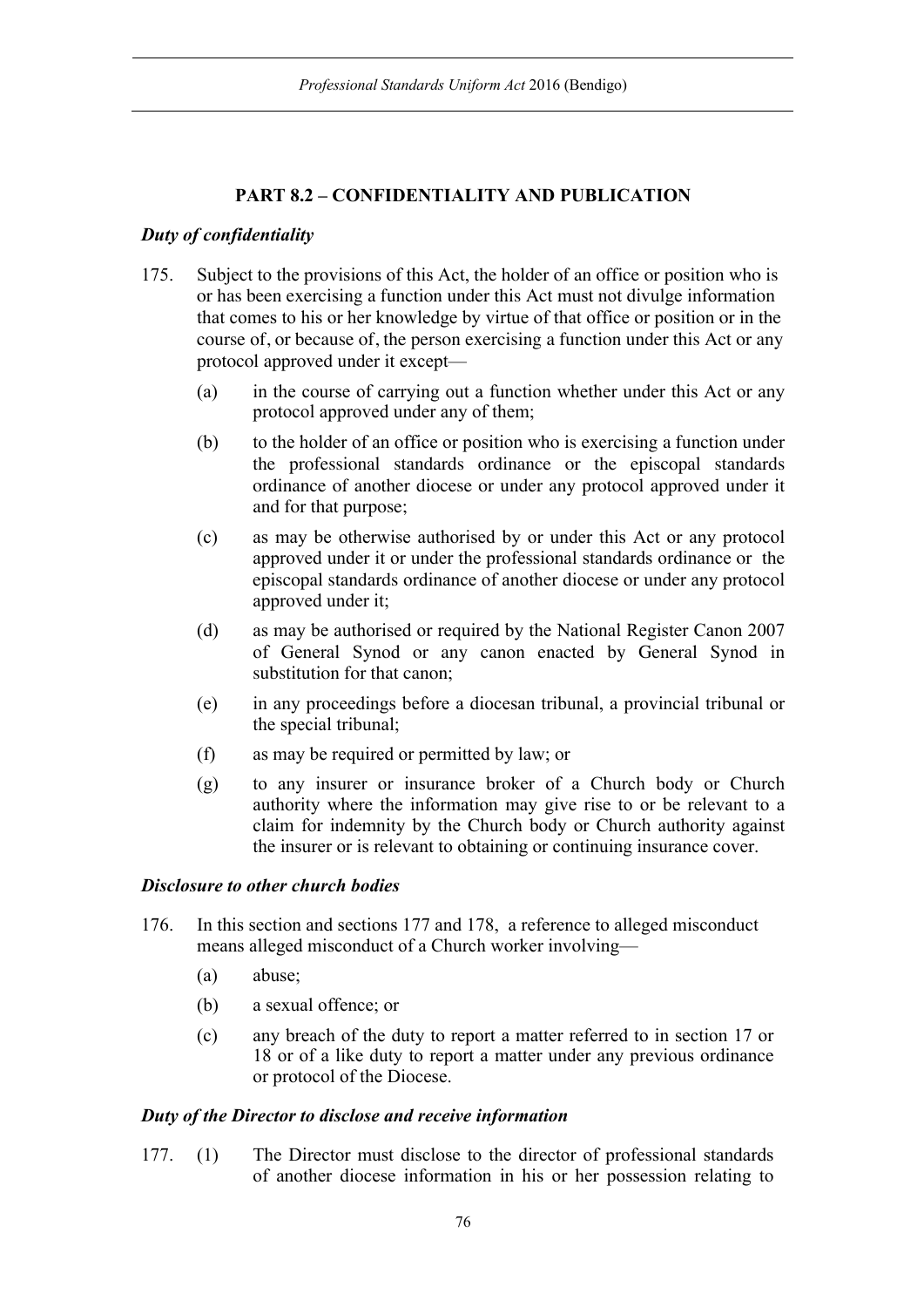alleged misconduct—

- (a) which is information relevant to, or arising in the course of—
	- (i) the exercise of the functions of the Director; or
	- (ii) an investigation being undertaken by the PSC

where the Director knows that the Church worker is residing or engaging or proposing to engage in ministry or service, in that other diocese; or

- (b) which is information relevant to, or arising in the course of—
	- (i) the exercise of the functions of that director; or
	- (ii) an investigation being undertaken by the equivalent body of the PSC

where the Director knows of that exercise of functions or investigation and that the Church worker is residing or engaging or proposing to engage in ministry or service, in that other diocese; or

- (c) which is alleged to have occurred in the diocese of that director.
- (2) The Director must disclose to the director of episcopal standards having jurisdiction in a diocese information in his or her possession relating to the alleged misconduct of a Bishop referred to in section 56(6) of the Constitution.
- (3) The Director may disclose to a person or body of another church exercising powers, duties or functions similar to those of the PSC information in its possession relating to the alleged misconduct of a former Church worker whom the Director has reason to believe is a member or purported member of that church.
- (4) The Director must co-operate with the relevant director or person or body to whom the information is disclosed.
- (5) To the extent that the Director receives information relating to misconduct from a director of professional standards or a director of episcopal standards of another diocese under a provision equivalent to this section, the Director has a duty to receive that information.

#### *Duty of the PSC to disclose and receive information*

- 178. (1) The PSC must disclose to an equivalent body of another diocese information in its possession relating to alleged misconduct—
	- (a) which is information relevant to, or arising in the course of an investigation being undertaken by the PSC where the PSC knows that the Church worker is residing or engaging or proposing to engage in ministry or service, in that other diocese; or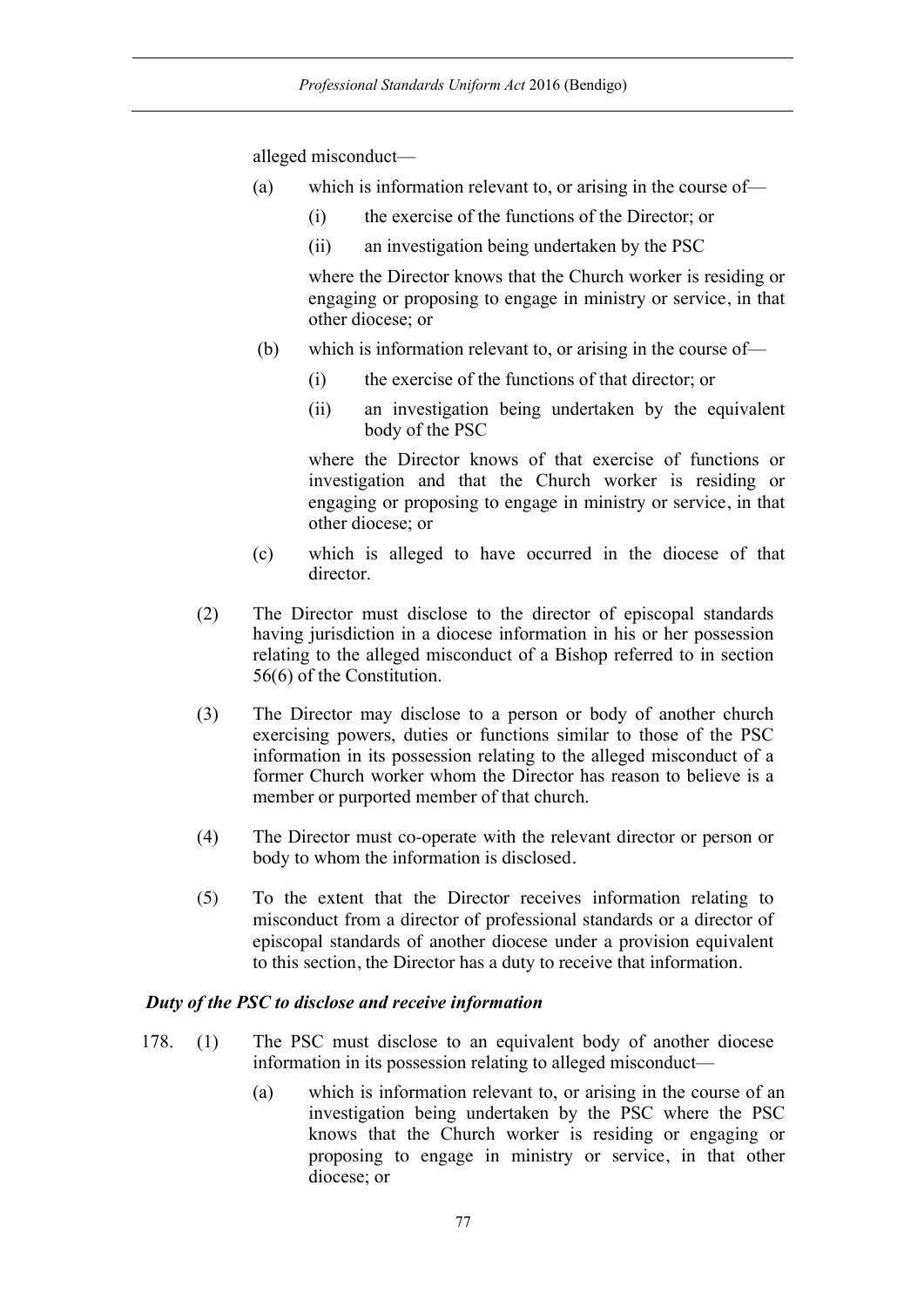- (b) which is information relevant to, or arising in the course of an investigation being undertaken by the equivalent body where the PSC knows of that investigation and that the Church worker is residing or engaging or proposing to engage in ministry or service, in that other diocese; or
- (c) which is alleged to have occurred in that other diocese.
- (2) The PSC must disclose to the Episcopal Standards Commission or to the episcopal standards committee of a diocese (as the case may be) information in its possession relating to the alleged misconduct of a Bishop referred to in section 56(6) of the Constitution.
- (3) The PSC may disclose to a person or body of another church exercising powers, duties or functions similar to those of the PSC information in its possession relating to the alleged misconduct of a former Church worker whom the PSC has reason to believe is a member or purported member of that church.
- (4) The PSC must co-operate with the relevant person or body to whom the information is disclosed.
- (5) To the extent that the PSC receives information relating to misconduct from an equivalent body under a provision equivalent to this section, the PSC has a duty to receive that information.

# *PSC to report annually to Scheme Directors*

- 179. (1) Without disclosing the identity of any informant, complainant or the respondent, the PSC must report annually to the Scheme Directors and the Board of the Diocesan Corporation on its activities for that calendar year.
	- (2) The Director or Executive Director must, in respect of every matter with which the PSC is dealing, report either orally or in writing to the Diocesan Bishop with such frequency and as fully as the Diocesan Bishop shall reasonably require.

# **PART 8.3 – INDEMNITY**

# *Indemnification of those with functions under the Act*

- 180. The Diocesan Corporation must and is hereby authorized to indemnify—
	- (a) each office holder of the Office of Professional Standards and any delegate of that person;
	- (b) any carer appointed under this Act or any protocol;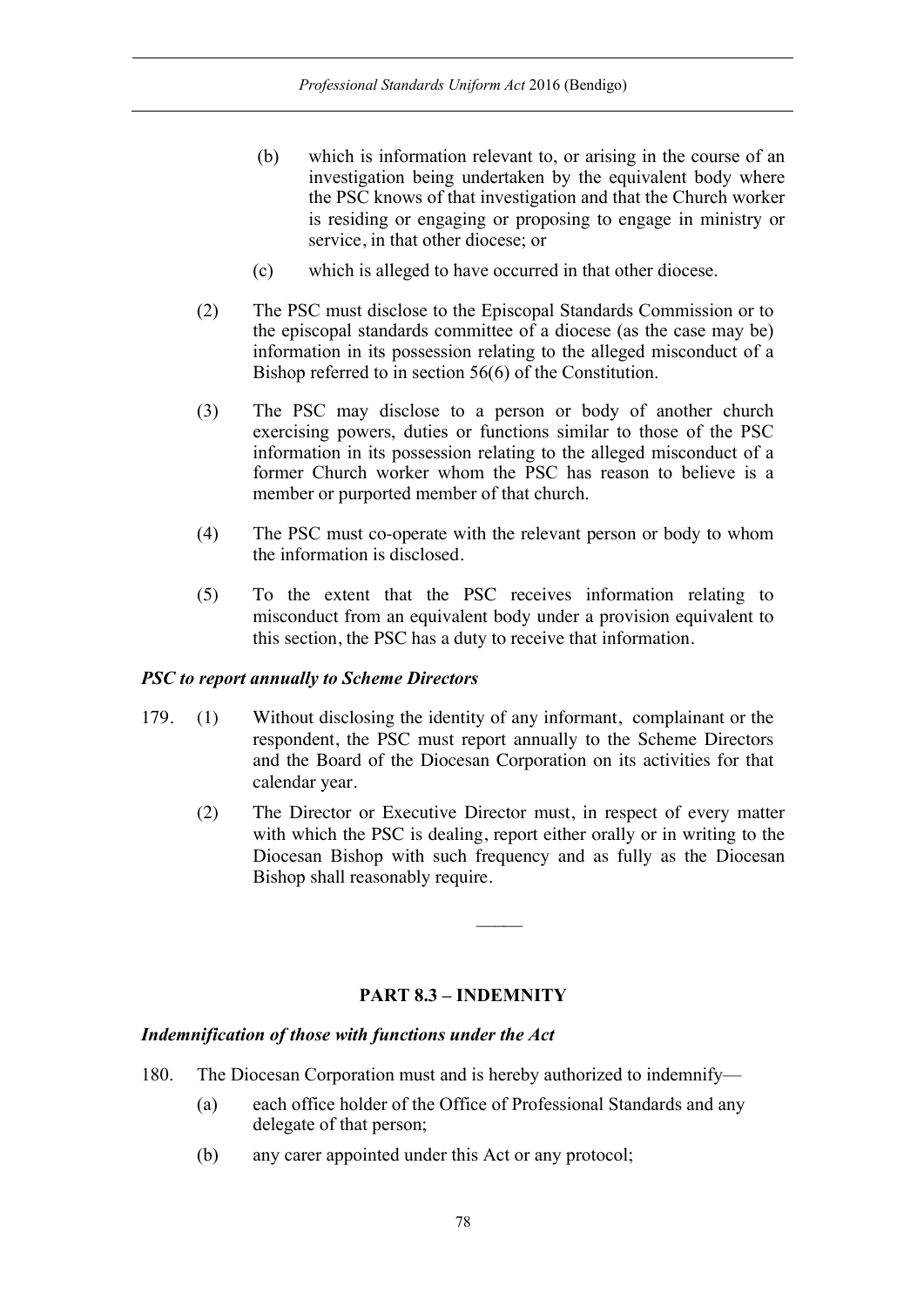- (c) the members of the PSC and each of them;
- (d) any delegate of the PSC;
- (e) the members of the Board and each of them;
- (f) any person appointed by the Board pursuant to this Act;
- (g) the secretary to the Board;
- (h) the members of the Review Board and each of them;
- (i) the secretary to the Review Board;
- (j) any person appointed by the Review Board pursuant to this Act;
- (k) the Church authority or if more than one, each Church authority; and
- (l) the Scheme Corporation—

against all claims demands actions suits and liability for any act or omission respectively by them in good faith and in the exercise or purported exercise of powers or functions, or in the discharge or purported discharge of duties under this Act.

 $\overline{\phantom{a}}$ 

79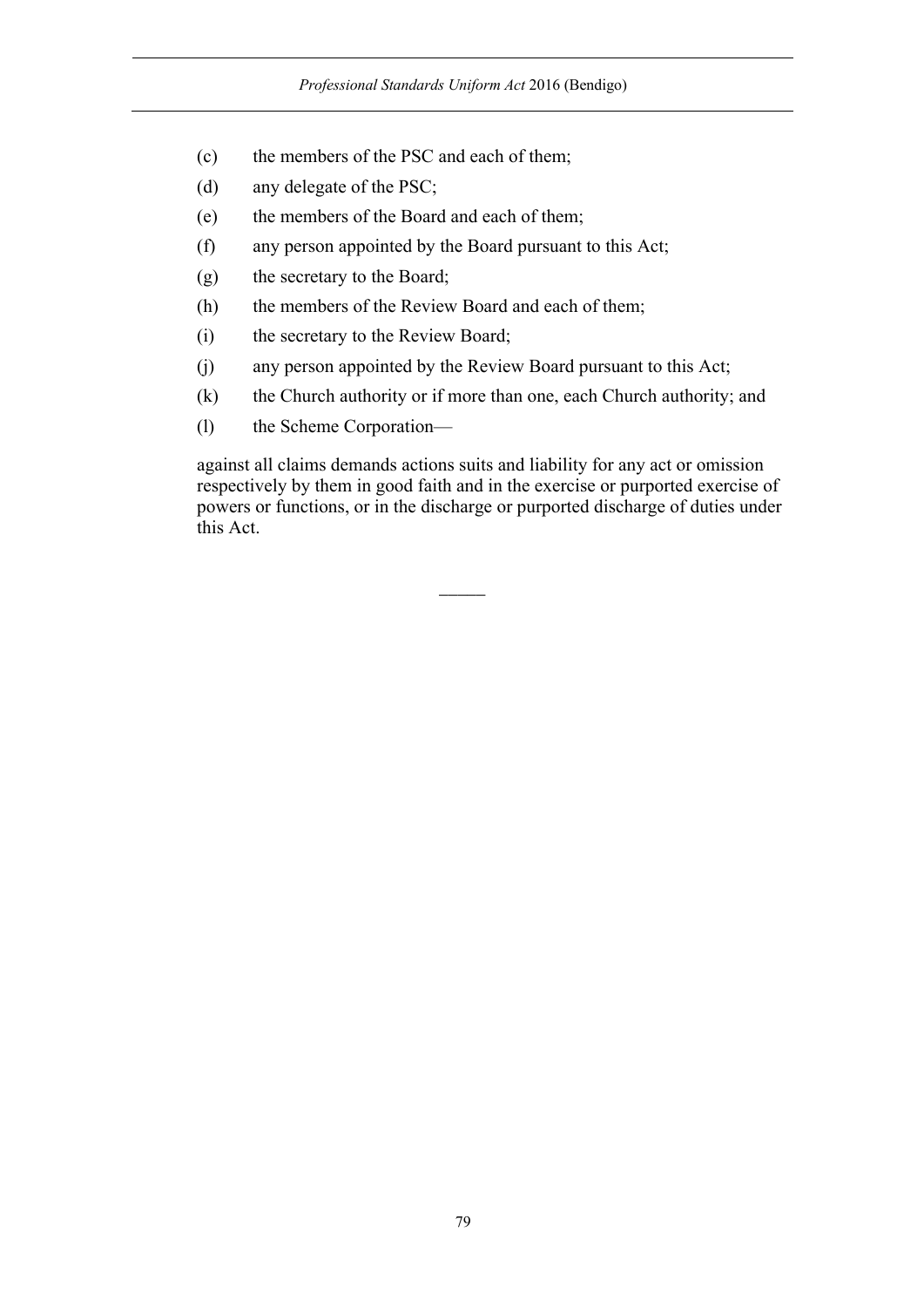#### **PART 8.4 – PROCEDURE FOR GRIEVANCE ABOUT PROCESS**

- 181. (1) Any grievance about the operation of this Act or any protocol approved under it must be addressed in writing to the Professional Standards Ombudsman.
	- (2) The Professional Standards Ombudsman must consider the complaint or grievance and forward the same to the Director and to the investigator or other staff member if any involved for a written response within 14 days or such longer period as the Professional Standards Ombudsman may allow.
	- (3) The Professional Standards Ombudsman must provide the person lodging the grievance and the Scheme Directors with a written response and an outline of any proposed action.

# **PART 8.5 – BIENNIAL AUDIT**

- 182. (1) Every two years from the commencement of this Act, the Scheme Directors must ensure that a competent and qualified person conduct an audit of the compliance of the Office of Professional Standards with the provisions of this Act and any protocol.
	- (2) The Scheme Directors must within 6 months of receiving the audit report take such remedial action if any as may be thought fit and report to the Scheme Corporation in general meeting and the Diocesan Corporation on such action.
	- (3) The office holders of the Office of Professional Standards must give the auditor access to all files of the Office of Professional Standards and information relevant to any complaint that the auditor reasonably requests in connection with the conduct of the audit.

# **PART 8.6 – REGULATIONS**

#### *Scheme Directors may make amend or repeal regulations*

- 183. (1) The Diocesan Bishop-in-Council may by resolution from time to time after consultation with the Scheme Directors make amend or repeal regulations, not inconsistent with the provisions of this Act—
	- (a) for or with respect to any matter or thing required or permitted by this Act to be prescribed or necessary or convenient to be prescribed for carrying out or giving effect to this Act; and
	- (b) providing for records or forms arising out of or incidental to the operation of this Act.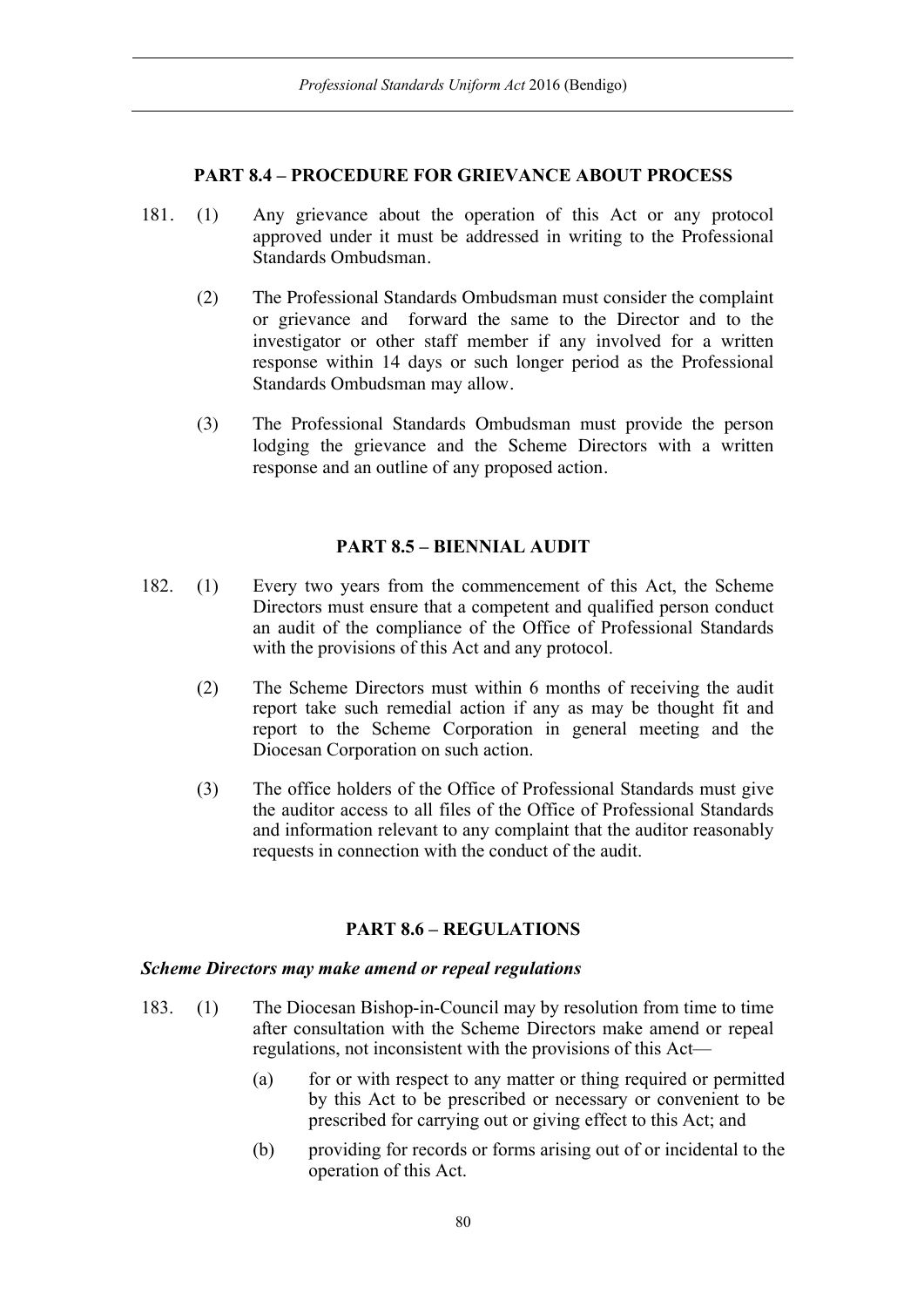- (2) Regulations made under this Act may—
	- (a) be of general or limited application;
	- (b) differ according to differences in time, place or circumstance; and
	- (c) confer a discretionary authority or impose a duty on a specified person or body or a specified class of person or body.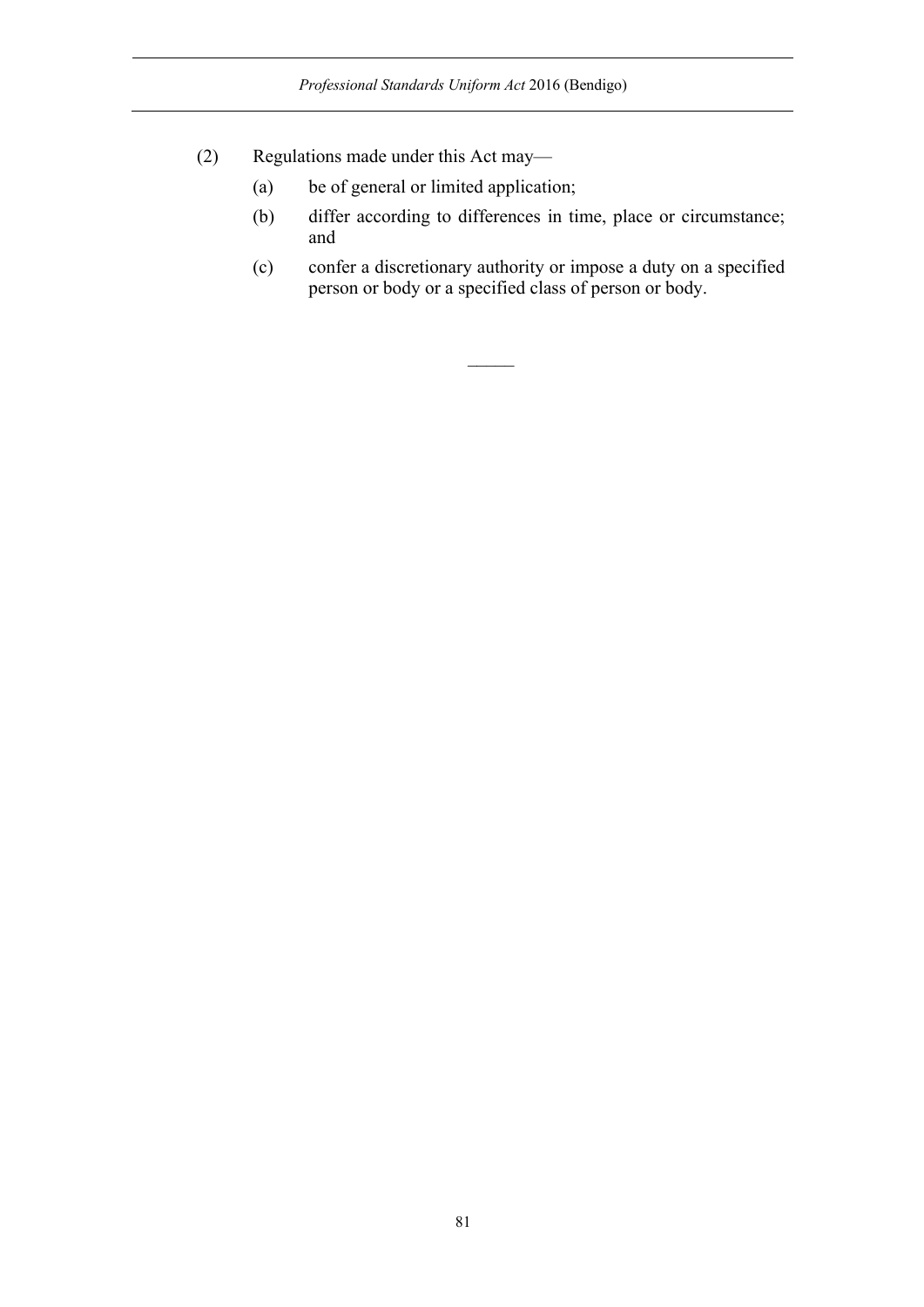# **SCHEDULE 1**

#### *Who is a Church worker?*

Unless the context otherwise requires, the expression "**Church worker**" means a person who is or was at any relevant time—

- (a) a prescribed Church worker or a Church volunteer; and
- (b) resident in the Diocese or holding a licence or permission to officiate or other authority from a Church authority

and where the context so admits or requires includes a person who is deceased but excludes a bishop subject to the jurisdiction of the Special Tribunal of the Church<sup>35</sup>:

#### *Who is a prescribed Church worker?*

Unless the context otherwise requires, the expression "**prescribed Church worker"** means—

- (a) a member of the clergy;
- (b) a lay minister<sup>36</sup>;
- (c) a person who has been accepted by the Diocesan Bishop as a candidate for ordination;
- (d) a member of the Diocesan Council or the Chapter of the Cathedral;
- (e) a director or secretary of the Diocesan Corporation;
- (f) a church warden or Parish Council member, whether elected by the general meeting of a parish or appointed by the vicar or appointed by the parish council or the incumbent to fill a vacancy;
- (g) a treasurer of a parish or congregation or of the Chapter of the Cathedral;
- (h) a person aged 18 or more years holding in a congregation or parish or in the Cathedral or the Diocesan Offices or the Diocesan Corporation the role position or office described below or carrying out in substance the duties inherent in that role position or office-
	- (i) Children's group leader or co-ordinator;
	- (ii) Creche leader or co-ordinator;
	- (iii) Director or co-ordinator of the choir or other music group;
	- (iv) Director or co-ordinator of music;
	- (v) Organist or pianist;

 <sup>35</sup> *National Constitution*, s56(6).

<sup>36</sup> See the definition of 'lay minister' in s3.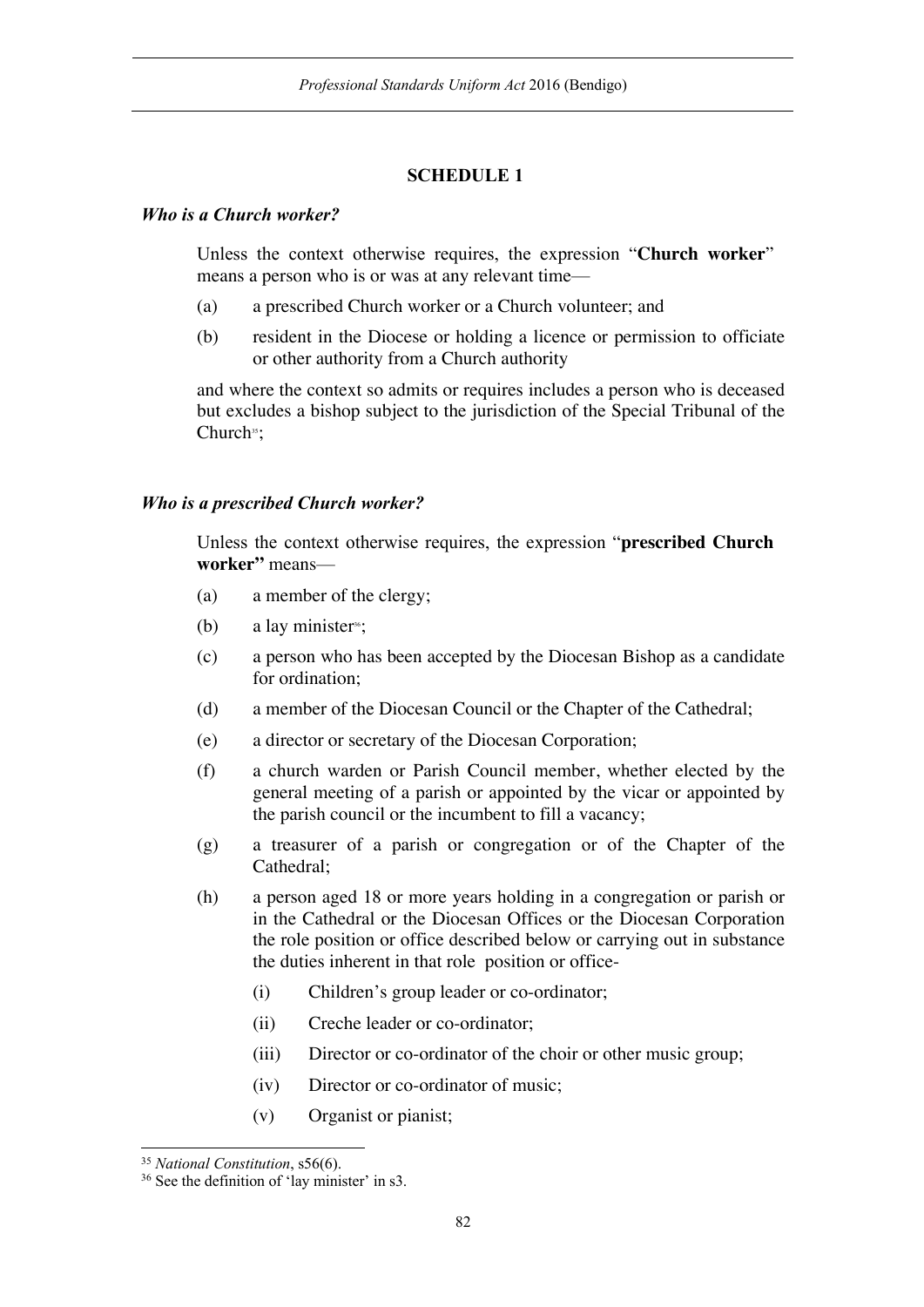- (vi) Home visit leader or co-ordinator;
- (vii) Aged care facility visit leader or co-ordinator;
- (viii) Salaried or otherwise remunerated lay person;
- (ix) Superintendent or other person in charge of a Sunday school or other educational programme;
- (x) Youth group leader or co-ordinator
- (i) a person deemed to be a Church worker pursuant to section 21(2) for the purposes of the complaint against them;
- (j) the holders of the following roles offices and positions within the Cursillo movement in the Diocese–
	- (i) Diocesan Co-Lay Directors
	- (ii) Diocesan Co-Spiritual Directors
	- (iii) Secretariat Member responsible for Pre-Cursillo
	- (iv) Secretariat Member responsible for Post-Cursillo
	- (v) Secretary
	- (vi) Treasurer
	- (vii) Ordinary member or members as needed
- (k) a person employed or appointed by a Church body (other than a person referred to in paragraph (e)) within a class of persons prescribed from time to time by the Diocesan Bishop in Council; or
- (l) any other person holding a position or performing a function, whether voluntarily or for payment with the actual or apparent authority of a Church authority or Church body, within a class of persons prescribed from time to time by the Diocesan Bishop in Council.

#### *Who is a Church volunteer?*

The expression "**Church volunteer**" means a person aged 18 or more years who is or was at any relevant time not a prescribed Church worker but the holder of a voluntary role office or position in a congregation or parish or in the Cathedral or the Diocesan Offices or in the Cursillo movement or otherwise in the Church in the Diocese.

 $\overline{\phantom{a}}$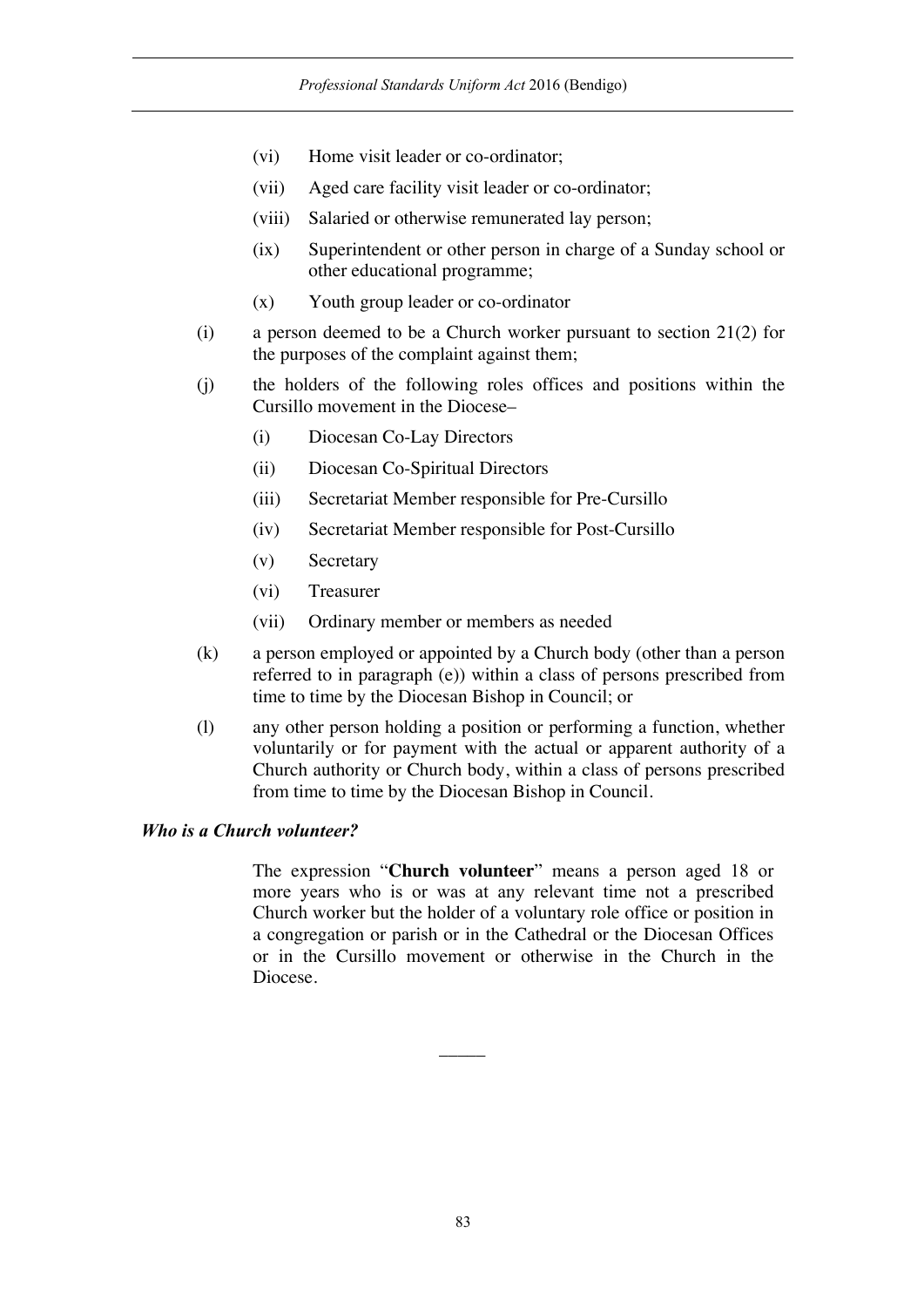## **SCHEDULE 2**

I, *[ARCHBISHOP/BISHOP OF XXXX or MEMBERS OF THE COUNCIL OF BISHOPS]* do by these presents hereby depose you from Holy Orders (particulars of which are set out below) in accordance with the recommendation of the Professional Standards Board of the *[Diocese of XXXX]*.

#### PARTICULARS OF HOLY ORDERS

FULL NAME AND ADDRESS:

|                              | ORDAINING BISHOP | PI ACF | DATE |
|------------------------------|------------------|--------|------|
| ORDINATION AS DEACON:        |                  |        |      |
| <b>ORDINATION AS PRIEST:</b> |                  |        |      |
| CONSECRATION AS BISHOP:      |                  |        |      |
|                              |                  |        |      |

DATED

TO: